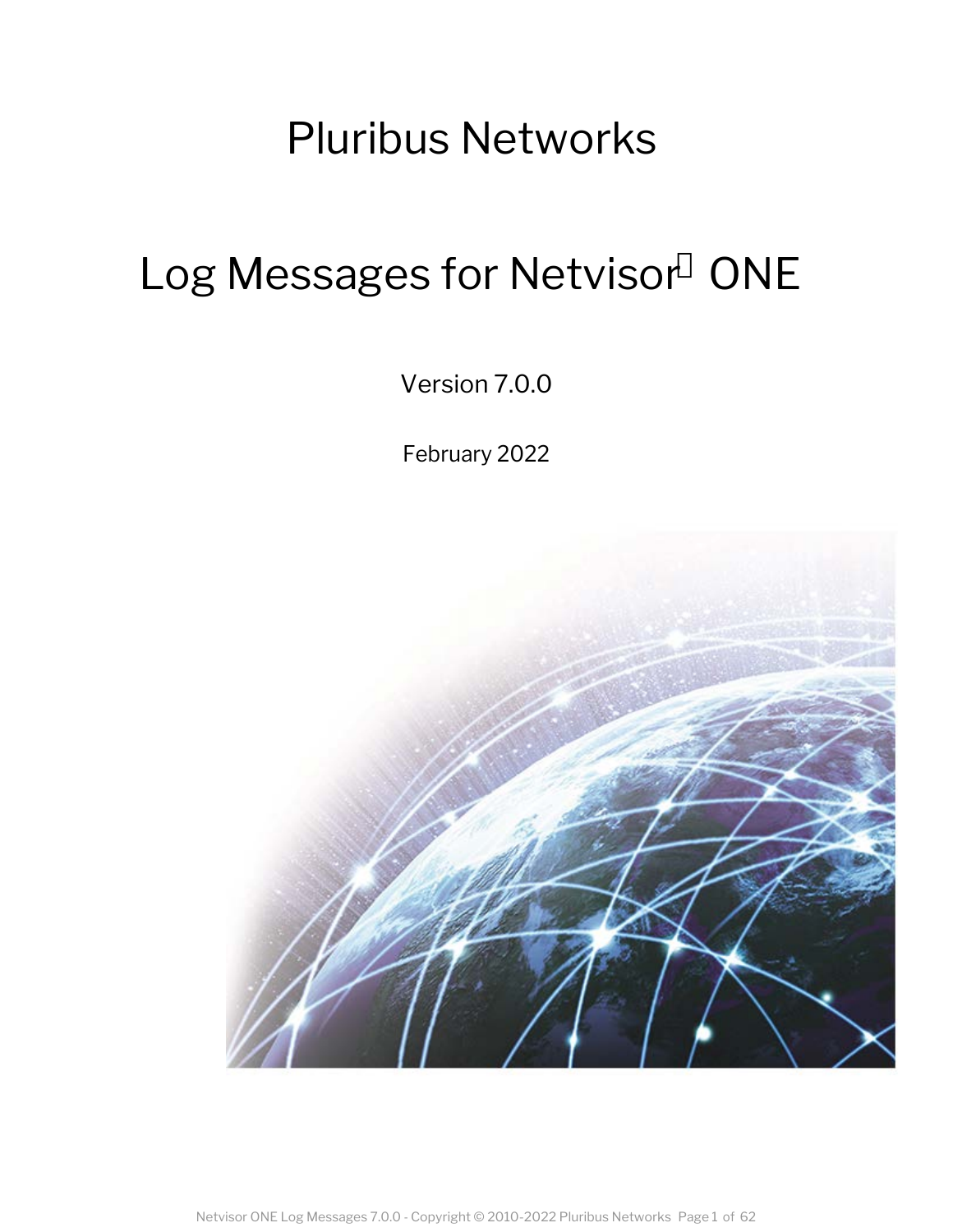

### **Table of contents**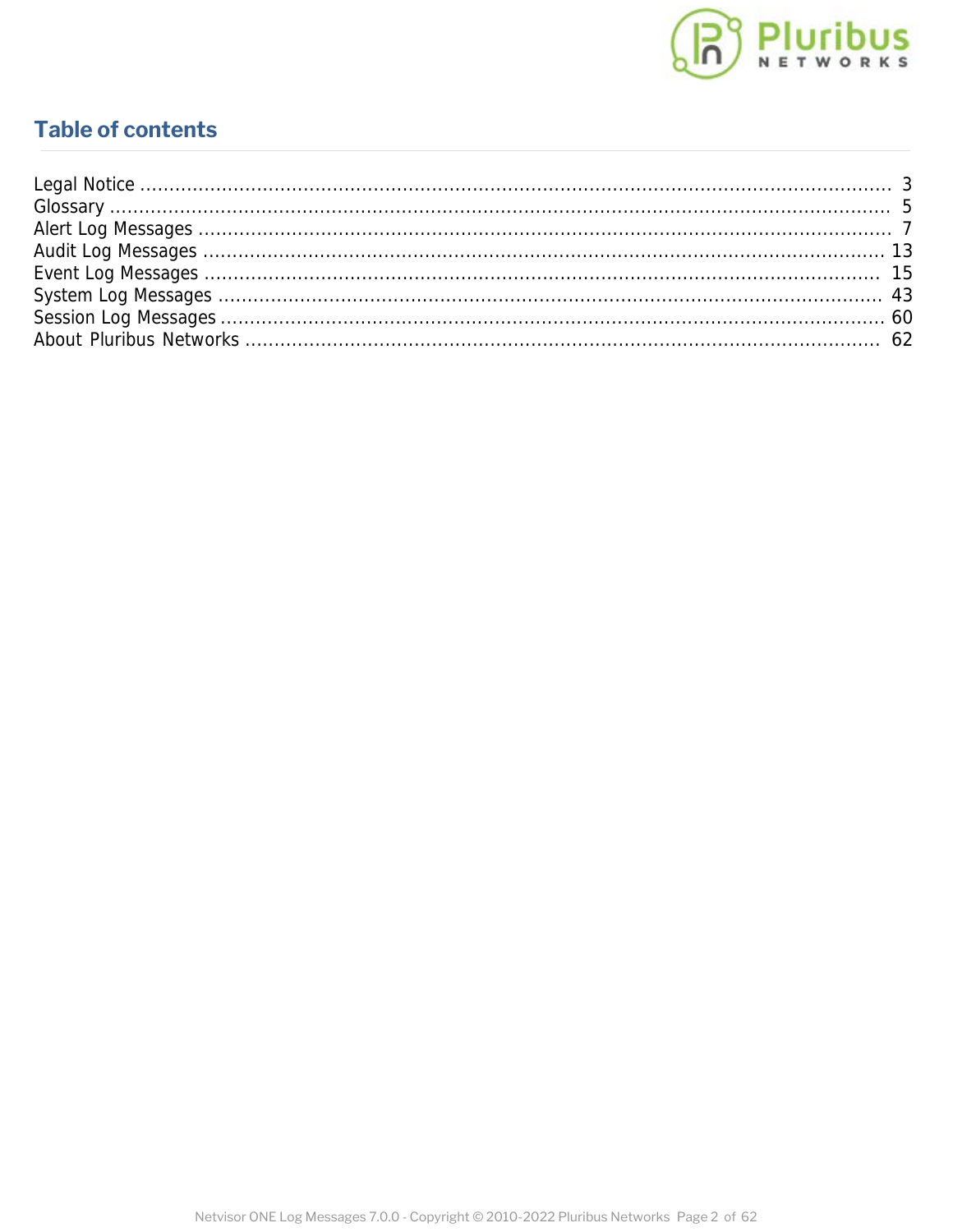

### <span id="page-2-0"></span>**Legal Notice**

THE SPECIFICATIONS AND INFORMATION REGARDING THE PRODUCTS IN [THIS MANUAL ARE SUBJECT TO](https://www.pluribusnetworks.com) CHANGE WITHOUT NOTICE. ALL STATEMENTS, INFORMATION, AND RECOMMENDATIONS IN THIS MANUAL ARE BELIEVED TO BE ACCURATE BUT ARE PRESENTED WITHOUT WARRANTY OF ANY KIND, EXPRESS OR IMPLIED. USERS MUST TAKE FULL RESPONSIBILITY FOR THEIR APPLICATION OF ANY PRODUCTS.

THE SOFTWARE LICENSE AND LIMITED WARRANTY FOR THE ACCOMPANYING PRODUCT ARE SET FORTH IN THE INFORMATION PACKET THAT SHIPPED WITH THE PRODUCT AND ARE INCORPORATED HEREIN BY THIS REFERENCE. IF YOU ARE UNABLE TO LOCATE THE SOFTWARE LICENSE OR LIMITED WARRANTY, CONTACT YOUR PLURIBUS NETWORKS REPRESENTATIVE FOR A COPY.

NOTWITHSTANDING ANY OTHER WARRANTY HEREIN, ALL DOCUMENT FILES AND SOFTWARE ARE PROVIDED "AS IS" WITH ALL FAULTS. PLURIBUS NETWORKS DISCLAIMS ALL WARRANTIES, EXPRESS OR IMPLIED, INCLUDING WITHOUT LIMITATION, THOSE OF MERCHANTABILITY, FITNESS FOR A PARTICULAR PURPOSE AND NONINFRINGEMENT OR ARISING FROM A COURSE OF DEALING, USAGE, OR TRADE PRACTICE.

IN NO EVENT SHALL PLURIBUS NETWORKS BE LIABLE FOR ANY INDIRECT, SPECIAL, CONSEQUENTIAL, OR INCIDENTAL DAMAGES, INCLUDING, WITHOUT LIMITATION, LOST PROFITS OR LOSS OR DAMAGE TO DATA, ARISING OUT OF THE USE OR INABILITY TO USE THIS MANUAL, EVEN IF PLURIBUS NETWORKS HAS BEEN ADVISED OF THE POSSIBILITY OF SUCH DAMAGES.

Any Internet Protocol (IP) addresses used in this document are not intended to be actual addresses. Any examples, command display output, and figures included in the document are shown for illustrative purposes only. Any use of actual IP addresses in illustrative content is unintentional and coincidental.

©2022 Pluribus Networks, Inc. All rights reserved. Pluribus Networks, the Pluribus Networks logo, nvOS, Netvisor®, vManage. vRender, PluribusCare, FreedomCare, Pluribus Cloud, and iTOR are registered trademarks or trademarks of Pluribus Networks, Inc., in the United States and other countries. All other trademarks, service marks, registered marks, registered service marks are the property of their respective owners. Pluribus Networks assumes no responsibility for any inaccuracies in this document. Pluribus Networks reserves the right to change, modify, transfer, or otherwise revise this publication without notice. © 2022 PLURIBUS NETWORKS. ALL RIGHTS RESERVED.

| Version 7.0.0      | February 2022    |
|--------------------|------------------|
| Version 6.1.1. HF1 | January 2022     |
| Version 6.1.1      | <b>July 2021</b> |
| Version 6.1.0      | April 2021       |
| Version 6.0.1      | October 2020     |
| Version 6.0.0      | August 2020      |
| Version 5.2.1      | <b>June 2020</b> |
|                    |                  |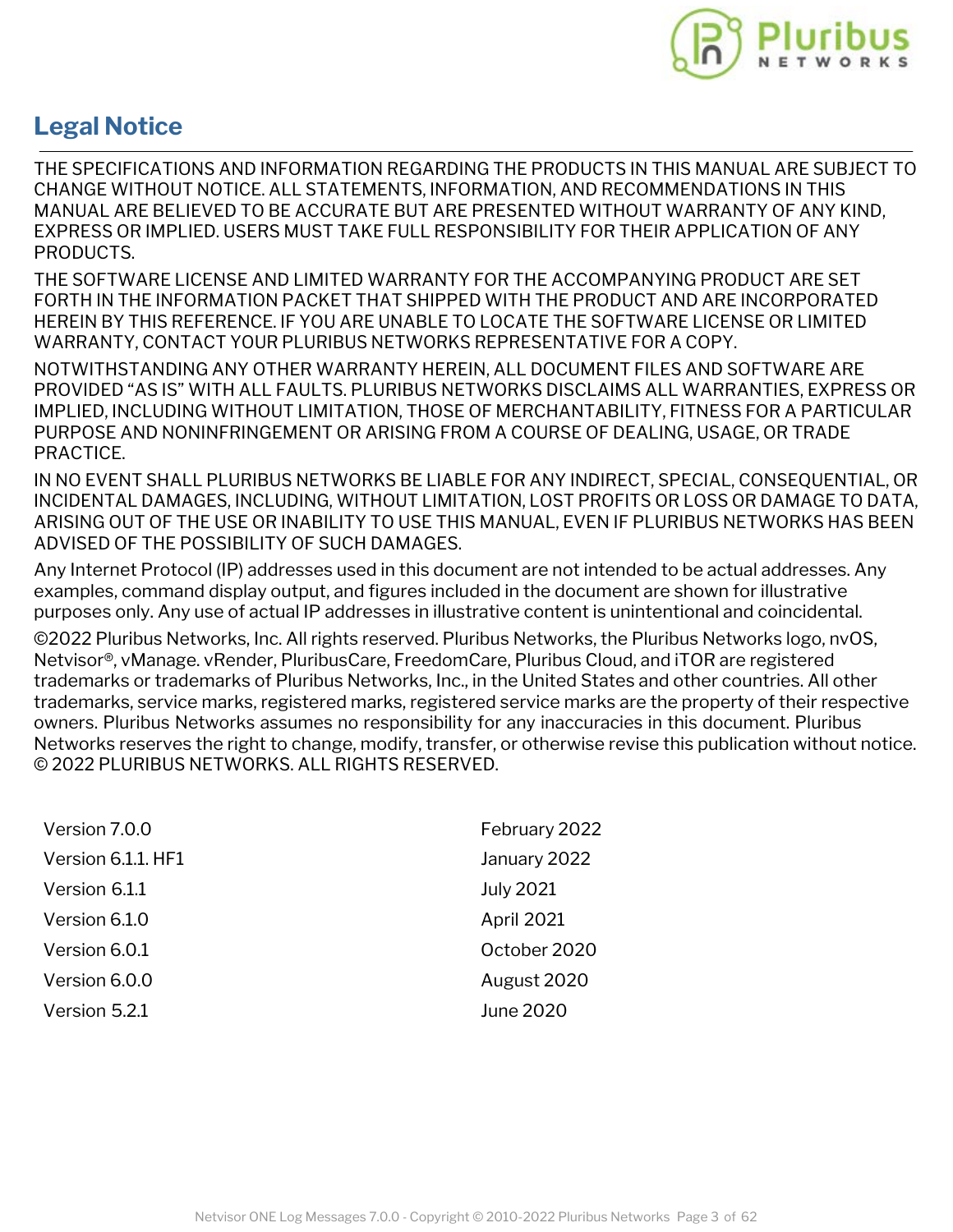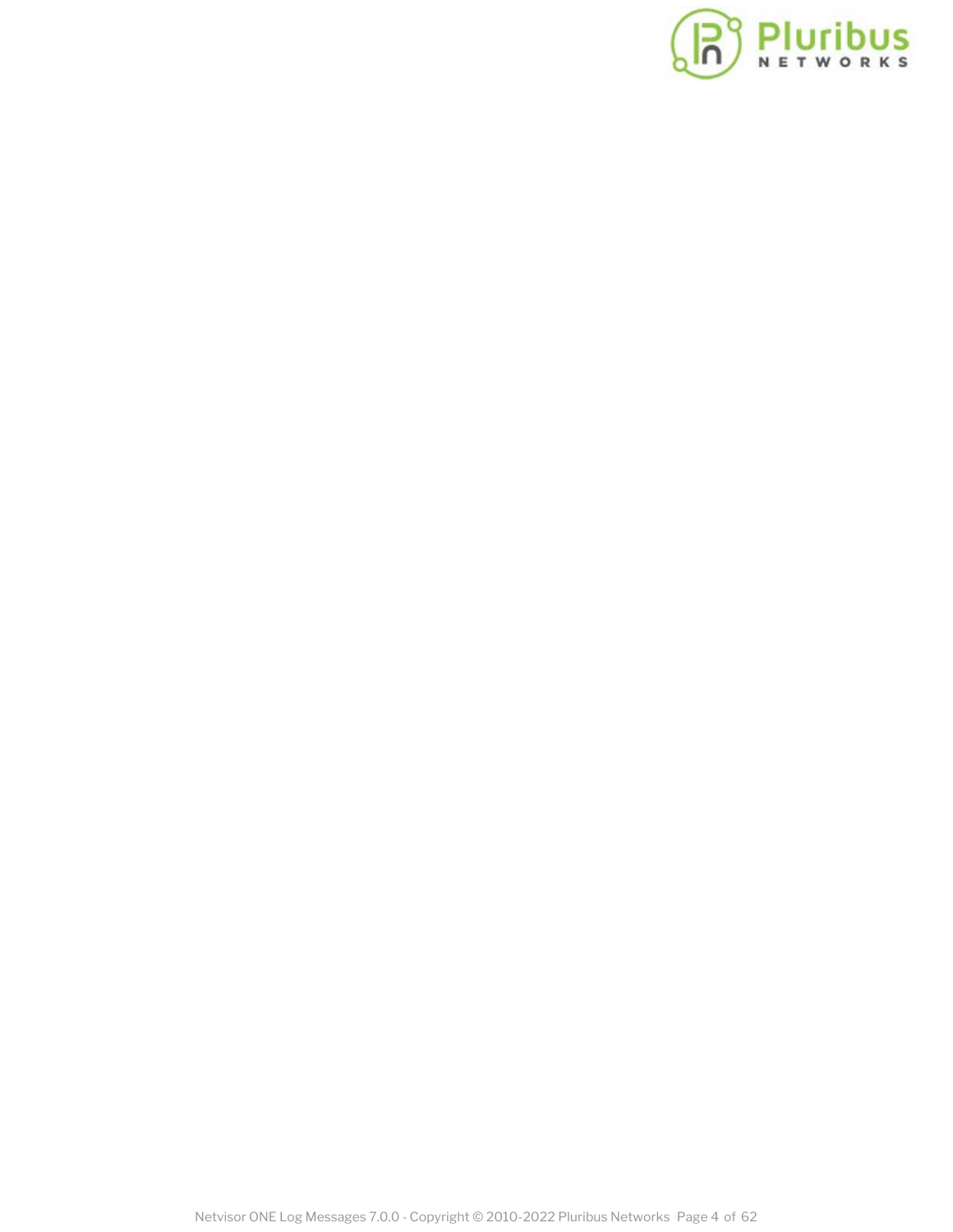

# <span id="page-4-0"></span>**Glossary of Pluribus Networks' Netvisor ONE® [and UNUM Terms](https://www.pluribusnetworks.com)**

To review the Glossary, refer to the online [document](https://techdocassets.pluribusnetworks.com/netvisor/nv1_700/Log_Messages/Glossary.html).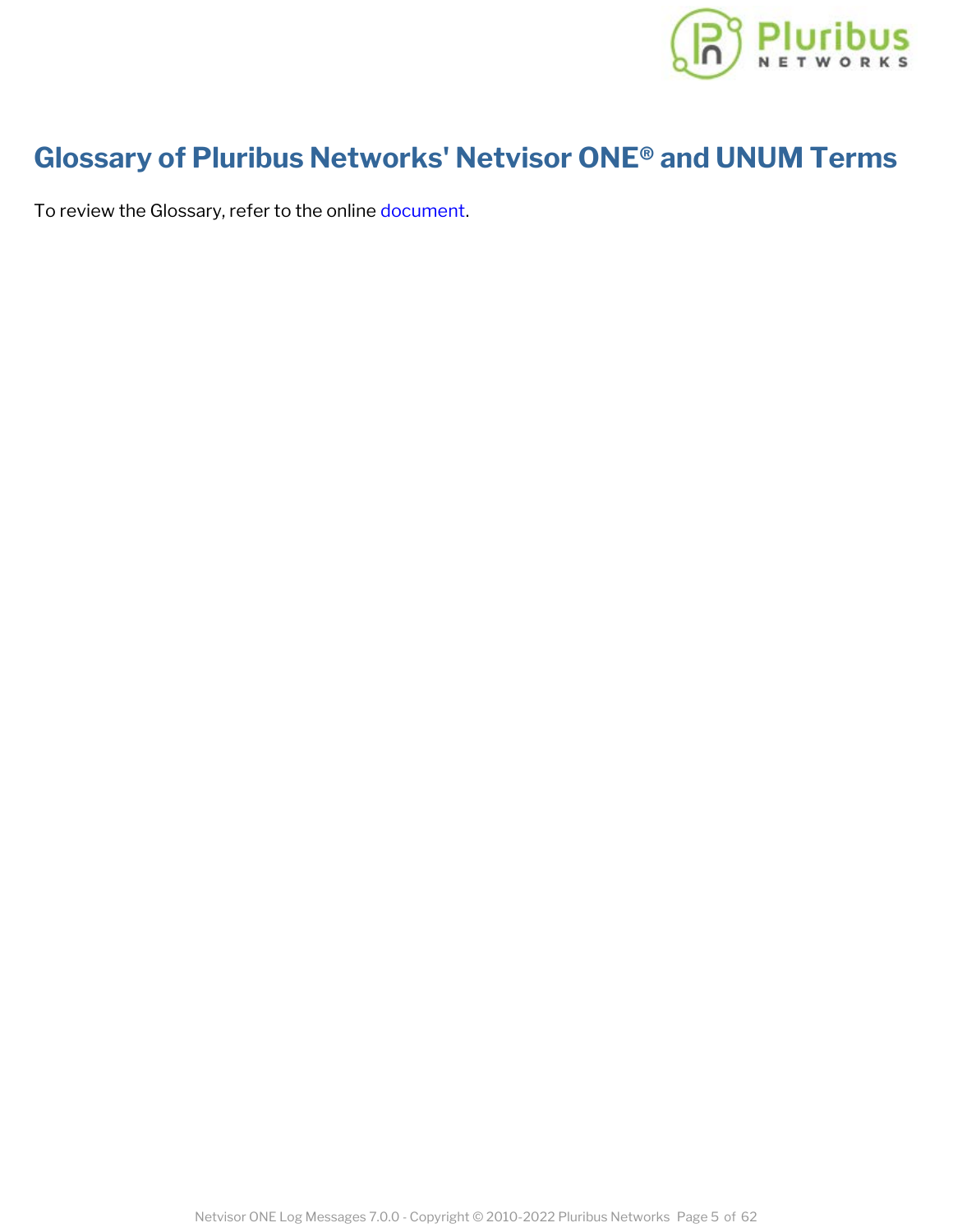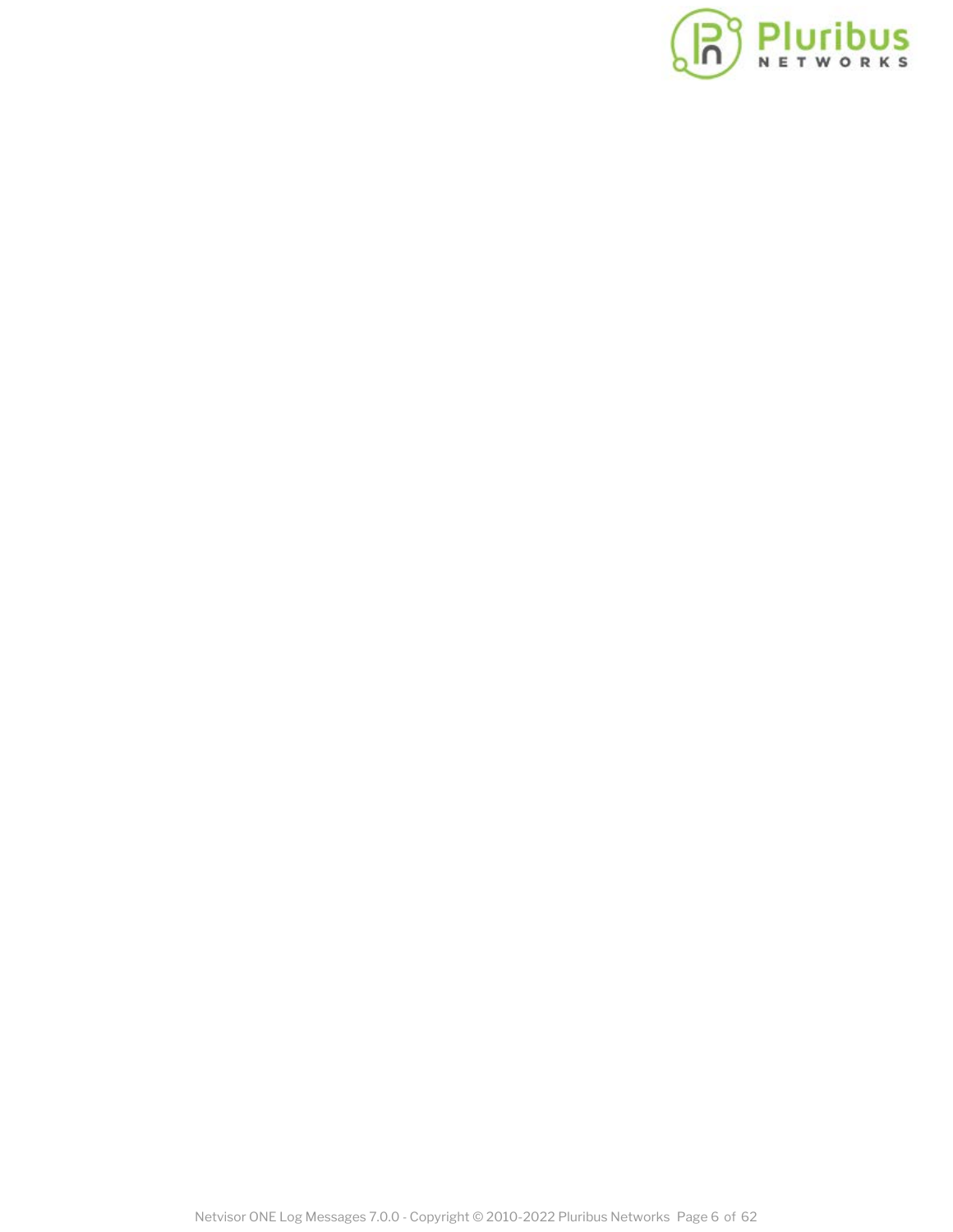

### <span id="page-6-0"></span>**Alert Log Messages**

| <b>Identifier</b>                    | <b>Message</b>                                                                                                        | <b>Code</b> | <b>Description</b>                                                       | <b>Severity</b> |  |
|--------------------------------------|-----------------------------------------------------------------------------------------------------------------------|-------------|--------------------------------------------------------------------------|-----------------|--|
| nv0Sd_start                          | nvOSd start:<br>$version=version(s)$<br>changeset=changese<br>t(s)<br>$branch=branch(s)$                              | 11008       | nvOSd startup                                                            | <b>Note</b>     |  |
| syscall_failed_Cri<br>tical          | feature(s):<br>syscall(s) failed:<br>error                                                                            | 11012       | A system call failed.                                                    | Critical        |  |
| restart_nv0Sd_fail<br>ed             | Failed to restart<br>$exc(s): error-mgs$                                                                              | 11014       | Failed to restart<br>nvOSd                                               | Critical        |  |
| nvOSd_init_failed                    | nvOSd failed to<br>start: $feature(s)$ :<br>error-mqs                                                                 | 11015       | nvOSd was unable to<br>start.                                            | Critical        |  |
| loop_detected                        | LOOP: $mac(s)$<br>$vlan(s)$ was on<br>port_type(s)<br>old_port-id<br>((ip(s)), now<br>new_port-id)<br>$((new\_ip(s))$ | 11016       | Detected an L2 loop.                                                     | <b>Note</b>     |  |
| simulator_mode                       | Failed to init<br>switch hardware.                                                                                    | 11018       | Simulator mode<br>entered but not from<br>command line.                  | Critical        |  |
| stp_switch_enable_<br>failed         | STP failed to<br>initialize for<br>switch hardware.                                                                   | 11028       | STP initialization for<br>underlying hardware<br>switch failed.          | Critical        |  |
| stp_default_spanni<br>ng_tree_failed | STP Failed to<br>Create Default<br>Spanning Tree:<br>vlan= vlan-id                                                    | 11029       | Unable to create the<br>Spanning Tree for<br>default VLAN.               | Critical        |  |
| stp_flow                             | STP Failed to<br>install flow(s)<br>fpr BPDU<br>reception: $flow(s)$                                                  | 11030       | Unable to install STP<br>flow(s) for the<br>reception of STP<br>packets. | Critical        |  |
| stp_worker_thread_<br>failed         | STP failed to<br>create worker<br>thread: vlan=vlan-<br>id                                                            | 11031       | STP was unable to<br>create worker thread<br>for Spanning Tree.          | Critical        |  |
| stp_switch_port_st<br>ate            | STP Port Failure:<br>port=port<br>vlan=vlan-id                                                                        | 11045       | Unable to set the port<br>state for the port on<br>the VLAN.             | Critical        |  |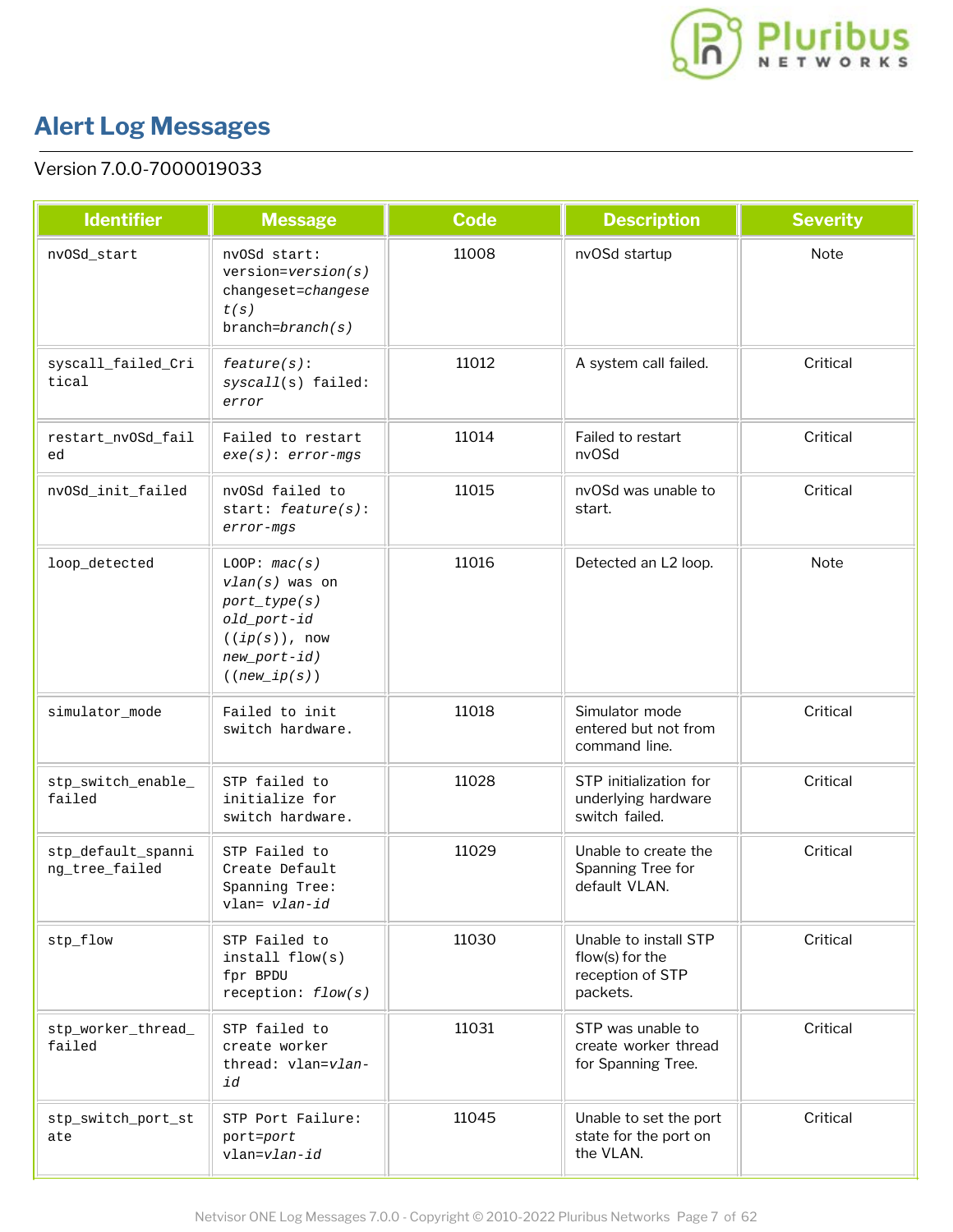

|                                 | trunk=trunk-id                                                                                                                                             |       |                                                                        |             |
|---------------------------------|------------------------------------------------------------------------------------------------------------------------------------------------------------|-------|------------------------------------------------------------------------|-------------|
| igmp_switch_init                | IGMP snooping<br>unable to<br>initialize switch<br>hardware for<br>groups.                                                                                 | 11047 | igmp was unable to<br>initialize switch<br>hardware for the<br>group.  | Critical    |
| ps_status_change                | Power supply state<br>change                                                                                                                               | 11304 | The status of the<br>power supplies<br>changed.                        | Warn        |
| fan_status_change               | Fan status change                                                                                                                                          | 11305 | The status of the fans<br>changed.                                     | Warn        |
| xact_node_ignored               | Ignoring offline<br>cluster node name=<br>%[name]s for<br>transaction tid=%<br>[tid]d                                                                      | 11366 | ignored offline cluster<br>node for transaction.                       | Warn        |
| xact_recover                    | Transactions out-<br>of-sync detected,<br>rolled forward<br>from old=%[old]d<br>to new=%[new]d via<br>node=%[node]s                                        | 11367 | auto-recovered from<br>transactions being out<br>of sync.              | Warn        |
| xact_recover_faile<br>d         | Transaction auto-<br>recover failed: %<br>[msg]s                                                                                                           | 11368 | auto-recover<br>attempted but failed                                   | Warn        |
| host_port_loop_det<br>ected     | Looping traffic<br>detected on host-<br>port=%[port]d<br>$vlan=\frac{e}{vlan}d.$<br>Traffic on this<br>port/VLAN will be<br>ignored until loop<br>resolved | 11380 | loop detected on host<br>port                                          | Warn        |
| host_port_loop_res<br>olved     | Traffic has<br>stopped looping on<br>host-port=%[port]d<br>vlan=%[vlan]d                                                                                   | 11381 | loop on host port is no<br>longer happening                            | <b>Note</b> |
| congestion_on_port              | Congestion<br>detected on port=%<br>[port]d                                                                                                                | 11401 | Congestion detected<br>on port. Positive<br>icongdrop/ocongdrop        | Critical    |
| congestion_relieve<br>d_on_port | Congestion<br>relieved on port=%<br>[port]d                                                                                                                | 11402 | Congestion relieved on<br>port.                                        | Critical    |
| bad_xcvr_detected               | unable to access<br>I2C bus; possible<br>bad transceiver                                                                                                   | 11409 | unable to access I2C<br>bus; possibly a bad<br>transceiver is inserted | Error       |
| tacacs_server_ok                | server=%[server]s<br>TACACS+                                                                                                                               | 11415 | TACACS+ server has<br>recovered from errors.                           | <b>Note</b> |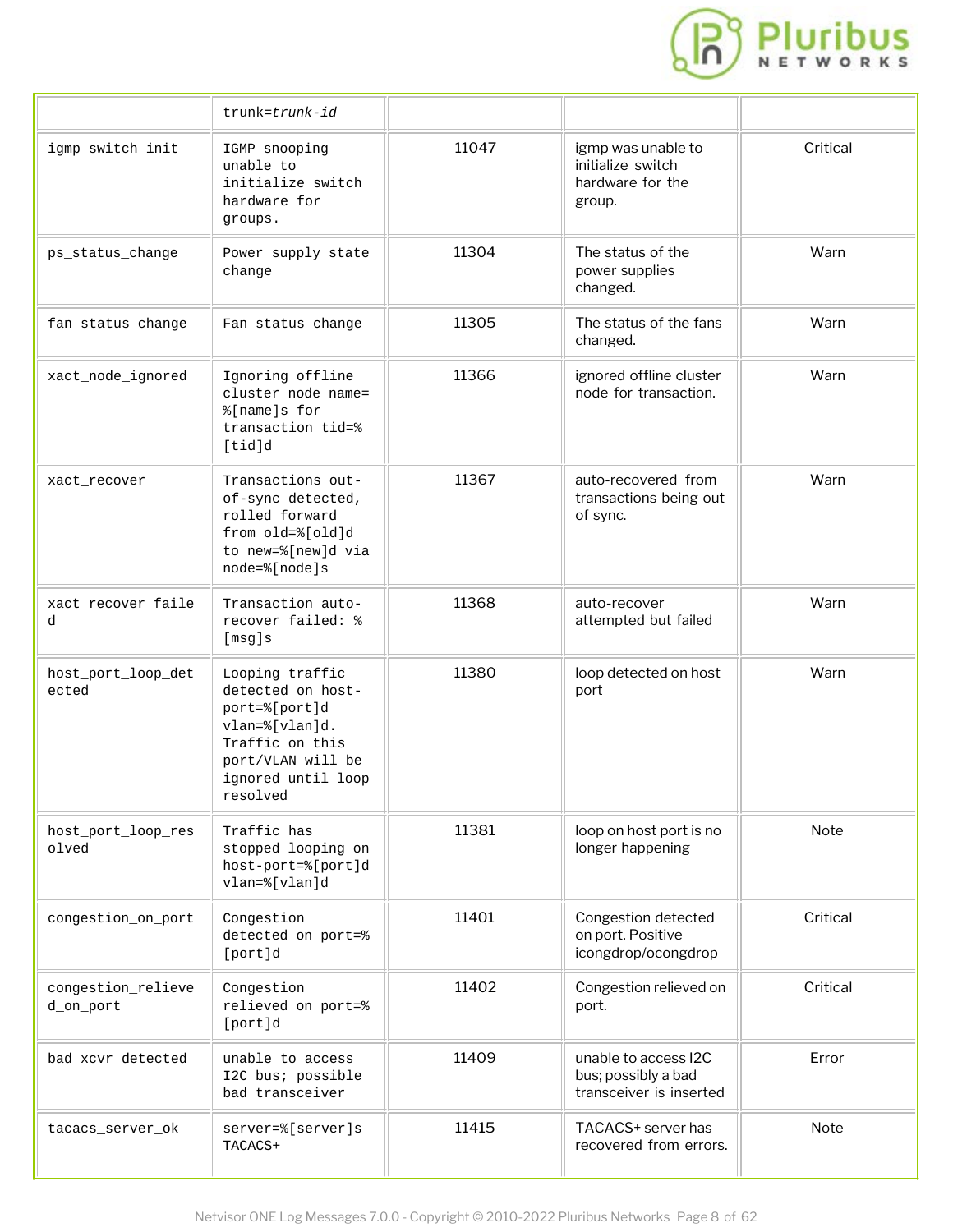

|                                     | authorization<br>enabled due to<br>server errors<br>resolved                                                                                          |       | TACACS+<br>Authorization enabled.                                                                                  |             |
|-------------------------------------|-------------------------------------------------------------------------------------------------------------------------------------------------------|-------|--------------------------------------------------------------------------------------------------------------------|-------------|
| ntp_server_sync                     | NTP server is<br>unresolvable/unrea<br>chable                                                                                                         | 11431 | NTP server not<br>resolvable/reachable                                                                             | Critical    |
| nxu_module_fw_upgr<br>ade           | Installed version:<br>$\gamma$ [inst]s;<br>available version<br>%[avail]s                                                                             | 11434 | One or more Lutera<br>xcvrs require module<br>firmware upgrade                                                     | Warn        |
| nxu_chipset_fw_upg<br>rade          | Installed version:<br>$\gamma$ [inst]s;<br>available version<br>%[avail]s                                                                             | 11435 | One or more Lutera<br>xcvrs require chipset<br>firmware upgrade                                                    | Warn        |
| disk_health_below_<br><b>RMA</b>    | The disk health<br>level %[current]d<br>is significantly<br>below recommended<br>$level$ ${[rma]}d$ ,<br>please notify<br>Pluribus TAC<br>immediately | 11514 | The disk health is<br>below the minimum<br>required to work<br>needs to be RMAed                                   | Critical    |
| disk_health_below_<br>minimum       | The disk health<br>level %[current]d<br>is below<br>recommended level<br>%[rma]d, please<br>notify Pluribus<br>TAC                                    | 11515 | The disk health is<br>below the minimum<br>required to work                                                        | Critical    |
| disk_health_filesy<br>stem_readonly | The filesystem %<br>[part]s is in Read<br>Only mode, please<br>notify Pluribus<br>TAC immediately                                                     | 11516 | The disk partition is<br>mounted read-only                                                                         | Critical    |
| syslog_tls_server_<br>down          | tcp-tls connection<br>to syslog server=%<br>[server]s down.<br>Logs are not<br>getting exported                                                       | 20006 | Connection to syslog<br>export tcp/tls server is<br>down. syslog export to<br>external server is not<br>happening. | Error       |
| syslog_tls_server_<br>restored      | tcp-tls connection<br>to syslog server=%<br>[server]s<br>restored. Log<br>export is<br>operational                                                    | 20007 | Connection to syslog<br>export tcp/tls server is<br>restored.                                                      | <b>Note</b> |
| syslog_tls_server_<br>dropped       | syslog export log<br>messages to syslog<br>server=%[server]s<br>getting dropped                                                                       | 20008 | Syslog export<br>message(s) to tcp/tls<br>server dropped.                                                          | Error       |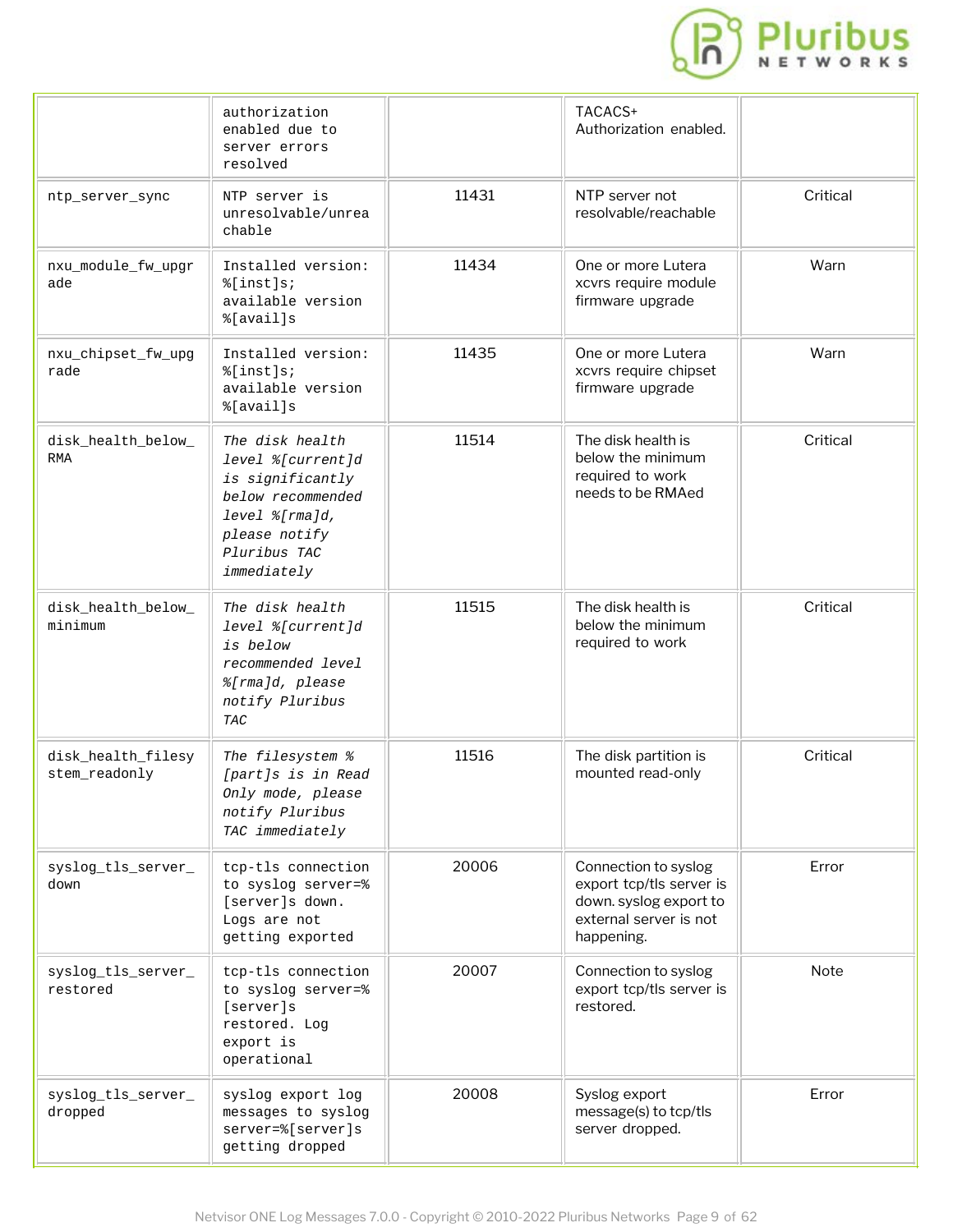

| mon_failure_detect<br>ed              | Monitor detected<br>failure $failure(s)$                                                    | 30006 | Monitor detected a<br>failure.                                                                       | Warn        |
|---------------------------------------|---------------------------------------------------------------------------------------------|-------|------------------------------------------------------------------------------------------------------|-------------|
| mon_cpu_usage_high                    | High cpu usage<br>detected.                                                                 | 30010 | High CPU usage<br>detected.                                                                          | <b>Note</b> |
| mon_memory_usage_h<br>igh             | High memory usage<br>detected                                                               | 30011 | high memory usage<br>detected.                                                                       | <b>Note</b> |
| mon_disable_ports                     | nv0Sd cannot be<br>revived; disabling<br>ports to prevent<br>headless<br>switching.         | 30012 | Monitor failed to<br>restart nvOSd:<br>disabling ports to<br>prevent headless<br>switching.          | Critical    |
| mon_keepalive_hung                    | nvOS_mon_is<br>possibly stuck ! %<br>[action]s                                              | 30014 | nvOS_mon<br>keepalive_checker<br>thread is possibly<br>hung.                                         | Critical    |
| mon_autoreboot_can<br>cel             | %[reason]s; the<br>system will not be<br>rebooted.                                          | 30015 | System will not be<br>rebooted; auto-reboot<br>is disabled or<br>software-upgrade is in<br>progress. | Critical    |
| mon_autoreboot_fai<br>led             | System failed to<br>auto-reboot: %<br>[reason]s                                             | 30016 | System failed to auto-<br>reboot: %[reason]s                                                         | Critical    |
| mon_cpu_usage_high<br>er_than_seventy | CPU usage higher<br>than 70 percent<br>detected                                             | 30017 | CPU usage higher than<br>70 percent detected                                                         | Critical    |
| fanmon_fan_missing                    | Controller<br>controller-id fan<br>fan-id is missing                                        | 31001 | There is no fan in the<br>fan slot                                                                   | Warn        |
| fanmon_fan_fault                      | Controller<br>controller-id fan<br>fan-id<br>fault: fault(s)                                | 31003 | There is a problem<br>with the fan.                                                                  | Warn        |
| fanmon_fan_fault_c<br>ompensate       | One fan fault is<br>detected so<br>setting all other<br>fans to max speed<br>to compensate. | 31004 | One fan is faulty on<br>the system.                                                                  | Warn        |
| fanmon_poweroff                       | Fan monitor<br>powering down<br>system due to<br>faults or over<br>temp.                    | 31005 | Fans are not working<br>properly on the server-<br>switch.                                           | Critical    |
| smf_nvOSd_start                       | smf starting nvOS                                                                           | 31007 | nvOS starting                                                                                        | <b>Note</b> |
| smf_nvOSd_stop                        | smf stopping nvOS                                                                           | 31008 | nvOS stopping.                                                                                       | <b>Note</b> |
| hwmon_start                           | $== nvoSd$ hwmon                                                                            | 32000 | nvOSd_hwmon startup                                                                                  | Note        |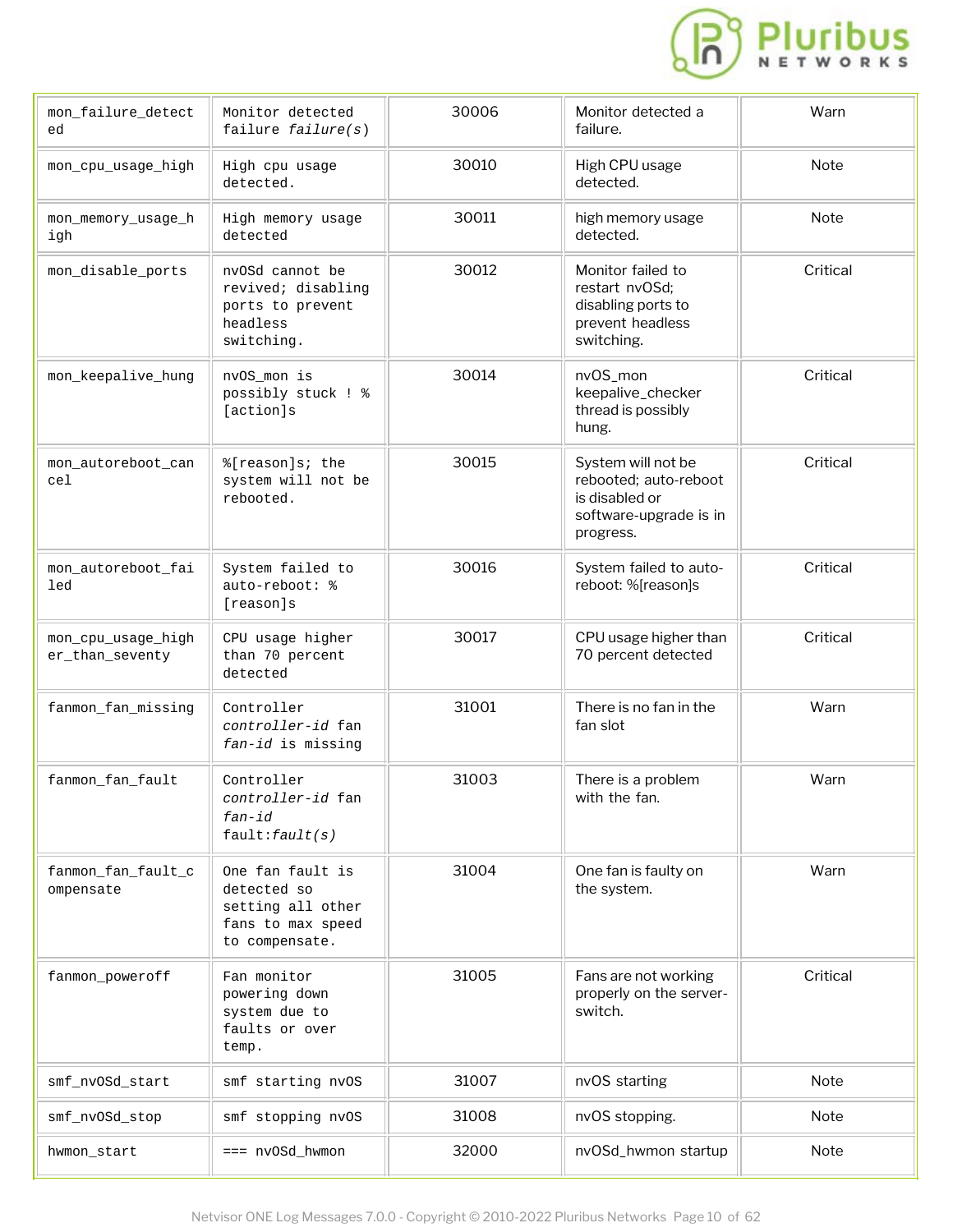

|                                    | $start ==$                                                            |       |                                                |             |
|------------------------------------|-----------------------------------------------------------------------|-------|------------------------------------------------|-------------|
| hwmon_exit                         | exiting because %<br><i>[reason]s</i>                                 | 32001 | hardware monitor<br>exiting for some<br>reason | Warn        |
| hwmon_power_supply<br>$_{\rm ok}$  | power supply %<br>[name]s has<br>recovered from<br>faulted state      | 32003 | power supply OK                                | Note        |
| hwmon_fan_fault                    | fan %[name]s fault                                                    | 32004 | fan has failed                                 | Critical    |
| hwmon_fan_ok                       | fan %[name]s has<br>recovered from<br>faulted state                   | 32005 | fan ok                                         | <b>Note</b> |
| hwmon_sensor_fault                 | temperature sensor<br>%[name]s fault                                  | 32006 | temperature sensor<br>fault                    | Warn        |
| hwmon_sensor_ok                    | temperature sensor<br>%[name]s has<br>recovered from<br>faulted state | 32007 | temperature sensor ok                          | <b>Note</b> |
| hwmon_temp_Critica<br>$\mathbf{1}$ | $[\text{name}]$ s at $[\text{tl}]$<br>dC, shutdown at %<br>[t2]dC     | 32009 | high temperature<br>Critical                   | Critical    |
| hwmon_temp_shutdow<br>n            | shutting down<br>system: %[name]s<br>at %[t1]dC                       | 32010 | high temperature<br>system shutdown            | Critical    |
| hwmon_shutdown_fai<br>led          | system high<br>temperature<br>shutdown failed                         | 32011 | high temperature<br>system shutdown<br>failed  | Critical    |
| hwmon_temp_ok                      | %[name]s at %[t1]<br>dC, temperature ok                               | 32012 | temperature OK                                 | <b>Note</b> |

| <b>Identifier</b>        | <b>Message</b>                                                                                                                                 | <b>Code</b> | <b>Description</b>                                      | <b>Type</b> | <b>vNET</b> | <b>Severity</b> |
|--------------------------|------------------------------------------------------------------------------------------------------------------------------------------------|-------------|---------------------------------------------------------|-------------|-------------|-----------------|
| port_down                | Down                                                                                                                                           | 11003       | A port is down.                                         | Port        | by-port     | Note            |
| stp_mst_port<br>_state   | STP Port<br>State<br>Change:<br>port=%[port]<br>d instance=%<br>$[$ instance $]$ d:<br>%[old_state]<br>$s \rightarrow \frac{9}{6}$<br>[state]s | 11383       | port changed<br>stp state                               | Port        |             | Info            |
| certificate_<br>expiring | %[cert]s<br>certificate<br>expiring in<br>%[days]d                                                                                             | 11511       | Show how<br>many days left<br>for certificate<br>expiry | Port        |             | Note            |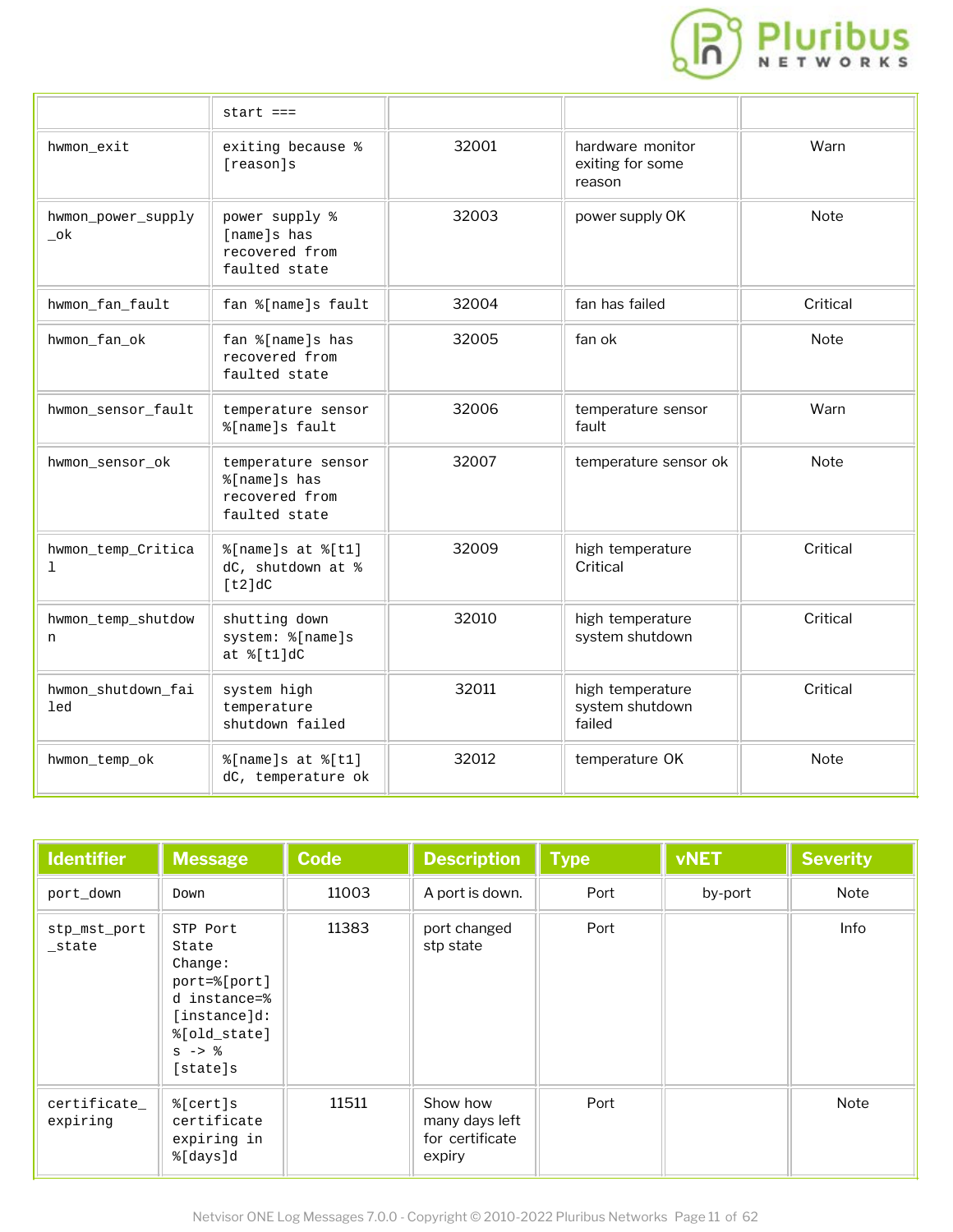

|                         | days                               |       |                                       |        |      |
|-------------------------|------------------------------------|-------|---------------------------------------|--------|------|
| certificate_<br>expired | %[cert]s<br>certificate<br>expired | 11512 | Display the<br>expired<br>certificate | System | Warn |
| stp_port_sta<br>te      | port changed<br>stp state          | 11026 | The port<br>changed the<br>STP state  | Port   | Info |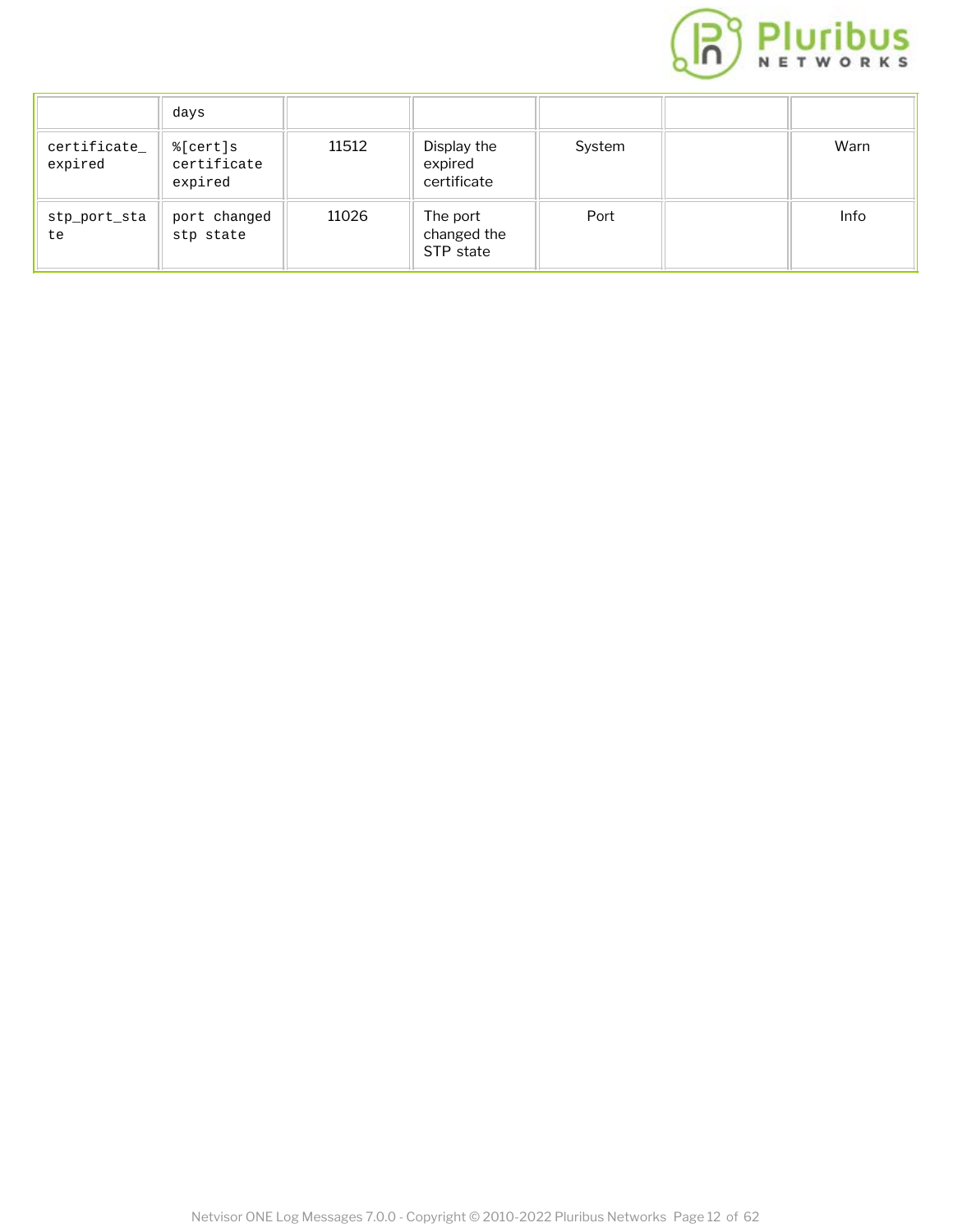

### <span id="page-12-0"></span>**Audit Log Messages**

| <b>Identifier</b>         | <b>Message</b>                                               | <b>Code</b> | <b>Description</b>                                                                            | <b>Severity</b> |
|---------------------------|--------------------------------------------------------------|-------------|-----------------------------------------------------------------------------------------------|-----------------|
| audit_drop                | lost %[drops]d %<br>$[msgs]$ s                               | 10001       | Unable to deliver audit<br>log(s) to nvlogd, so<br>audit logs dropped                         | Warn            |
| user_command              | Command \"%[cmd]<br>s\" result %<br>[result]R                | 11001       | Administrator has run<br>a command                                                            | Info            |
| command_err               | Command $\forall$ "% [cmd]<br>s\" failed: %[err]<br>m        | 11098       | command failed in<br>such a way that<br>results can't be<br>transmitted back to<br>the client | Error           |
| login                     | login                                                        | 11099       | user logged in                                                                                | Info            |
| logout                    | logout                                                       | 11100       | user logged out                                                                               | Info            |
| xact_command              | Transaction<br>command \"%[cmd]<br>s\" result %<br>[result]R | 11101       | Command run as a<br>result of a transaction<br>on a different node                            | <b>Note</b>     |
| internal_command          | Internal command<br>\"%[cmd]s\" result<br>%[result]R         | 11102       | Command run by<br>nvOSd                                                                       | Info            |
| login_failed              | login failed: %<br>[err]s                                    | 11103       | user unable to login                                                                          | Error           |
| tacacs_sess_deny          | %[tacacs_msg]s                                               | 11410       | TACACS+ server<br>denied session                                                              | Error           |
| tacacs_sess_ok            | %[tacacs_msg]s                                               | 11411       | TACACS+ server<br>authorized session                                                          | Info            |
| tacacs_cli_cmd_den<br>У   | $cmd=\$ [ $cmd$ ] $s$ $%$<br>[tacacs_msg]s                   | 11412       | TACACS+ server<br>denied command                                                              | Note            |
| tacacs_cli_cmd_ok         | $cmd=\$ [ $cmd$ ] $s$ $%$<br>[tacacs_msg]s                   | 11413       | TACACS+ server<br>allowed command                                                             | Info            |
| user_account_locke<br>d   | user account<br>locked : %[err]s                             | 11531       | user login attempts<br>failed                                                                 | Error           |
| sftp_pw_updated           | sftp password<br>updated : %<br>[length]s                    | 11532       | sftp password updated                                                                         | Note            |
| sftp_pw_length_fai<br>led | sftp password<br>length mismatch :<br>%[length]s             | 11533       | sftp password length<br>mismatch                                                              | Error           |
| sftp_login_success        | sftp into Netvisor<br>is successful                          | 11534       | sftp into Netvisor is<br>successful                                                           | Note            |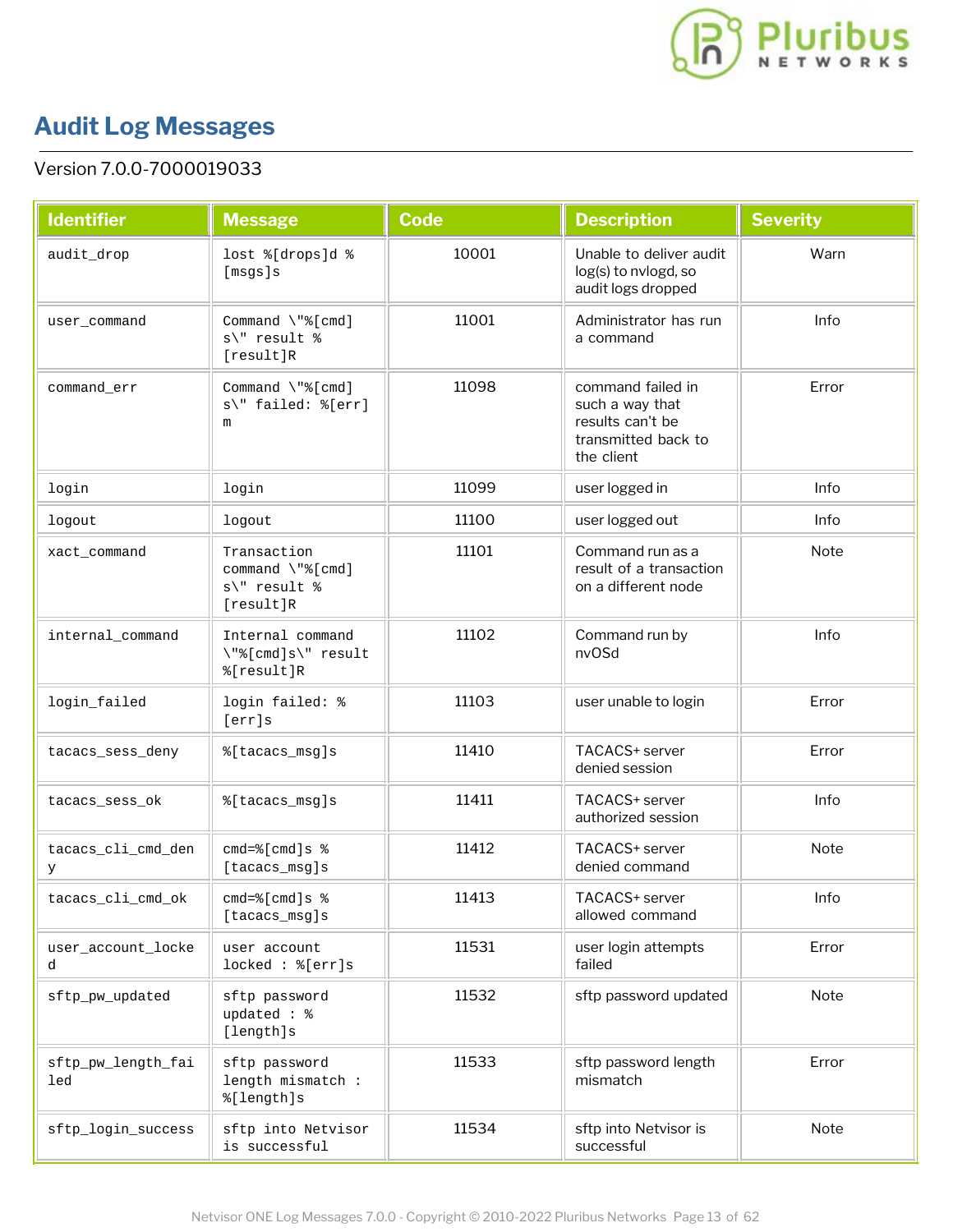

| sftp_login_failed                 | sftp into Netvisor<br>is failed                              | 11535 | sftp into Netvisor is<br>failed               | Note        |
|-----------------------------------|--------------------------------------------------------------|-------|-----------------------------------------------|-------------|
| user account<br>unlocked: %[err]s | user_account_unloc<br>ked                                    | 11536 | user login account<br>unlocked                | Info        |
| login_min_pw_updat<br>ed          | login minimum<br>password updated :<br>%[length]s            | 11537 | login minimum<br>password updated             | <b>Note</b> |
| user_account_locke<br>d_manual    | user account<br>$locked : [err] s$                           | 11538 | user account locked<br>by another user        | Info        |
| sftp_pw_length_fai<br>led         | sftp password<br>length mismatch :<br>%[length]s             | 11533 | sftp password length<br>mismatch              | Error       |
| software_upgrade_d<br>enied       | nvOS software<br>upgrade denied : %<br>[err]s                | 11541 | software upgrade<br>denied                    | <b>Note</b> |
| session_timeout                   | session timed out<br>%[err]s                                 | 11542 | session timed out                             | <b>Note</b> |
| xact_truncated_msg                | $\backslash$ "%[cmd]s $\backslash$ "                         | 11543 | Truncated logs from<br>xact_config.log        | Info        |
| audit_repeats                     | Last %[msgs]d<br>message(s)<br>repeated %[times]d<br>time(s) | 20004 | compress repeated<br>message                  | <b>Note</b> |
| mon_command_start                 | starting command<br>$\backslash$ "%[cmd]s $\backslash$ "     | 30002 | Monitor starting<br>command                   | Info        |
| mon_command_finish<br>ed          | finished command<br>\"%[cmd]s\" result<br>%[result]R         | 30003 | Command run by<br>nvOS_mon                    | Info        |
| shell_command                     | Command $\forall$ "% [cmd]<br>s\" status %<br>[status]s      | 33000 | shell command                                 | Info        |
| vtysh_command                     | Command $\forall$ " $\{cmd\}$<br>$s\$ result=%<br>[result]d  | 33001 | vtysh command                                 | Info        |
| tacacs_shell_cmd_d<br>eny         | $cmd=\$ {cmd}s;<br>[tacacs_msg]s                             | 33002 | TACACS+ server<br>denied shell command        | Note        |
| tacacs_shell_cmd_o<br>k           | $cmd=\$ {cmd}s;<br>[tacacs_msg]s                             | 33003 | TACACS+ server<br>authorized shell<br>command | Info        |
| tacacs_vtysh_cmd_d<br>eny         | $cmd=\$ [ $cmd$ ] $s$ $%$<br>[tacacs_msg]s                   | 33004 | TACACS+ server<br>denied vtysh<br>command     | <b>Note</b> |
| tacacs_vtysh_cmd_o<br>k           | $cmd=\$ {cmd}s;<br>[tacacs_msg]s                             | 33005 | TACACS+ server<br>authorized vtysh<br>command | Info        |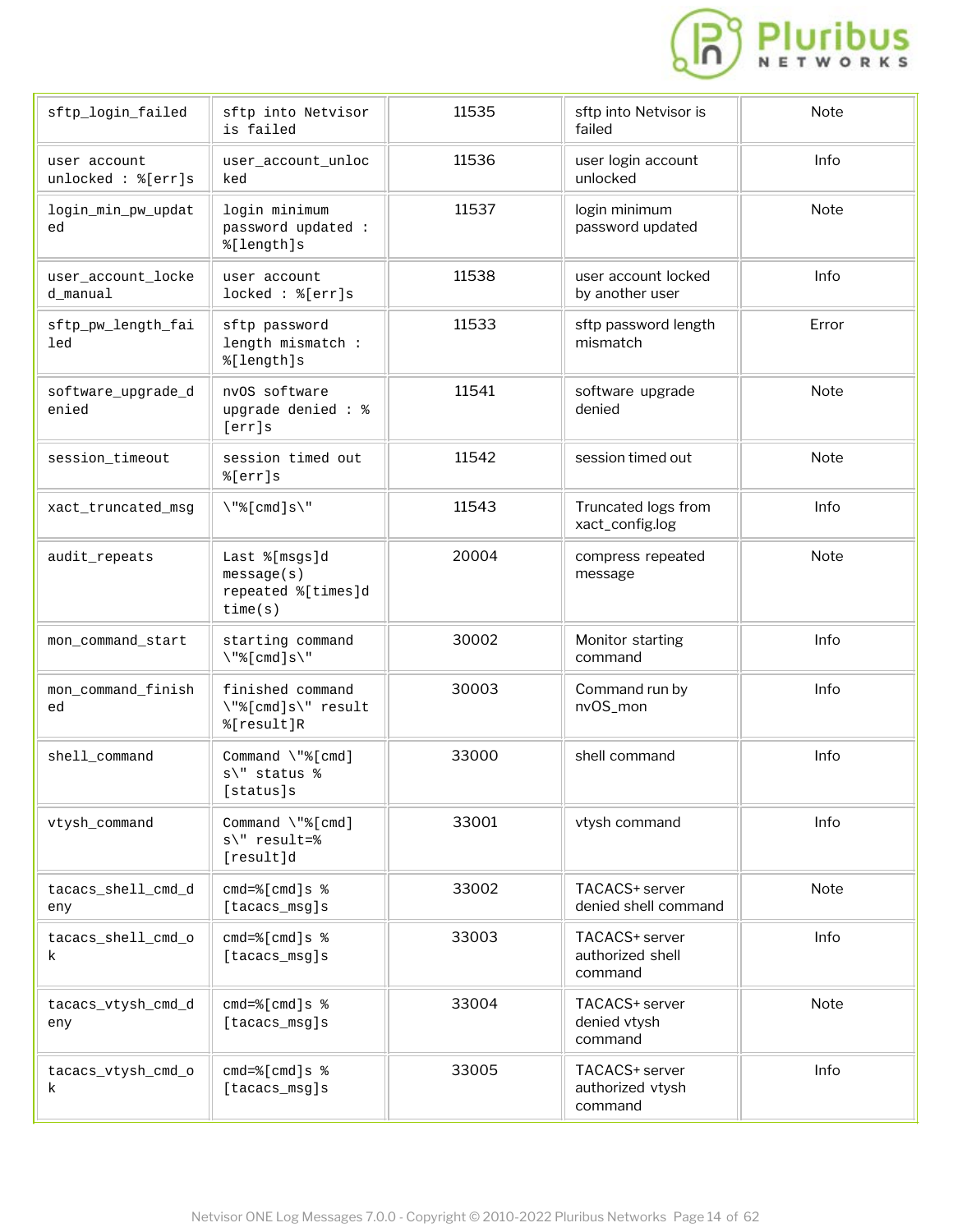

### <span id="page-14-0"></span>**Event Log Messages**

| <b>Identifier</b>                                 | <b>Message</b>                                                                                                                                                          | <b>Code</b> | <b>Description</b>                                                  | <b>Type</b> | <b>vNET</b>                  | <b>Severity</b> |
|---------------------------------------------------|-------------------------------------------------------------------------------------------------------------------------------------------------------------------------|-------------|---------------------------------------------------------------------|-------------|------------------------------|-----------------|
| event_drop                                        | Lost drops-<br>idmsgs                                                                                                                                                   | 10000       | Unable to<br>deliver event(s)<br>to nvlogd so<br>events<br>dropped. | System      | N/A                          | Warn            |
| port_up                                           | Up                                                                                                                                                                      | 11002       | A port is up.                                                       | Port        | by-port                      | Info            |
| port_down                                         | Down                                                                                                                                                                    | 11003       | A port is down.                                                     | Port        | by-port                      | Note            |
| conn_new                                          | $src$ -mac<br>macsrc-ip ip<br>src-port<br>port-iddst-<br>mac macdst-<br>ip ip dst-<br>port port-<br>idnew tcp<br>connection                                             | 11004       | New TCP<br>connection                                               | <b>TCP</b>  | by-vxlan by-<br>vlan by-port | Info            |
| conn_done                                         | src-mac<br>macsrc-ip ip<br>src-port<br>port-iddst-<br>mac macdst-<br>ip ip dst-<br>port port-<br>idbytes-sent<br>bytes bytes-<br>received<br>bytesnew tcp<br>connection | 11005       | <b>TCP</b><br>Connection<br>finished.                               | <b>TCP</b>  | by-vxlan by-<br>vlan by-port | Info            |
| ptp_time_adj<br>ust                               | Adjusting<br>time by<br>offset                                                                                                                                          | 11010       | PTP slave<br>adjusting<br>switch clock.                             | PTP         |                              | Info            |
| ptp_frequenc<br>y_adjust                          | Adjusting<br>clock<br>frequency<br>adjusting                                                                                                                            | 11011       | PTP slave<br>adjusting<br>switch<br>frequency                       | PTP         |                              | Info            |
| mac_ip_add                                        | MAC/IP<br>address<br>added<br>$mac = macip = I$                                                                                                                         | 11022       | Detected a<br>new MAC<br>address and IP<br>address on a<br>port.    | Port        | by-vxlan by-<br>vlan by-port | Note            |
| mac_ip_chang<br>$\mathsf{e}% _{t}\left( t\right)$ | IP address<br>change<br>$mac = macip = ip$                                                                                                                              | 11023       | IP Address for<br>a MAC address<br>changed on a                     | Port        | by-vxlan by-<br>vlan by-port | Note            |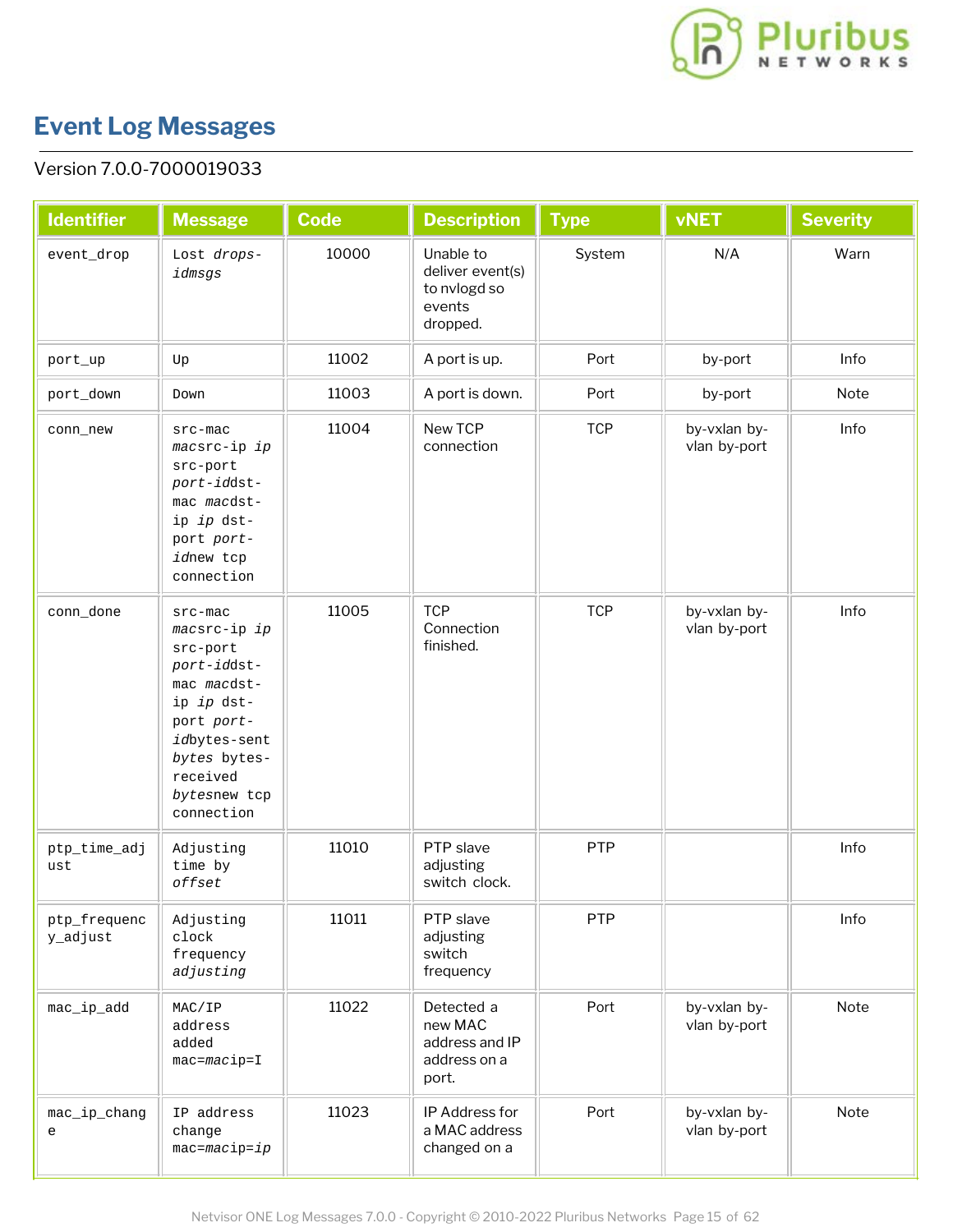

|                         |                                                                                                      |       | port.                                                                             |            |      |
|-------------------------|------------------------------------------------------------------------------------------------------|-------|-----------------------------------------------------------------------------------|------------|------|
| stp_port_onl<br>ine     | STP PORT<br>Online:<br>port-id                                                                       | 11024 | Port added for<br><b>STP</b><br>consideration<br>in response to<br>port up event. | <b>STP</b> | Info |
| stp_port_off<br>line    | STP PORT<br>Online:<br>port-id                                                                       | 11025 | Port deleted<br>for STP<br>consideration<br>in response to<br>port down<br>event. | <b>STP</b> | Note |
| stp_port_sta<br>te      | port changed<br>stp state                                                                            | 11026 | The port<br>changed the<br>STP state                                              | Port       | Info |
| stp_port_fas<br>t       | STP Port<br>Fast: port-<br>id                                                                        | 11027 | The given STP<br>port will<br>operate in port<br>fast mode.                       | <b>STP</b> | Note |
| stp_destroy             | <b>STP</b><br>Destroying<br>Spanning<br>Tree: vlan-<br>id                                            | 11032 | STP destroying<br>a spanning tree<br>that was<br>operating for a<br>VLAN.         | <b>STP</b> | Note |
| stp_blacklis<br>t_recv  | Received STP<br>BPDU on<br>blacklisted<br>port:<br>port=port-<br>idvlan=vlan-<br>id                  | 11033 | Received an<br>STP BPDU on a<br>blacklisted<br>port.                              | <b>STP</b> | Note |
| stp_invalid_<br>bpdu    | STP BPDU<br>invalid:<br>port=port-<br>idvlan=vlan-<br>id<br>reason=reaso<br>n                        | 11034 | <b>Received STP</b><br>BPDU is<br>invalid.                                        | <b>STP</b> | Warn |
| stp_processi<br>ng_bpdu | $\operatorname{STP}$<br>Processing:<br>port=port-<br>idvlan=vlan-<br>id<br>proto=proto<br>len=length | 11035 | Processing<br>valid STP or<br>PVST BPDU.                                          | <b>STP</b> | Info |
| stp-<br>unknown_bpdu    | STP Unknown<br>BPDU:<br>port=port-<br>idvlan=vlan-<br>idbpdu-                                        | 11036 | Received<br>unknown<br>BPDU type.                                                 | <b>STP</b> | Warn |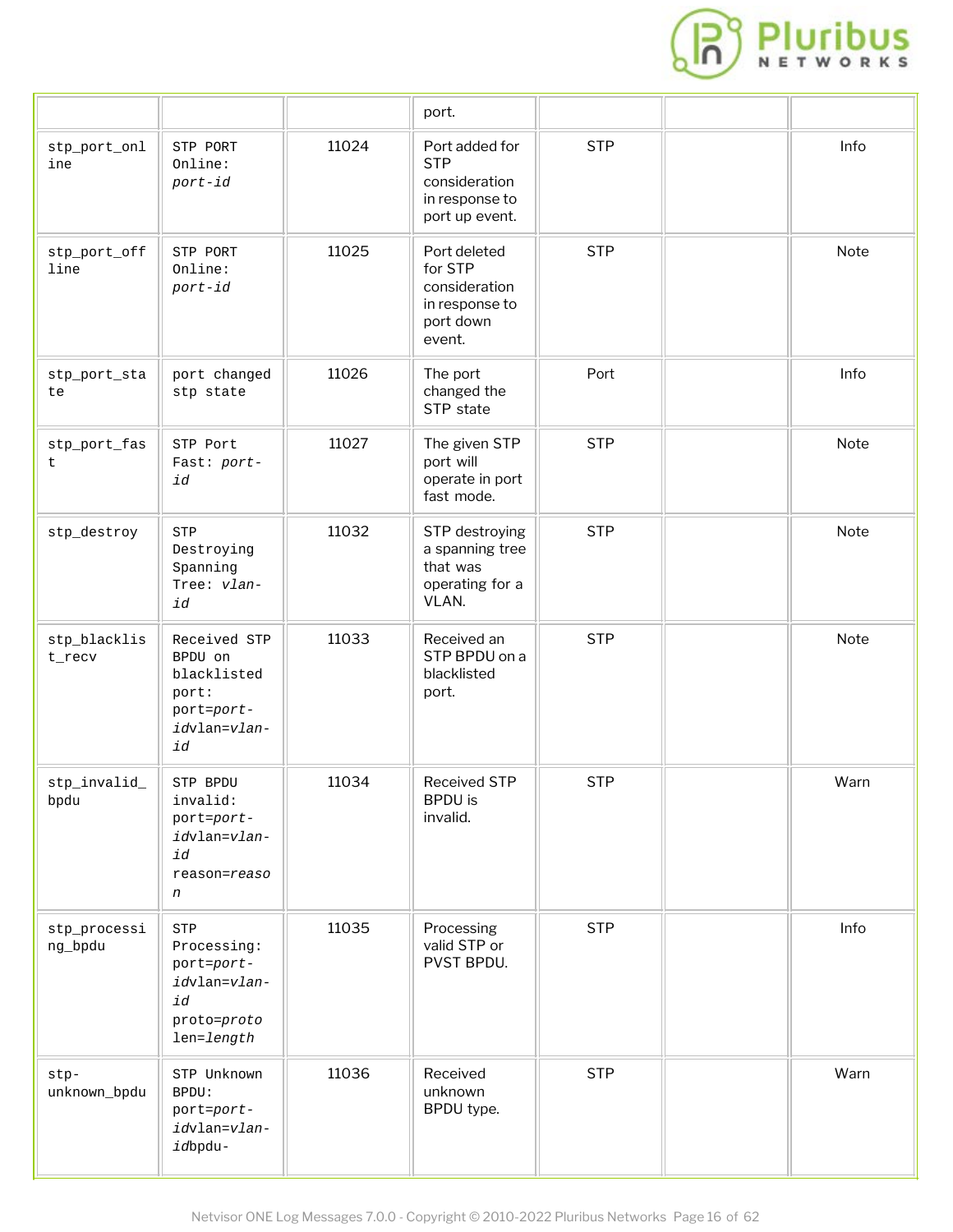

|                                        | type=type-id                                                                      |       |                                                                                |             |             |
|----------------------------------------|-----------------------------------------------------------------------------------|-------|--------------------------------------------------------------------------------|-------------|-------------|
| stp_maximum_<br>age                    | STP BPDU has<br>reached<br>maximum age:<br>port=port-<br>idvlan=vlan-<br>id       | 11037 | <b>BPDU</b> has<br>reached<br>maximum age.                                     | <b>STP</b>  | Note        |
| stp_root                               | STP Port is<br>Root:<br>port=port-<br>idvlan=vlan-<br>id                          | 11038 | The port has<br>been selected<br>as the root of<br>spanning tree.              | <b>STP</b>  | <b>Note</b> |
| stp_designat<br>ed                     | STP Port is<br>Designated:<br>port=port-<br>idvlan=vlan-<br>id                    | 11039 | The port has<br>been become<br>the designated<br>port.                         | <b>STP</b>  | Info        |
| stp_sending_<br>bpdu                   | STP Sending<br>BPDU:<br>bpdu=bpdu<br>port=port-<br>idvlan=vlan-<br>id             | 11040 | The port has<br>become<br>designated<br>port.                                  | <b>STP</b>  | Info        |
| stp_trunk_up<br>date                   | STP Trunk<br>Update:<br>trunk=trunk-<br>id<br>port=port-id                        | 11042 | The loading<br>and application<br>of STP<br>configuration<br>failed.           | <b>STP</b>  | Info        |
| stp_done                               | STP STG<br>Done:<br>vlan=vlan-id                                                  | 11043 | STP state<br>machine for<br>the specified<br><b>VLAN</b> is being<br>shutdown. | <b>STP</b>  | Info        |
| stp_create                             | STP STG<br>Create:<br>vlan=vlan-<br>idmac=mac                                     | 11044 | STP is creating<br>a STP state<br>machine for<br>the VLAN.                     | <b>STP</b>  | Info        |
| igmp_add_rou<br>ter                    | IGMP Adding<br>Router to<br>Group:<br>group=group                                 | 11056 | IGMP snooping<br>adding router<br>to the specified<br>group.                   | <b>IGMP</b> | Info        |
| igmp_switch_<br>multicast_po<br>rt_add | IGMP Port<br>Add Failed:<br>port=port-<br>idgroup=grou<br>$p$ -id<br>vlan=vlan-id | 11057 | IGMP snooping<br>unable to add<br>port to group.                               | <b>IGMP</b> | Note        |
| igmp_switch_<br>multicast_po           | IGMP Port<br>Remove                                                               | 11058 | IGMP snooping<br>unable to                                                     | <b>IGMP</b> | Note        |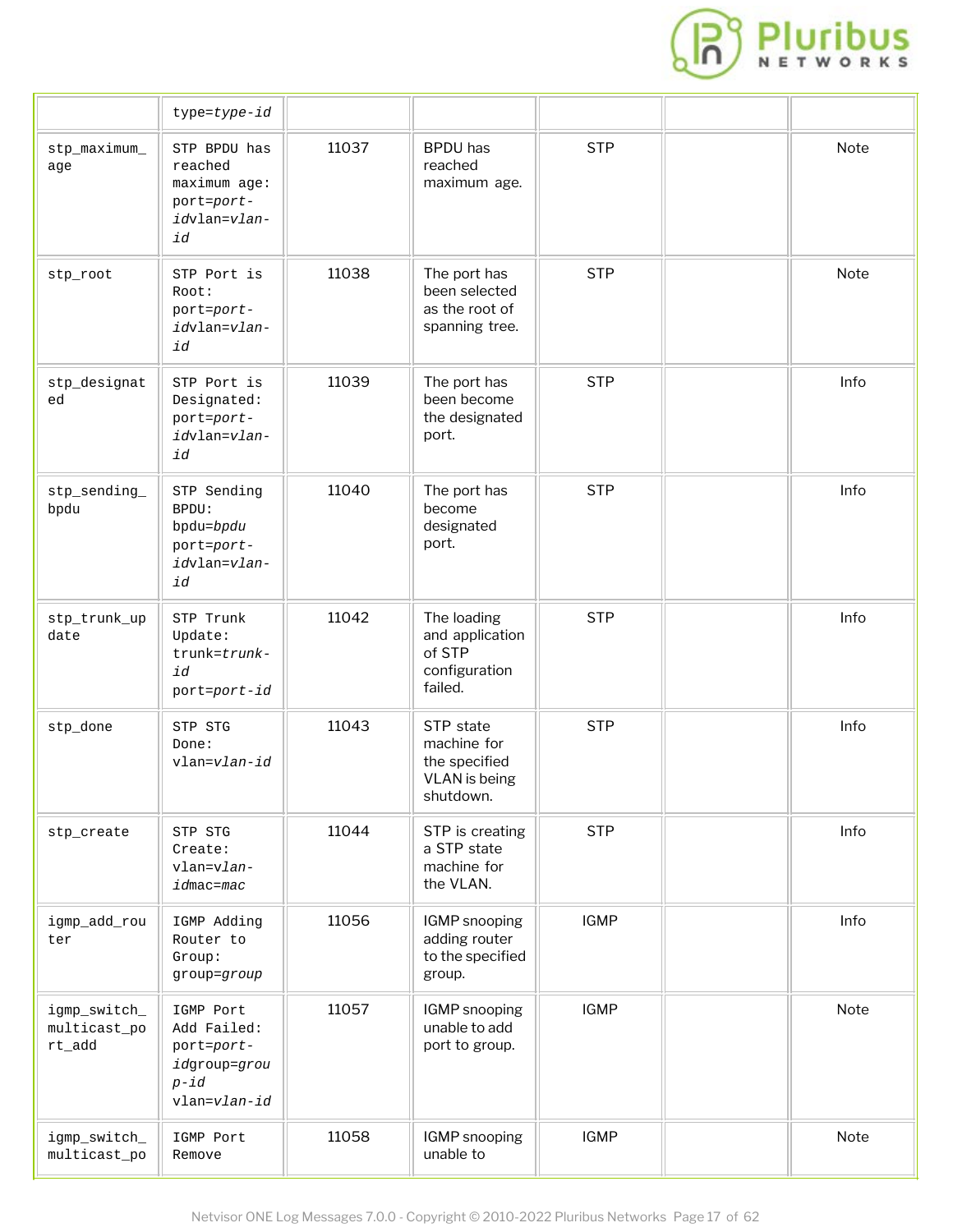

| rt_remove            | Failed:<br>port=port-<br>idgroup=grou<br>$p$ -id<br>vlan=vlan-id                                                               |       | remove port<br>from group.                                              |             |      |
|----------------------|--------------------------------------------------------------------------------------------------------------------------------|-------|-------------------------------------------------------------------------|-------------|------|
| igmp_host_ad<br>d    | IGMP Added<br>Host to<br>Group:<br>port=port-<br>idvlan=vlan-<br>id<br>group=group-<br>id<br>server=serve<br>$\mathit{rs}$     | 11059 | IGMP snooping<br>added host to<br>group.                                | <b>IGMP</b> | Info |
| igmp_host_re<br>move | IGMP Removed<br>Host from<br>Group:<br>port=port-<br>idvlan=vlan-<br>id<br>group=group-<br>id<br>server=serve<br>$\mathit{rs}$ | 11060 | IGMP removed<br>host from<br>group.                                     | <b>IGMP</b> | Info |
| igmp_v1_repo<br>rt   | IGMP Does<br>Not Process<br>V1 Report:<br>port=port-<br>idvlan=vlan-<br>id                                                     | 11061 | IGMP does not<br>process<br>version 1 IGMP<br>packets.                  | <b>IGMP</b> | Note |
| igmp_v2              | IGMP<br>Processing<br>V2 Packet:<br>port=port-<br>idvlan=vlan-<br>id<br>group=group-<br>id<br>server=serve<br>rs type=type     | 11062 | IGMP snooping<br>processed a<br>IGMP v2 report<br>or leave<br>messages. | <b>IGMP</b> | Info |
| igmp_v3_reco<br>rd   | IGMP<br>Processing<br>V3<br>Record: port=<br>port-<br>idvlan=vlan-<br>id<br>group=group-<br>id<br>server=serve<br>rs type=type | 11063 | IGMP snooping<br>processing V3<br>record.                               | <b>IGMP</b> | Info |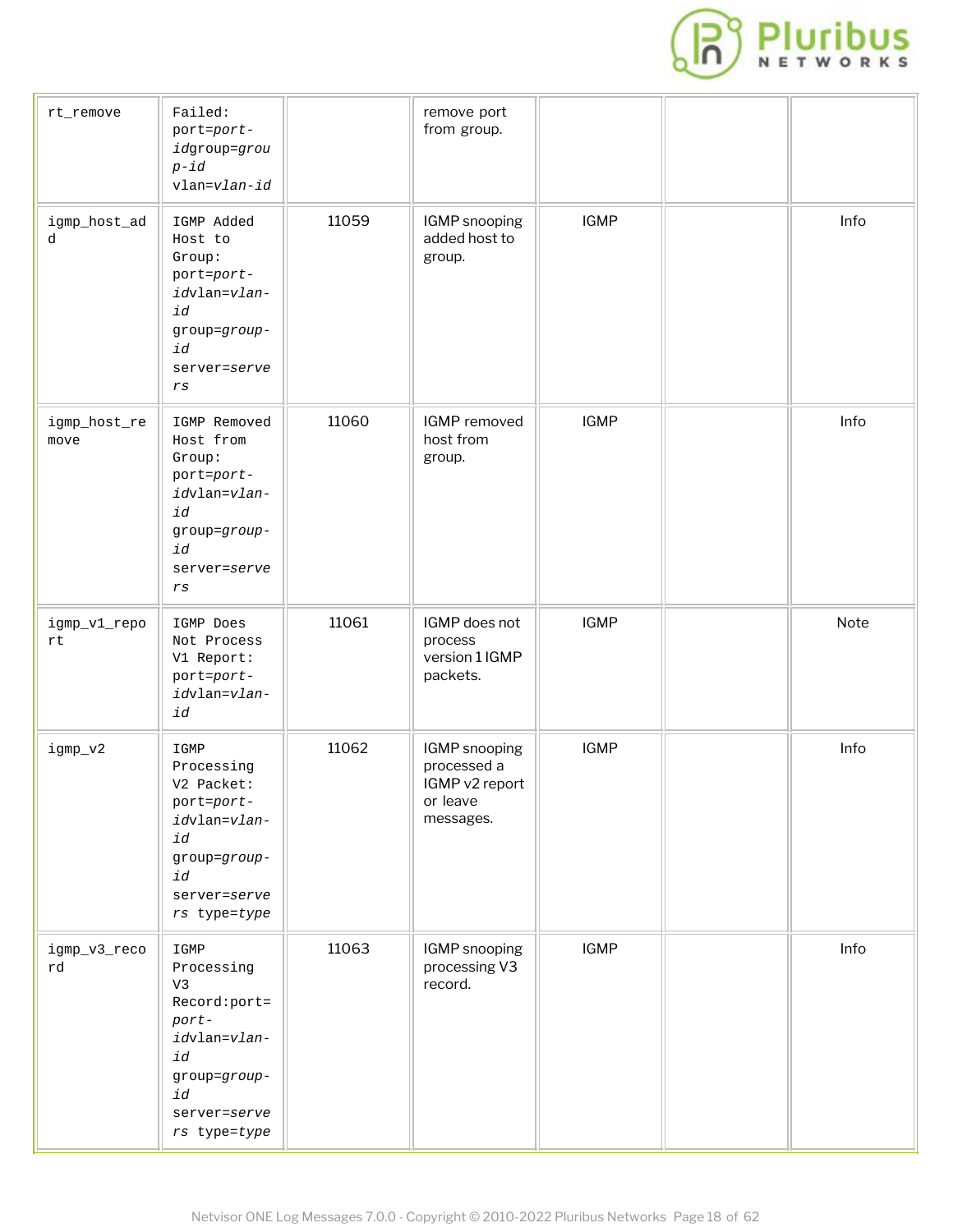

| igmp_v3_repo<br>$\mathtt{rt}$         | IGMP<br>Processing<br>V3 Report:<br>port=port-<br>idvlan=vlan-<br>id<br>server=serve<br>$r\mathrm{s}$<br>$numrec = type$ | 11064 | IGMP snooping<br>processing V3<br>Report                                 | <b>IGMP</b> | Info |
|---------------------------------------|--------------------------------------------------------------------------------------------------------------------------|-------|--------------------------------------------------------------------------|-------------|------|
| igmp_add_upd<br>$ate_{-}$<br>globalmc | IGMP<br>Add/Update<br>globalmc:<br>port=port-<br>idvlan=vlan-<br>id                                                      | 11065 | IGMP snooping<br>adding or<br>updating<br>globalmc for<br>port and VLAN. | <b>IGMP</b> | Info |
| igmp_remove_<br>globalmc              | IGMP<br>Removing<br>globalmc:<br>port=port-<br>idvlan=vlan-<br>id                                                        | 11066 | IGMP snooping<br>removing<br>globalmc for<br>port and VLAN.              | <b>IGMP</b> | Info |
| igmp_drop_pa<br>cket                  | IGMP<br>dropping<br>packet:<br>port=port-<br>idvlan=vlan-<br>id<br>reason=reaso<br>n                                     | 11067 | IGMP snooping<br>is dropping a<br>packet.                                | <b>IGMP</b> | Note |
| igmp_ignore_<br>packet                | IGMP<br>Ignoring<br>packet:<br>port=port-<br>idvlan=vlan-<br>id igmp-<br>type=type                                       | 11068 | <b>IGMP</b> is<br>ignoring<br>received IGMP<br>packet.                   | <b>IGMP</b> | Note |
| igmp_group_a<br>dd                    | IGMP Adding<br>Group:<br>vlan=vlan-id<br>group=group                                                                     | 11069 | IGMP snooping<br>added a group<br>to the switch<br>hardware.             | <b>IGMP</b> | Info |
| igmp_group_r<br>emove                 | IGMP<br>Removing<br>Group:<br>vlan=vlan-id<br>$group=group$                                                              | 11070 | IGMP snooping<br>removed a<br>group from the<br>switch<br>hardware.      | <b>IGMP</b> | Info |
| lldp_agent_c<br>reate                 | LLDP Agent<br>Create: mac=<br>mac group=I                                                                                | 11078 | Creating LLDP<br>agent for<br>specified group<br>on specified<br>switch. | <b>LLDP</b> | Info |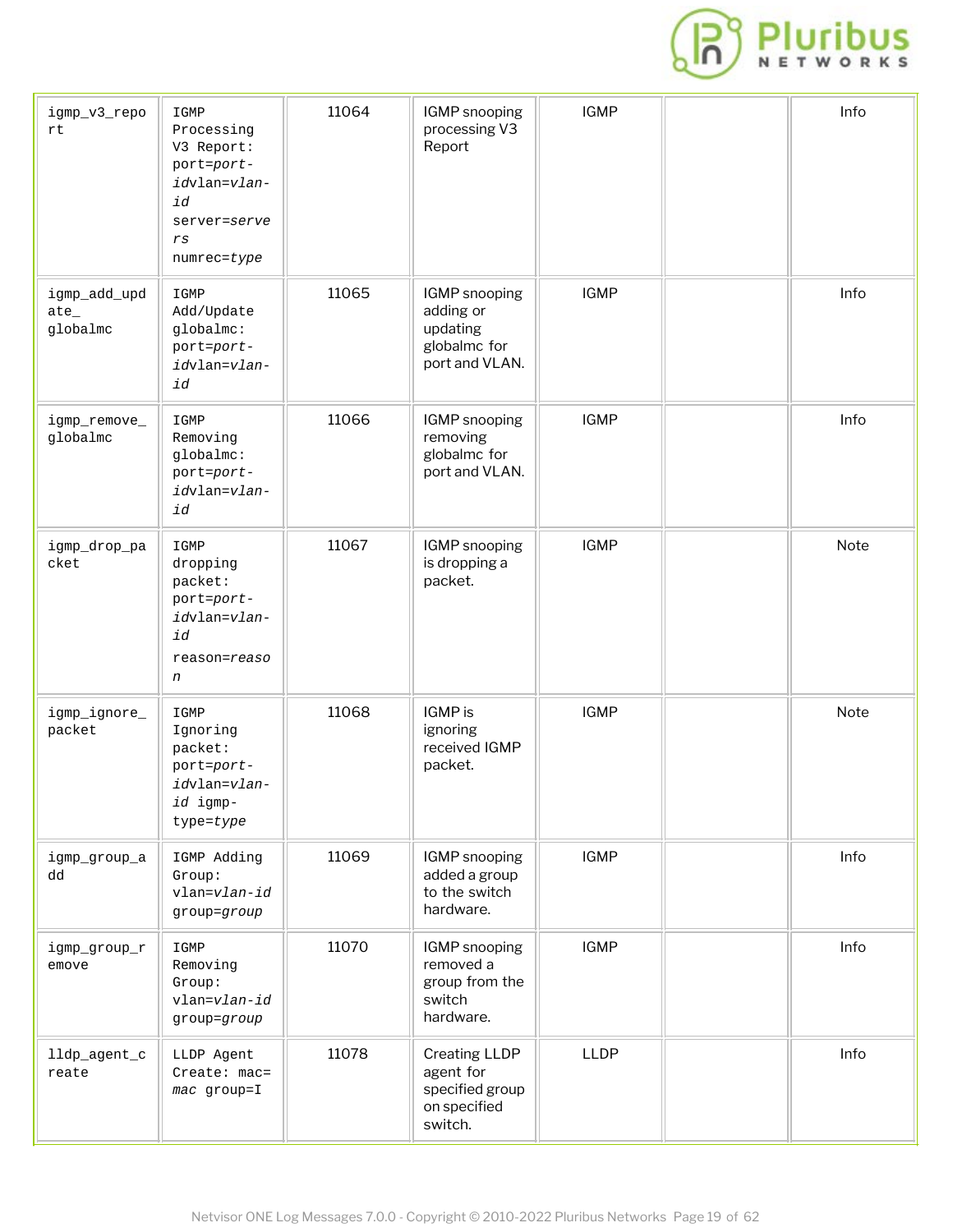

| lldp_port_en<br>able             | LLDP Port<br>Enable:<br>port=port-id                                  | 11082 | Specified port<br>has been<br>enabled for<br><b>LLDP</b><br>operation.  | LLDP        | Info |
|----------------------------------|-----------------------------------------------------------------------|-------|-------------------------------------------------------------------------|-------------|------|
| lldp_port_di<br>sable            | LLDP Port<br>Disable:<br>port=port-id                                 | 11083 | Specified port<br>has been<br>removed from<br><b>LLDP</b><br>operation. | <b>LLDP</b> | Note |
| lldp_pdu_dro<br>p                | LLDP PDU<br>Drop                                                      | 11084 | <b>LLDP PDU</b><br>received on<br>port has been<br>dropped.             | <b>LLDP</b> | Note |
| llp_pdu_inva<br>lid              | LLDP PDU<br>Invalid:<br>port=port-id<br>reason=reaso<br>n             | 11085 | <b>LLDP PDU</b><br>received on<br>port was<br>invalid.                  | <b>LLDP</b> | Warn |
| lldp_process<br>ing_pdu          | LLDP<br>Processing:<br>port=port-id<br>vlan=vlan-id                   | 11086 | LLDP is<br>processing a<br>received PDU                                 | <b>LLDP</b> | Info |
| lldp_tlv_con<br>struct<br>failed | LLDP TLV<br>Construct<br>Failed:<br>port=port-id<br>reason=reaso<br>n | 11087 | LLDP cannot<br>construct a<br>proper TLV for<br>the PDU.                | <b>LLDP</b> | Warn |
| evb_process_<br>tlv              | <b>EVB</b><br>Processing<br>EVB TLV:<br>port=port-id                  | 11088 | <b>EVB TLV</b><br>processing on<br>a specific port.                     | <b>EVB</b>  | Info |
| evb_tlv_drop                     | EVB TLV<br>Drop:<br>port=port-id<br>reason=reaso<br>n                 | 11091 | A received<br>EVB TLV was<br>dropped.                                   | <b>EVB</b>  | Warn |
| ecp_send_pac<br>ket_failed       | ECP Send PDU<br>Failed:<br>port=port-id<br>reason=reaso<br>n          | 11092 | Unable to send<br>EVB PDU on<br>specified port.                         | ECP         | Warn |
| ecp_send_pac<br>ket              | ECP Send<br>PDU:<br>port=port-id<br>type=type                         | 11093 | Sent ECP PDU<br>on specified<br>port.                                   | ECP         | Info |
| ecp_pdu_drop                     | ECP Drop<br>PDU:                                                      | 11094 | Received ECP<br>PDU was                                                 | ECP         | Warn |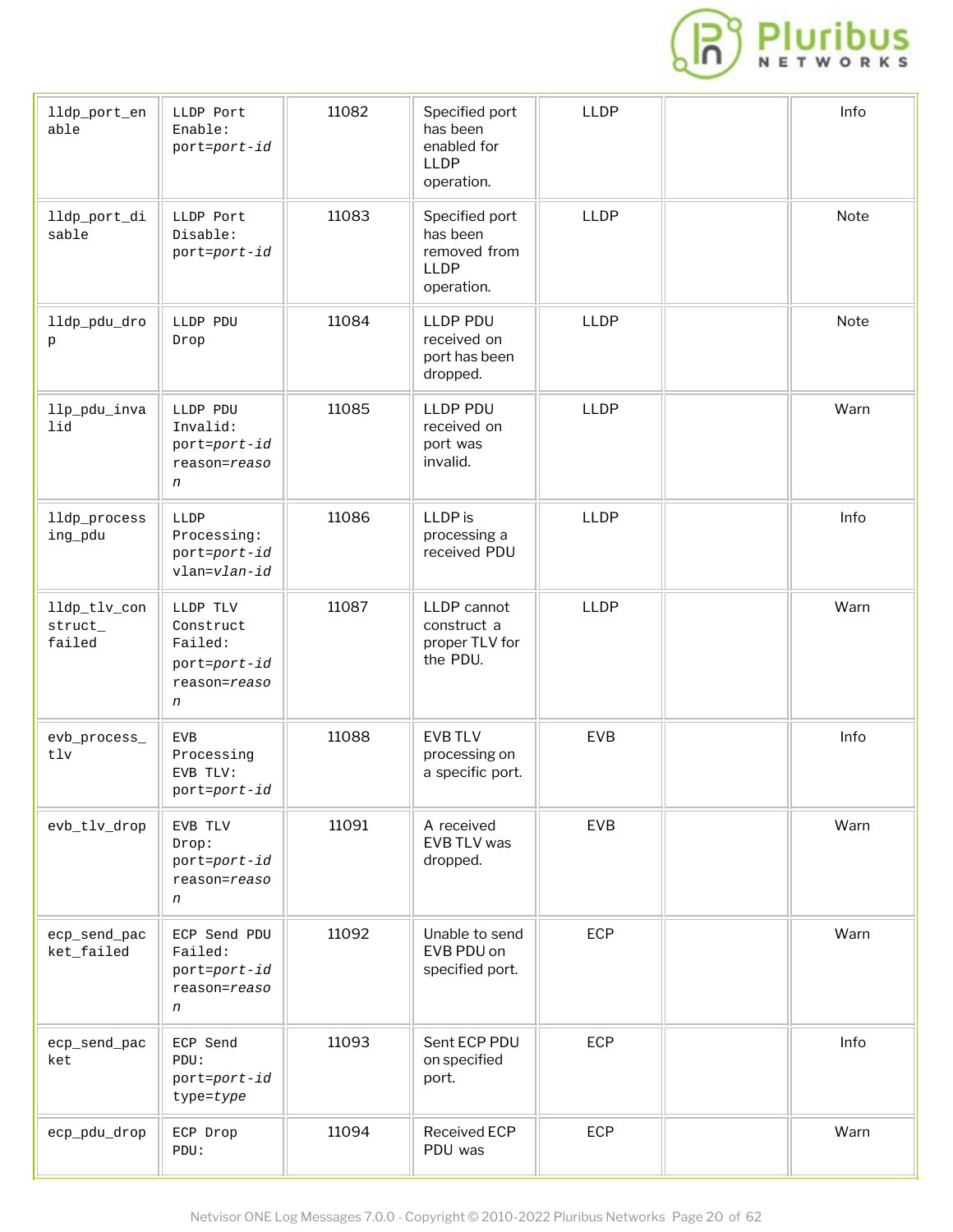

|                                       | port=port-id<br>type=type                                                                                       |       | dropped on<br>specified port.                                             |            |      |
|---------------------------------------|-----------------------------------------------------------------------------------------------------------------|-------|---------------------------------------------------------------------------|------------|------|
| evb_bandwidt<br>$h$ _limit_<br>failed | <b>EVB</b><br>Bandwidth<br>Limit<br>Failure:<br>port=port-id<br>vlan=vlan-id<br>reason=reaso<br>n               | 11096 | Unable to<br>enforce<br>requested<br>bandwidth<br>limit.                  | <b>EVB</b> | Warn |
| evb_bandwidt<br>h_limit               | <b>EVB</b><br>Bandwidth<br>Limit:<br>port=port-id<br>$vlan=vlan-id$<br>$flow = flow$<br>$bw = bw$               | 11097 | Enforcing<br>requested<br>bandwidth<br>limit.                             | <b>EVB</b> | Info |
| stp_trunk_po<br>rt                    | STP Trunk<br>Port:<br>port=port-id<br>vlan=vlan-id<br>tree=tree-id<br>$trunk = trunk$<br>control=cont<br>rol-id | 11104 | Specified port<br>is part of a<br>trunk for this<br>Spanning Tree.        | <b>STP</b> | Info |
| stp_trunk_re<br>move                  | STP Trunk<br>Remove:<br>trunk=trunk<br>vlan=vlan-id<br>tree=tree-id                                             | 11105 | Specified port<br>is being<br>removed from<br>STP trunk<br>configuration. | <b>STP</b> | Info |
| adj_trunk_cr<br>eate                  | ADJ Create<br>Auto Trunk:<br>$trunk = trunk$<br>port=port-id                                                    | 11106 | Created a<br>trunk in<br>adjacency<br>code.                               | Port       | Info |
| adj_trunk_po<br>rt_add                | ADJ Trunk<br>Port Add:<br>$trunk = trunk$<br>port=port-id                                                       | 11107 | Added the<br>specified port<br>to the trunk.                              | Port       | Info |
| storage_devi<br>ce_remove             | Storage<br>device<br>deviceremove<br>d                                                                          | 11108 | Storage device<br>removed from<br>switch.                                 | Storage    | Note |
| storage_devi<br>ce_added              | Storage<br>device<br>deviceadded                                                                                | 11109 | Storage device<br>added from<br>switch.                                   | Storage    | Note |
| storage_pool<br>_status_noto<br>k     | Storage pool<br>poolname in<br>statusstate<br>available<br>disk                                                 | 11110 | Storage pool<br>status is not<br>ok.                                      | Storage    | Warn |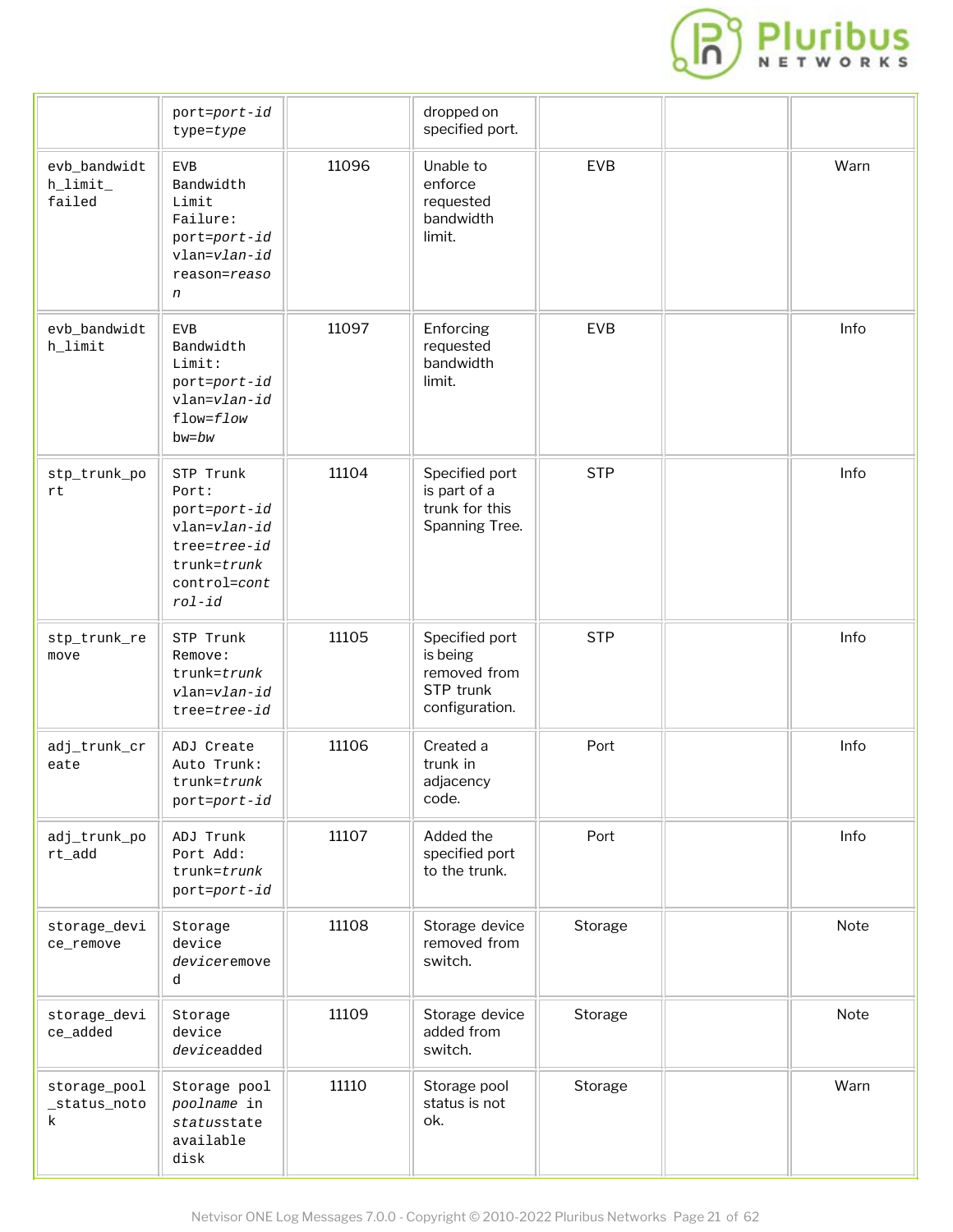

|                                    | space=space                                                                                                |       |                                                            |                                            |                                            |
|------------------------------------|------------------------------------------------------------------------------------------------------------|-------|------------------------------------------------------------|--------------------------------------------|--------------------------------------------|
| igmp_add_hos<br>t_failed           | IGMP Add<br>Host Failed:<br>vlan=%[vlan]<br>d group=%<br>[group]s<br>host=%[host]<br>$\mathtt{s}$          | 11112 | IGMP snooping<br>add host failed.                          | <b>IGMP</b>                                | Warn                                       |
| igmp_add_sou<br>rces_failed        | IGMP Sources<br>Add Failed:<br>vlan=%[vlan]<br>d group=%<br>[group]s<br>host=%[host]<br>$\mathtt{s}$       | 11113 | IGMP snooping<br>sources add<br>failed for a<br>given host | <b>IGMP</b>                                | Warn                                       |
| igmp_remove_<br>host_failed        | IGMP Remove<br>Host Failed:<br>vlan=%[vlan]<br>d group=%<br>[group]s<br>host=%[host]                       | 11114 | IGMP snooping<br>remove host<br>failed.                    | <b>IGMP</b>                                | Warn                                       |
| igmp_remove_<br>sources_fail<br>ed | IGMP Sources<br>Remove<br>Failed:<br>vlan=%[vlan]<br>d group=%<br>[group]s<br>host=%[host]<br>$\mathtt{s}$ | 11115 | IGMP snooping<br>removal of<br>sources failed              | <b>IGMP</b>                                | Warn                                       |
| stp_hello_ti<br>me                 | STP Hello<br>Time Change:<br>vlan=%[vlan]<br>d time=%<br>[time]d                                           | 11116 | STP hello time<br>change for<br>STP instance               | <b>STP</b>                                 | Info                                       |
| stp_max_Age                        | STP Max Age<br>Change:<br>vlan=%[vlan]<br>d time=%<br>[time]d                                              | 11117 | Max age time<br>change for<br>STP instance                 | Max age time<br>change for<br>STP instance | Max age time<br>change for<br>STP instance |
| stp_forward_<br>delay              | STP<br>Forwarding<br>Delay<br>Change:<br>vlan=%[vlan]<br>d time=%<br>[time]d                               | 11118 | Forwarding<br>delay changed<br>for STP<br>instance.        | <b>STP</b>                                 | Info                                       |
| stp_hello_ti<br>mer_expired        | STP Hello<br>Timer<br>Expired:<br>vlan=%[vlan]<br>d                                                        | 11119 | Hello timer<br>expired for<br>STP instance                 | <b>STP</b>                                 | Info                                       |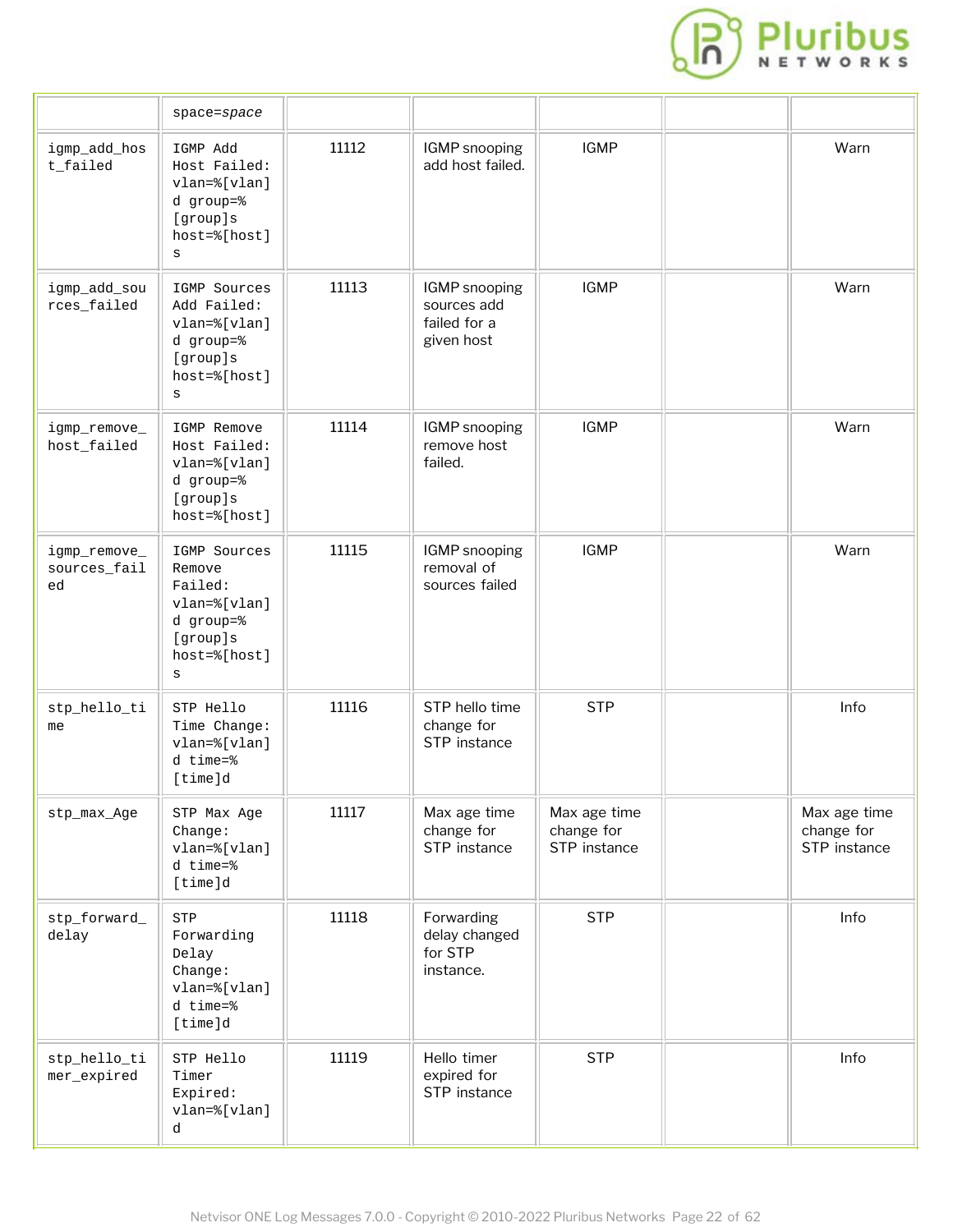

| stp_bridge_i<br>d_change               | STP Bridge<br>ID Change:<br>vlan=%[vlan]<br>d id=%[id]<br>11x                                         | 11120 | New bridge ID<br>for STP<br>instance                                                       | <b>STP</b>    | Info  |
|----------------------------------------|-------------------------------------------------------------------------------------------------------|-------|--------------------------------------------------------------------------------------------|---------------|-------|
| stp_tcn_bpdu                           | STP TCN bpdu<br>processing:<br>vlan=%[vlan]<br>d port=%<br>[port]d                                    | 11121 | Processing<br><b>TCN BPDU for</b><br>STP instance                                          | <b>STP</b>    | Info  |
| stp_configur<br>ation_bpdu             | <b>STP</b><br>Configuratio<br>n BPDU:<br>vlan=%[vlan]<br>d port=%<br>[port]d<br>isroot=%<br>[isroot]d | 11122 | Processing<br>configuration<br><b>BPDU</b> for<br>instance                                 | <b>STP</b>    | Info  |
| stp_supersed<br>es_port_info           | <b>STP</b><br>Supersedes<br>Port Info:<br>vlan=%[vlan]<br>d port=%<br>[port]d                         | 11123 | Config BPDU<br>indicates<br>possible<br>change in STP<br>topology                          | <b>STP</b>    | Info  |
| stp_root_por<br>t_select               | STP Root<br>Port Select:<br>vlan=%[vlan]<br>d port=%<br>[port]d                                       | 11124 | Root port<br>selection for<br>STP topology                                                 | <b>STP</b>    | Info  |
| tacacs_inval<br>id_server              | Invalid<br>server=serve<br>$r(s)$ : error                                                             | 11126 | Server name<br>can't be<br>resolved via<br>DNS or an<br>invalid IP<br>address was<br>used. | <b>TACACS</b> | Warn  |
| tacacs_conne<br>ct_error               | server=serve<br>$r(s)$ : unable<br>to connect:<br>reason                                              | 11127 | Unable to<br>connect to<br>TACACS+<br>server.                                              | <b>TACACS</b> | Error |
| tacacs_shell<br>_author_<br>req_failed | server=serve<br>r(s)<br>$user=user(s)$<br>: Shell<br>authorizatio<br>n request<br>failed:<br>reason   | 11128 | Shell<br>authorization<br>request to<br>TACACS+<br>server failed                           | <b>TACACS</b> | Error |
| tacacs_unkno<br>wn_role                | server=serve<br>r(s)<br>$user-user(s)$<br>$role=role(s)$                                              | 11129 | Unrecognized<br>role in TACACS<br>+ shell<br>authorization                                 | <b>TACACS</b> | Warn  |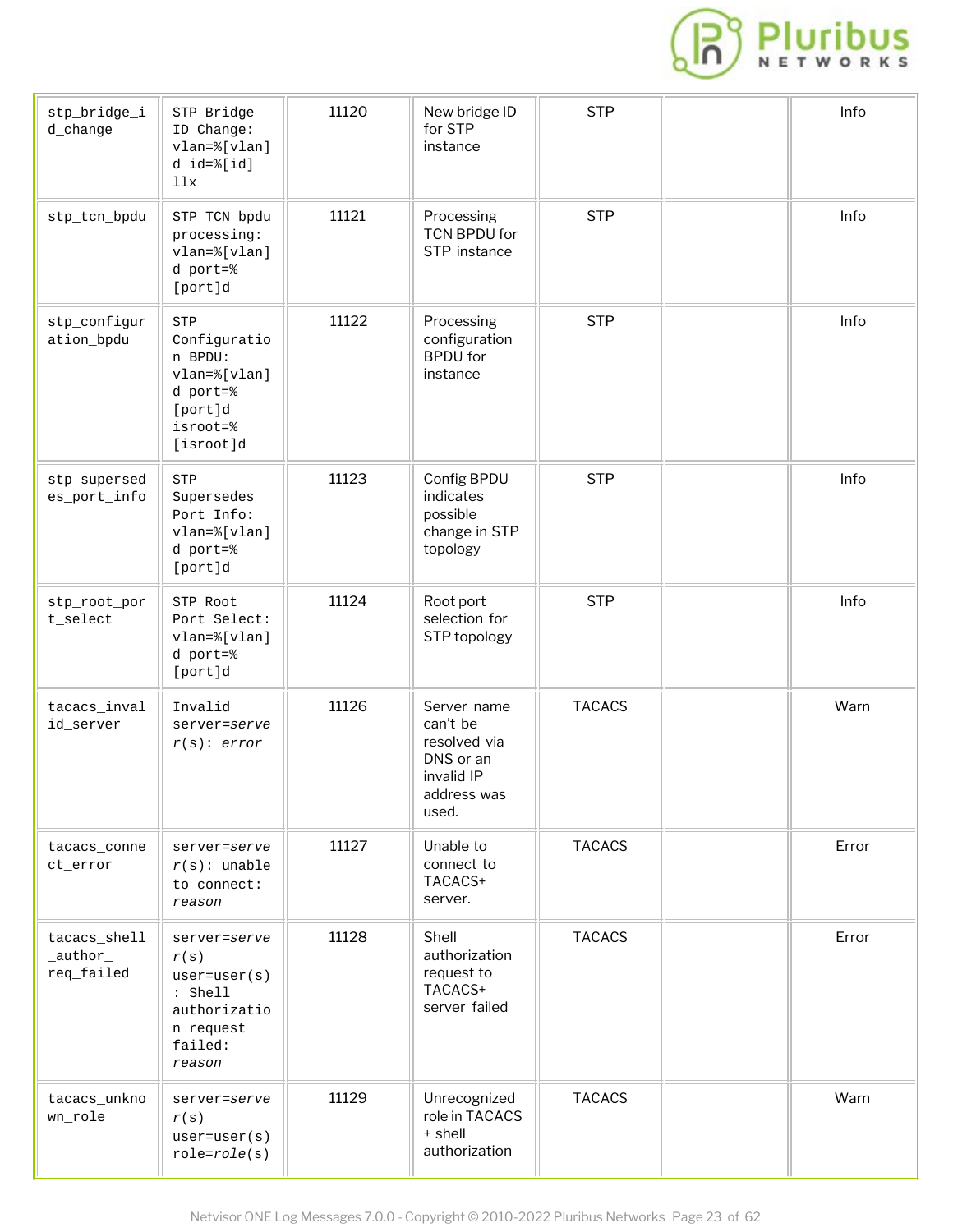

|                                    | : unknown<br>role                                                                                                                  |       | response.                                                         |               |       |
|------------------------------------|------------------------------------------------------------------------------------------------------------------------------------|-------|-------------------------------------------------------------------|---------------|-------|
| tacacs_unkno<br>wn_attr            | server=serve<br>r(s)<br>$user=user(s)$<br>$req = req(s)$<br>attr=attribu<br>te(s):<br>unknown<br>mandatory<br>attribute            | 11130 | Received an<br>unrecognized<br>attribute.                         | <b>TACACS</b> | Error |
| tacacs_user_<br>not_author         | server=serve<br>r(s)<br>$user-user(s)$<br>$req = req(s)$<br>status=statu<br>s: user not<br>authorized                              | 11131 | Authorization<br>request<br>returned bad<br>status for a<br>user. | <b>TACACS</b> | Error |
| tacacs_ignor<br>e_attr             | server=serve<br>r(s)<br>$user=user(s)$<br>$req = req(s)$<br>attr=attribu<br>te(s):<br>ignoring<br>unknown<br>optional<br>attribute | 11132 | Ignoring an<br>optional<br>attribute.                             | <b>TACACS</b> | Note  |
| tacacs_cmd_a<br>uthor_fail         | server=serve<br>r(s)<br>$user-user(s)$<br>$\ddot{\cdot}$<br>authorizatio<br>n failed:<br>reason(s)                                 | 11133 | Failed to<br>authorize a<br>command.                              | <b>TACACS</b> | Error |
| tacacs_authe<br>n_start_fail<br>ed | server=serve<br>r(s)<br>$user-user(s)$<br>$\ddot{\cdot}$<br>authenticati<br>on started<br>failed:<br>result(s)                     | 11134 | Authentication<br>start failed.                                   | <b>TACACS</b> | Error |
| tacacs_authe<br>n_failed           | server=serve<br>r(s)<br>$user-user(s)$<br>status=statu<br>$\rm s$<br>server_msg=<br>msg:<br>authenticati<br>on failed.             | 11135 | Authentication<br>failed.                                         | <b>TACACS</b> | Error |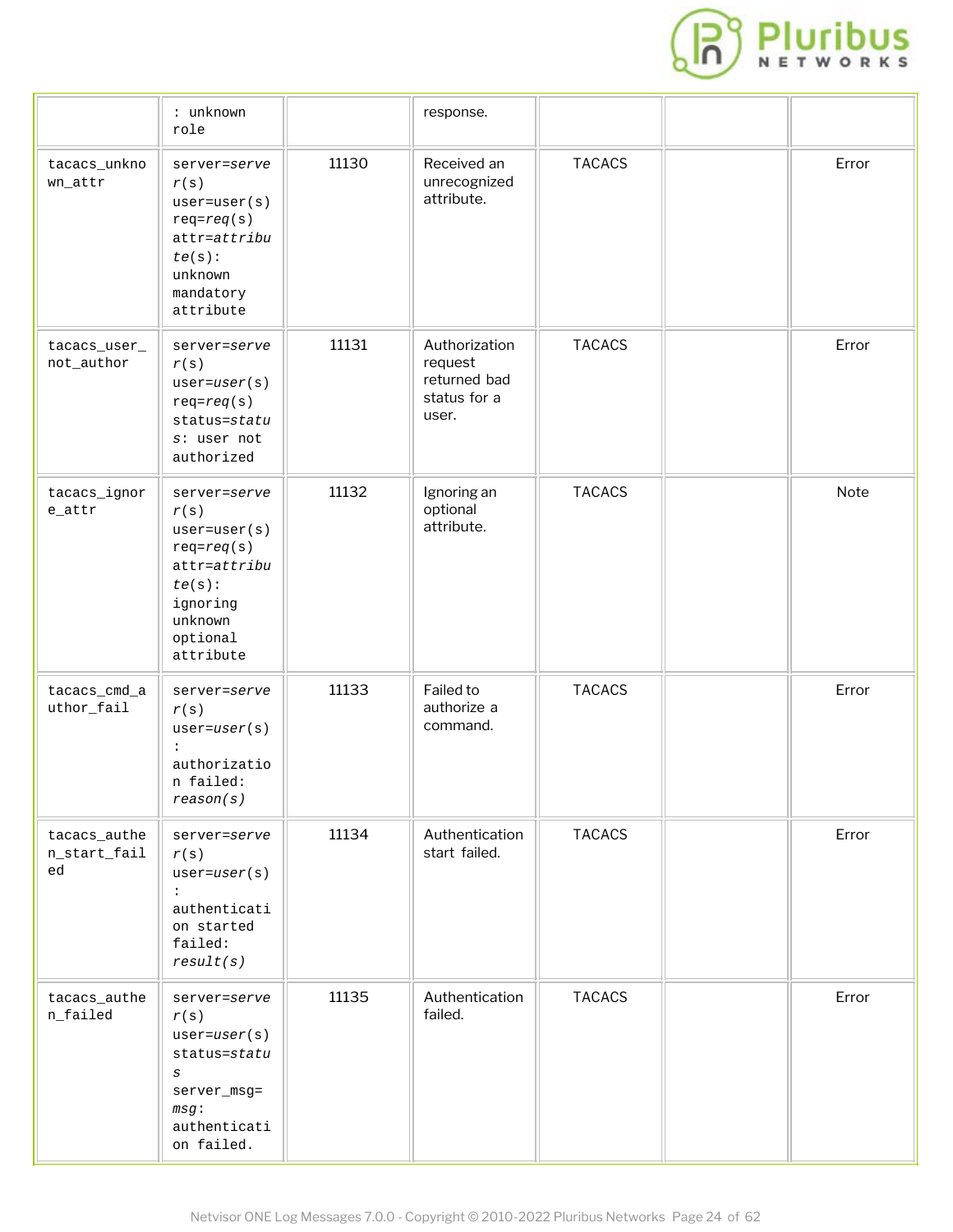

| tacacs_acct_<br>failed     | server=serve<br>r(s)<br>$req = req(s)$<br>$user-user(s)$<br>: accounting<br>failed:<br>result(s)               | 11136 | Accounting<br>request failed.                                        | <b>TACACS</b> | Error |
|----------------------------|----------------------------------------------------------------------------------------------------------------|-------|----------------------------------------------------------------------|---------------|-------|
| tacacs_acct_<br>bad_status | server=serve<br>r(s)<br>$req = req(s)$<br>$user-user(s)$<br>status=statu<br>s:<br>server_msg=m<br>sgressult(s) | 11137 | Bad status<br>received in<br>response to<br>accounting<br>request.   | <b>TACACS</b> | Error |
| igmp_group_p<br>ort_remove | IGMP Port<br>Remove:<br>vlan=%[vlan]<br>d group=%<br>[group]s<br>port=%[port]<br>d                             | 11138 | Switch port is<br>removed from<br>IGMP group                         | LACP          | LACP  |
| igmp_group_p<br>ort_add    | IGMP Port<br>Add: vlan=%<br>[vlan]d<br>group=%<br>[group]s<br>port=%[port]<br>d                                | 11139 | Switch port is<br>added to IGMP<br>group                             | LACP          | Info  |
| lacp_port_en<br>able       | LACP Port<br>Enable:<br>port=%[port]<br>d                                                                      | 11150 | Port is enabled<br>for LACP PDU<br>processing                        | LACP          | Info  |
| lacp_port_di<br>sable      | LACP Port<br>Disable:<br>port=%[port]<br>d                                                                     | 11151 | Port<br>Processing<br>PDU is disabled<br>on the port.                | LACP          | Info  |
| lacp_disable               | LACP<br>Disabled                                                                                               | 11152 | <b>LACP</b> feature<br>is disabled.                                  | LACP          | Note  |
| lacp_enable                | LACP Enabled                                                                                                   | 11153 | <b>LACP</b> feature<br>is enabled.                                   | LACP          | Note  |
| lacp_port_mo<br>de         | LACP Port<br>Mode: port=%<br>[port]d<br>mode=%[mode]<br>$\mathtt{s}$                                           | 11154 | <b>LACP Port</b><br>mode is set to<br>OFF or<br>PASSIVE or<br>Active | LACP          | Info  |
| lacp_port_up               | LACP Port<br>Up: port=%<br>[port]d                                                                             | 11155 | LACP Port is up                                                      | LACP          | Info  |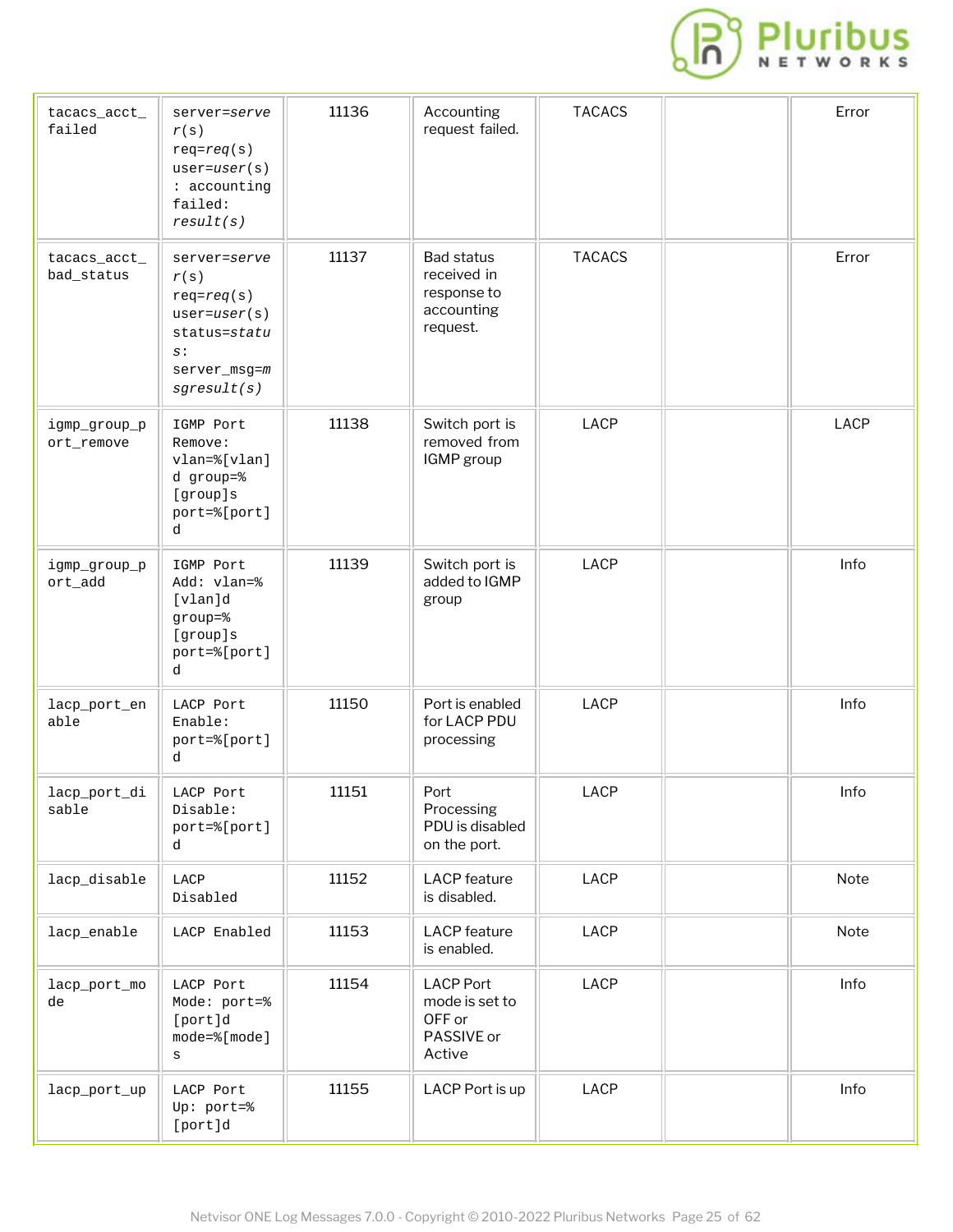

| lacp_trunk_p<br>$ort\_add$ | LACP Trunk<br>Add Port:<br>trunk=%<br>[trunk]d<br>port=%[port]<br>d     | 11156 | Adding Port to<br><b>LACP trunk</b>                                 | LACP | Info |
|----------------------------|-------------------------------------------------------------------------|-------|---------------------------------------------------------------------|------|------|
| lacp_trunk_p<br>ort_remove | LACP Trunk<br>Remove Port:<br>trunk=%<br>[trunk]d<br>port=%[port]<br>d  | 11157 | Remove port<br>from LACP<br>trunk                                   | LACP | Info |
| lacp_port_ex<br>pired      | LACP Port<br>Expired:<br>port=%[port]<br>d                              | 11158 | LACP port<br>state has<br>expired                                   | LACP | Info |
| lacp_port_de<br>faulted    | LACP Port<br>Defaulted:<br>port=%[port]<br>d                            | 11159 | <b>LACP Port</b><br>state is now<br>default state                   | LACP | Info |
| lacp_port_no<br>_sync      | LACP Port No<br>Sync: port=%<br>[port]d                                 | 11160 | LACP port<br>state is not<br><b>SYNC</b>                            | LACP | Info |
| lacp_port_as<br>sert_ntt   | LACP Port<br>Assert NTT:<br>port=%[port]<br>d                           | 11161 | LACP has<br>asserted NTT                                            | LACP | Info |
| lacp_port_co<br>llecting   | LACP Port<br>Collecting:<br>port=%[port]<br>d state=%<br>[state]s       | 11162 | <b>LACP Port</b><br><b>State</b><br>enable/disable<br>collecting    | LACP | Info |
| lacp_port_di<br>stributing | LACP Port<br>Distributing<br>: port=%<br>[port]d<br>state=%<br>[state]s | 11163 | <b>LAPCP Port</b><br><b>State</b><br>enable/disable<br>distributing | LACP | Info |
| lacp_port_se<br>lect       | LACP Port<br>Select:<br>port=%[port]<br>d lag=%[lag]<br>$\rm s$         | 11164 | <b>LACP Port is</b><br>selected for<br>aggregation                  | LACP | Info |
| lacp_port_un<br>select     | LACP Port<br>Not<br>Selected:<br>port=%[port]<br>d                      | 11165 | <b>LACP Port is</b><br>removed from<br>aggregation.                 | LACP | Info |
| lacp_port_mu<br>x_state    | LACP Port<br>Mux State:                                                 | 11166 | LACP port is<br>set to this mux                                     | LACP | Info |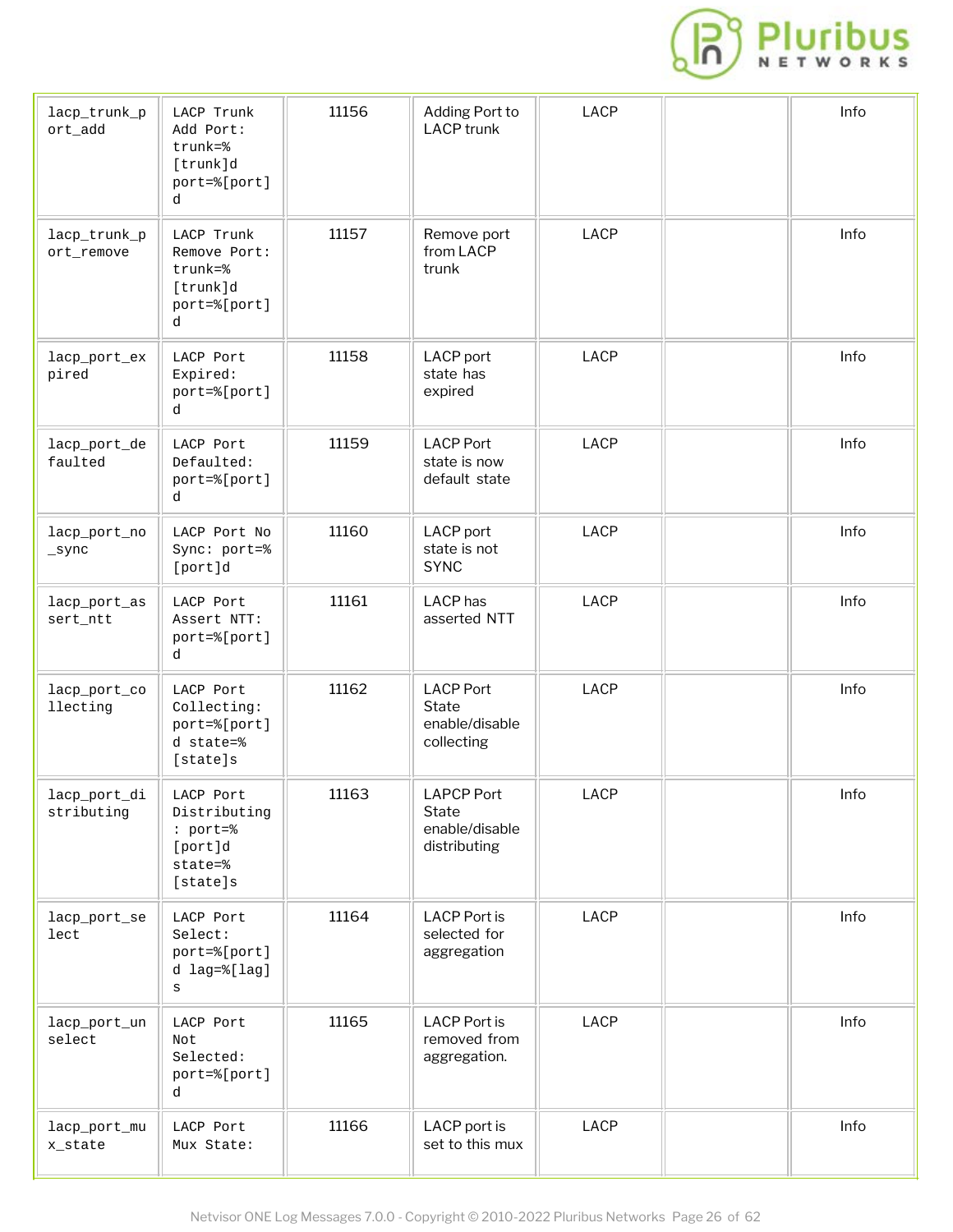

|                             | port=%[port]<br>d mux=%[mux]<br>S                                                                |       | state                                                                                  |      |      |
|-----------------------------|--------------------------------------------------------------------------------------------------|-------|----------------------------------------------------------------------------------------|------|------|
| lacp_pdu                    | LACP PDU:<br>port=%[port]<br>d type=%<br>[type]s                                                 | 11167 | LACP PDU is<br>received on<br>port                                                     | LACP | Info |
| lacp_trunk_n<br>ot_found    | LACP No<br>Matching<br>Trunk:<br>trunk=%<br>[trunk]d                                             | 11168 | No matching<br>trunk found for<br><b>LACP</b> while<br>processing<br><b>LACP</b> state | LACP | Note |
| lacp_aggrega<br>tor_addref  | LACP LAG<br>Add: lag=%<br>[lag]s cur=%<br>[cur]d new=%<br>[new]d<br>ports=%<br>[ports]d          | 11169 | A port is added<br>to an LACP<br>LAG for<br>consideration.                             | LACP | Info |
| lacp_aggrega<br>tor_delref  | LACP LAG<br>Delete: lag=<br>%[lag]s cur=<br>%[cur]d new=<br>%[new]d<br>ports=%<br>[ports]d       | 11170 | A port is<br>removed from<br><b>LACP LAG</b><br>consideration                          | LACP | Info |
| lacp_pdu_fai<br>$\mathbf 1$ | LACP PDU<br>Failure:<br>port=%[port]<br>d failure=%<br>[failure]s                                | 11171 | <b>LACP PDI</b><br>processing<br>failure                                               | LACP | Note |
| lacp_port_st<br>ate         | LACP Port<br>State: port=<br>%[port]d<br>info=%[info]<br>s state=%<br>[state]s                   | 11172 | LACP port<br>state                                                                     | LACP | Info |
| lacp_, marker<br>_pdu       | LACP Xmit<br>Maker PDU:<br>port=%[port]<br>d rq=%[rq]d<br>sysaddr=%<br>[sysaddr]s<br>xid=%[xid]d | 11174 | <b>LACP</b> sending<br>Marker PDU on<br>port                                           | LACP | Info |
| lacp_xmit_pd<br>u           | LACP Xmit<br>PDU: port=%<br>[port]d                                                              | 11175 | Send LACP<br>PDU on port                                                               | LACP | Info |
| lacp_port_do<br>wn          | LACP Port<br>Down: port=%<br>[port]d                                                             | 11176 | LACP port is<br>down                                                                   | LACP | Note |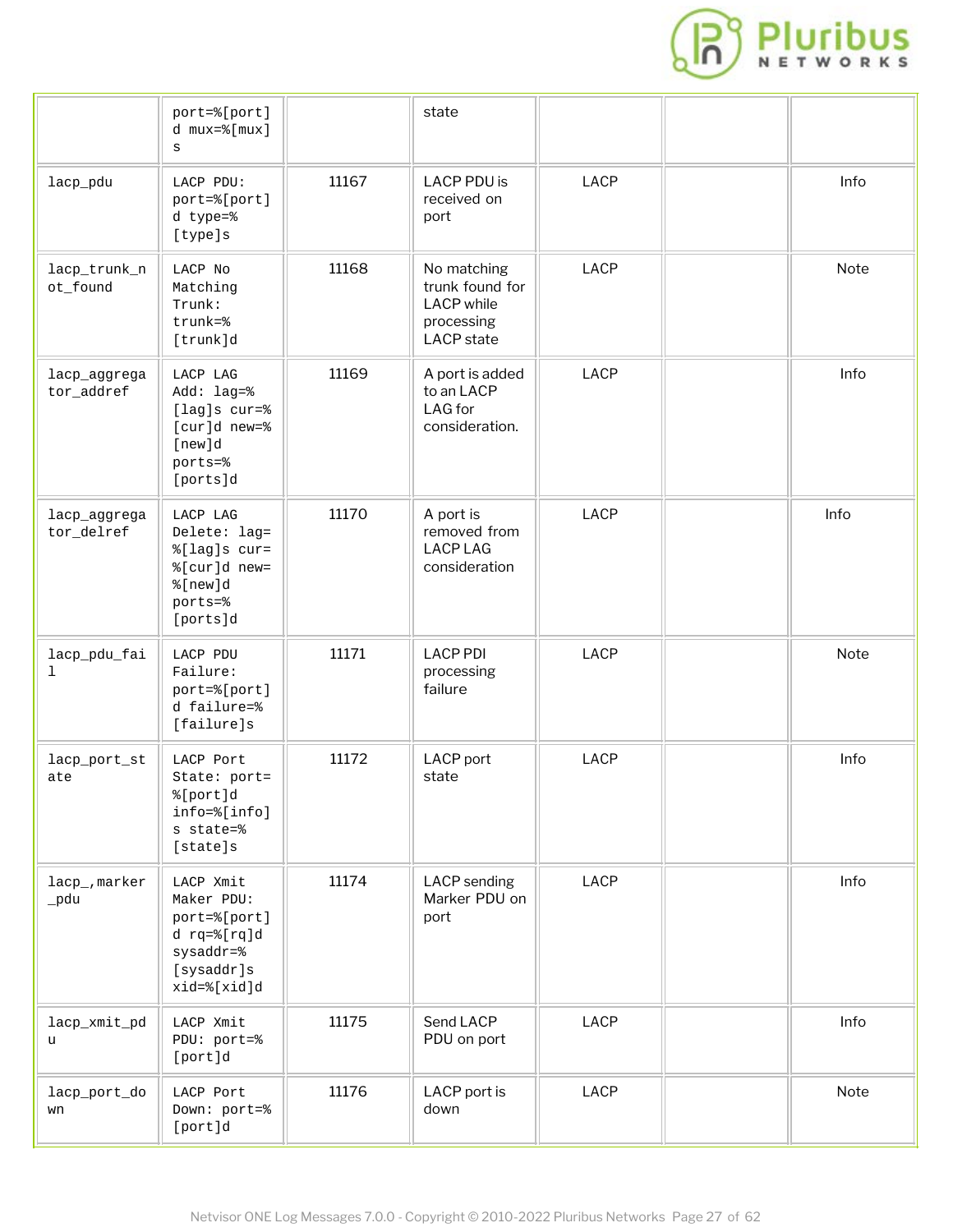

| tacacs_bad_s<br>cope                       | server=%<br>[server]s<br>user=%[user]<br>s scope=%<br>$[scope]s$ :<br>unrecognized<br>scope. scope<br>must be<br>either<br>\"local\" or<br>\"fabric\"    | 11177 | <b>TACACS</b> server<br>returned<br>something that<br>is not a scope    | <b>TACACS</b> | Warn |
|--------------------------------------------|----------------------------------------------------------------------------------------------------------------------------------------------------------|-------|-------------------------------------------------------------------------|---------------|------|
| tacacs_scope<br>_mismatch                  | server=%<br>[server]s<br>user=%[user]<br>s scope=%<br>$[scope]s$ :<br>server with<br>local scope<br>can only<br>assign scope<br>of local to<br>its users | 11178 | <b>TACACS</b> server<br>returned fabric<br>scope but<br>server is local | <b>TACACS</b> | Warn |
| storage_devi<br>ce_size_chan<br>ged        | Storage<br>device %<br>[device]s<br>size changed<br>from %[old]<br>ld to %[new]<br>ld                                                                    | 11179 | Storage device<br>size changed.                                         | Storage       | Note |
| stp_forwardi<br>ng_delay_tim<br>er         | STP Forward<br>Delay Timer:<br>port=%[port]<br>d vlan=%<br>[vlan]d                                                                                       | 11182 | <b>Starting</b><br>Forwarding<br>Delay Timer on<br>switch               | <b>STP</b>    | Info |
| stp_forwardi<br>ng_delay_tim<br>er_expired | STP Forward<br>Delay Timer<br>Expired:<br>port=%[port]<br>d vlan=%<br>[vlan]d                                                                            | 11183 | <b>Starting</b><br>Forwarding<br>Delay timer<br>expired on<br>switch    | <b>STP</b>    | Note |
| stp_vlan_por<br>$t\_add$                   | STP VLAN<br>port add:<br>port=%[port]<br>d vlan=%<br>[vlan]d                                                                                             | 11184 | Add port to<br>spanning tree<br>for vlan                                | <b>STP</b>    | Info |
| stp_vlan_por<br>t_remove                   | STP VLAN<br>port remove:<br>port=%[port]<br>d vlan=%<br>[vlan]d                                                                                          | 11185 | Remove port<br>from spanning<br>tree for VLAN                           | <b>STP</b>    | Info |
| port_startin<br>$g$ _up                    | Port<br>Starting Up:<br>port=%[port]                                                                                                                     | 11186 | A port is<br>starting to<br>come up                                     | <b>STP</b>    | Info |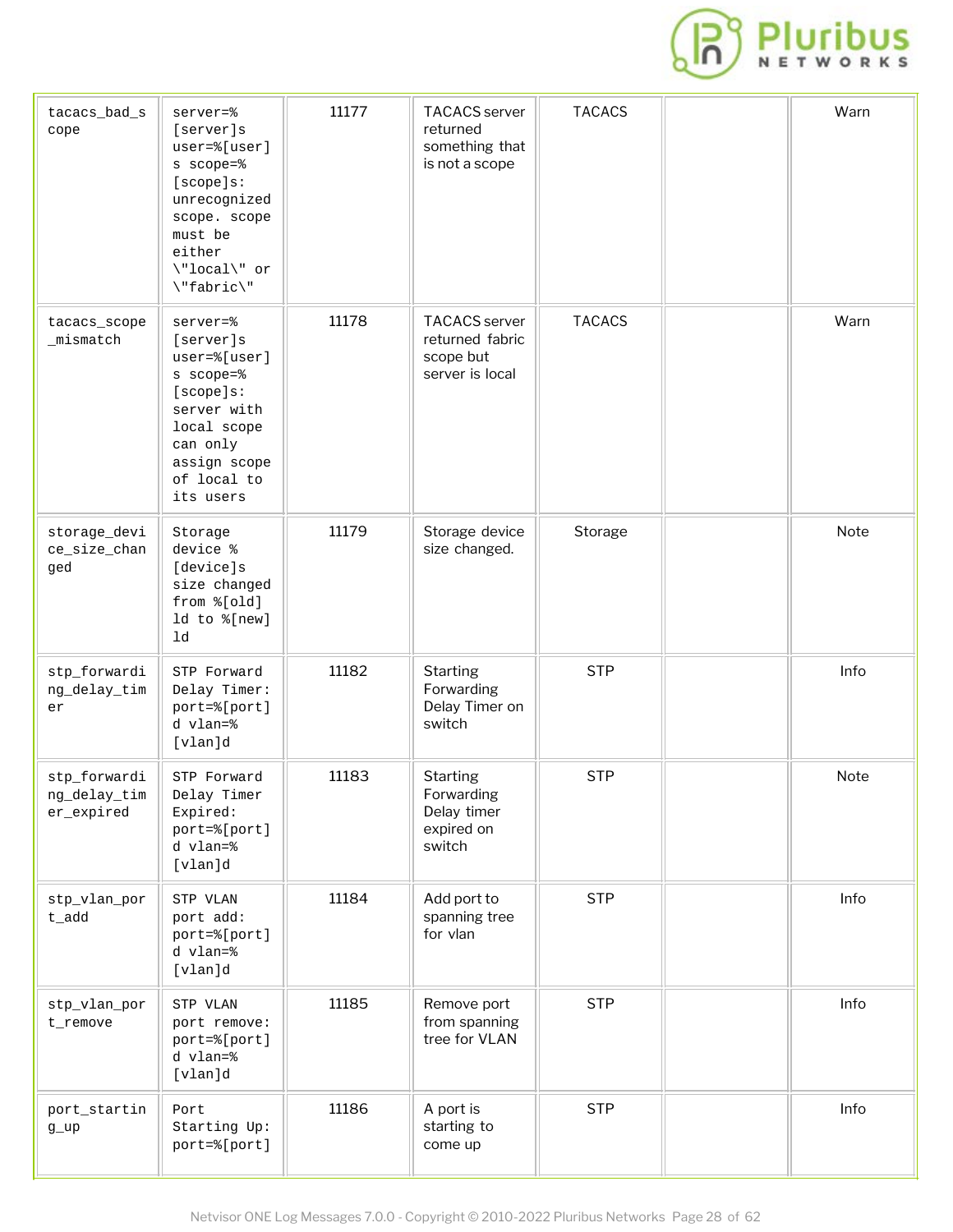

|                                         | d                                                                                             |       |                                                         |            |             |
|-----------------------------------------|-----------------------------------------------------------------------------------------------|-------|---------------------------------------------------------|------------|-------------|
| stp_trunk_vl<br>an_update               | STP Trunk<br>Vlan Update:<br>trunk=%<br>[trunk]d<br>vlan=%[vlan]<br>d                         | 11187 | Update trunk<br>on STG for<br><b>VLAN</b>               | <b>STP</b> | Info        |
| adj_port_add                            | Adj Port<br>Add: port=%<br>[port]d                                                            | 11188 | Adding port for<br>consideration<br>for adjacency       | <b>STP</b> | Info        |
| adj_port_alr<br>eady                    | Adj Port<br>Already:<br>port=%[port]<br>d                                                     | 11189 | Port already<br>under<br>consideration<br>for adjacency | <b>STP</b> | Info        |
| adj_consider<br>ing_port                | Adj<br>Considering<br>Port: port=%<br>[port]d                                                 | 11190 | Considering<br>adjacency for<br>port                    | <b>STP</b> | Info        |
| stp_bpdu_sen<br>d_rejected              | STP BPDU<br>Send<br>Rejected:<br>port=%[port]<br>d vlan=%<br>[vlan]d<br>reason=%<br>[reason]s | 11191 | Send of BPDU<br>on port<br>rejected                     | <b>STP</b> | <b>Note</b> |
| lacp_port_sm<br>_mux_timer              | LACP SM Mux<br>Timer: port=<br>%[port]d<br>info=%[info]<br>s cur=%[cur]<br>d new=%[new]<br>d  | 11200 | <b>LACP SM Mux</b><br>Timer for Port                    | <b>STP</b> | Info        |
| lacp_port_sm<br>_ptx_update_<br>timeout | LACP SM PTX<br>Update<br>Timeout:<br>port=%[port]<br>d                                        | 11201 | <b>LACP Partner</b><br>Timeout<br>Change for<br>Port    | LACP       | Info        |
| lacp_12_flus<br>h                       | LACP L2<br>Table Flush:<br>port=%[port]<br>d                                                  | 11202 | LACP L2 Table<br>Flush for this<br>port                 | LACP       | Info        |
| lacp_port_se<br>t_mux                   | LACP SM Mux<br>Timer: port=<br>%[port]d<br>info=%[info]<br>s cur=%[cur]<br>d new=%[new]<br>d  | 11203 | LACP sets new<br>state machine<br>mux state on<br>port  | LACP       | Info        |
| lacp_port_ma                            | LACP SM PTX                                                                                   | 11204 | <b>LACP Marker</b>                                      | LACP       | Info        |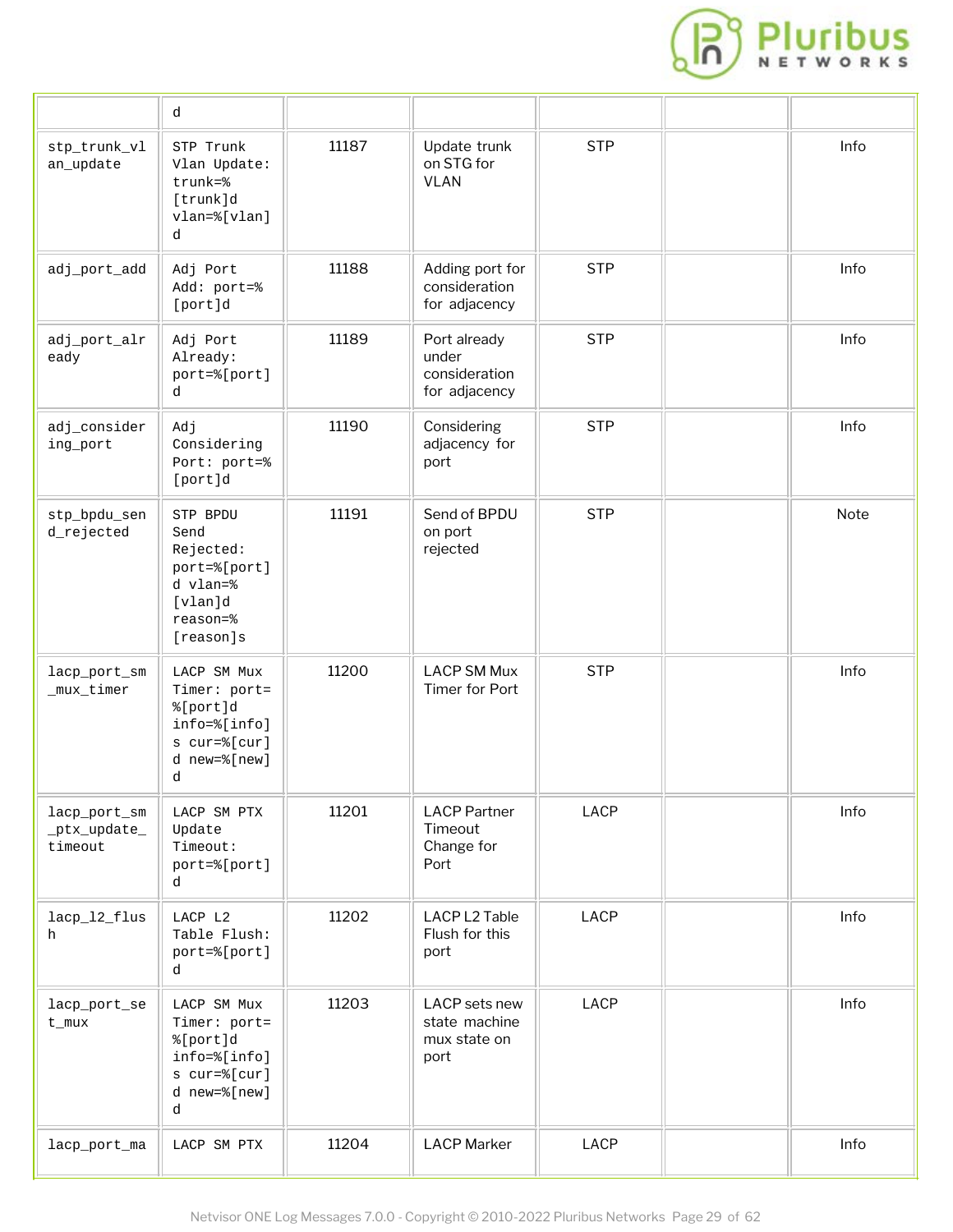

| rker                              | Update<br>Timeout:<br>port=%[port]<br>d                                             |       | PDU received<br>on Port                                             |            |      |
|-----------------------------------|-------------------------------------------------------------------------------------|-------|---------------------------------------------------------------------|------------|------|
| lacp_port_ma<br>rker_respons<br>е | LACP Marker<br>Response<br>PDU: port=%<br>[port]d                                   | 11205 | <b>LACP Marker</b><br>Response PDU<br>received on<br>Port           | LACP       | Info |
| lacp_port_sm<br>_tx_nogo          | LACP SM TX<br>NoGo: port=%<br>[port]d<br>reason=%<br>[reason]s                      | 11206 | LACP PDU not<br>sent on Port                                        | LACP       | Note |
| lacp_sm_ptx_<br>timer             | LACP PTX<br>Port Timer:<br>port=%[port]<br>d                                        | 11207 | <b>LACP Port PTX</b><br>Timer                                       | LACP       | Info |
| lacp_sm_rx                        | LACP SM RX:<br>port=%[port]<br>d reason=%<br>[reason]s                              | 11208 | <b>LACP Port PTX</b><br>Timer                                       | LACP       | Note |
| stp_port_ena<br>ble               | STP Port<br>Enable:<br>port=%[port]<br>d vlan=%<br>[vlan]d<br>action=%<br>[action]s | 11209 | Port is enabled<br>for STP<br>Consideration<br>and it had<br>action | <b>STP</b> | Info |
| stp_port_blo<br>ck                | STP Port<br>Blocked:<br>port=%[port]<br>d                                           | 11212 | Port is blocked<br>by STP                                           | <b>STP</b> | Note |
| stp_port_unb<br>lock              | STP Port No<br>Block: port=<br>%[port]d                                             | 11213 | Port is not<br>blocked by STP                                       | <b>STP</b> | Info |
| stp_port_dis<br>able              | STP Port<br>Disable:<br>port=%[port]<br>d vlan=%<br>[vlan]d                         | 11214 | STP had<br>disabled this<br>port                                    | <b>STP</b> | Info |
| vlag_active                       | VLAG Port<br>Active:<br>port=%[port]<br>d                                           | 11300 | VLAG port is<br>now active                                          | <b>STP</b> | Info |
| vlag_inactiv<br>е                 | VLAG Port<br>Inactive:<br>port=%[port]<br>d                                         | 11301 | VLAG port is<br>now inactive                                        | LACP       | Info |
| stp_trunk_po                      | STP Trunk                                                                           | 11306 | STP Trunk Port                                                      | <b>STP</b> | Info |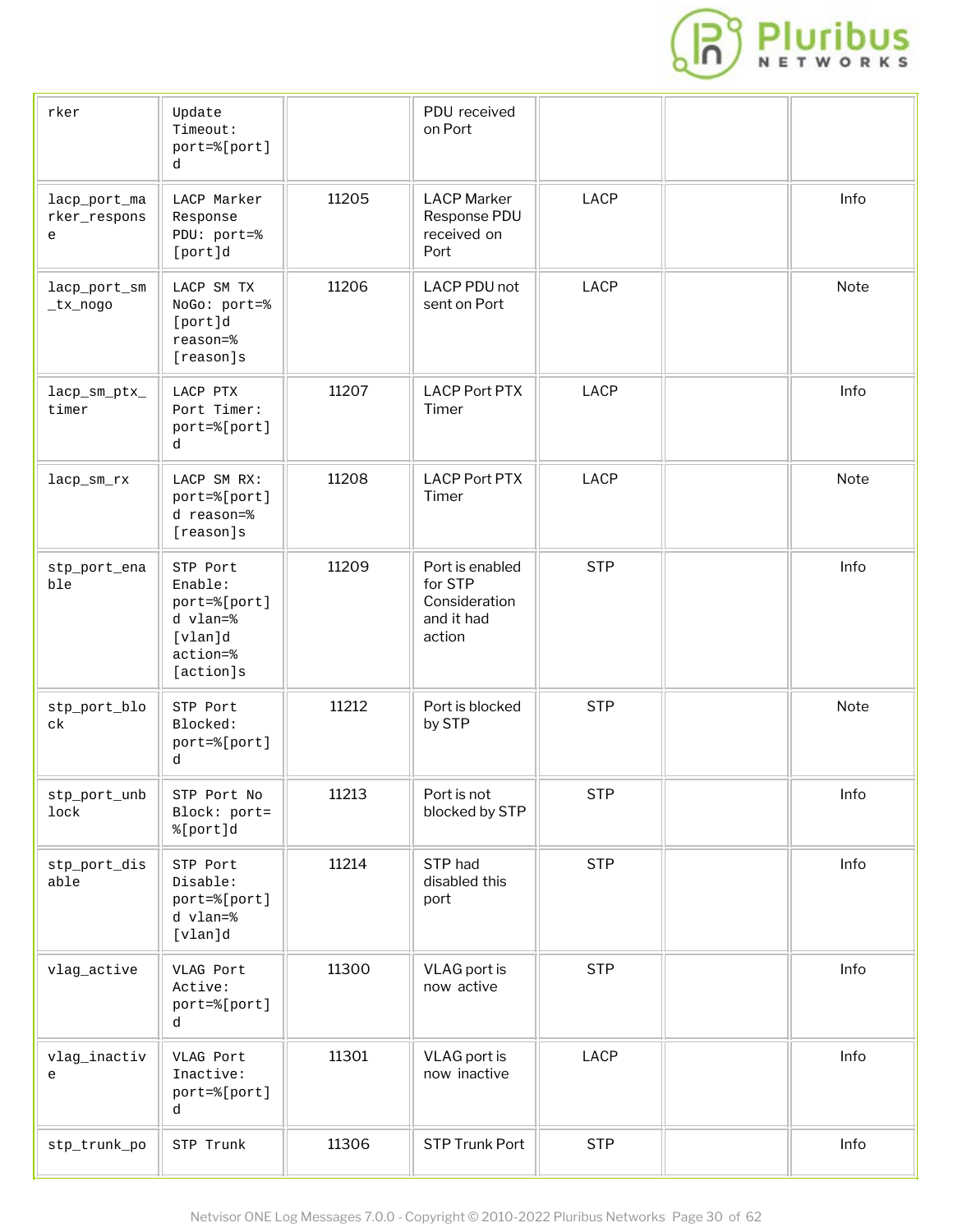

| rt_event                                           | Port Event:<br>port=%[port]<br>d trunk=%<br>[trunk]d<br>include=%<br>[include]d            |       | Event on Port                                                 |            |                              |      |
|----------------------------------------------------|--------------------------------------------------------------------------------------------|-------|---------------------------------------------------------------|------------|------------------------------|------|
| port_startin<br>g_down                             | STP Starting<br>Port Down:<br>port=%[port]<br>d trunk=%<br>[trunk]d<br>$flag =$<br>[flags] | 11307 | <b>Starting Port</b><br>Down Handler                          | <b>STP</b> |                              | Info |
| send_bpdu_fa<br>ilure                              | STP BPDU<br>Transmit<br>Failed:<br>port=%[port]<br>d vlan=%<br>[vlan]d                     | 11308 | STP was not<br>enabled to<br>send PVST.                       | <b>STP</b> |                              | Note |
| mac_ip_denie<br>d                                  | mac/ip<br>access<br>denied: mac=<br>%[mac]M ip=%<br>[ip]<br>caller=%<br>[caller]s          | 11309 | Access denied<br>for ip<br>address/mac<br>address/port        | port       | by-vxlan by-<br>vlan by-port | Note |
| stp_edge_por<br>t                                  | STP Edge<br>Port: port=%<br>[port]d<br>oper=%<br>[value]s                                  | 11310 | The given stp<br>port will<br>operate in<br>edge port<br>mode | <b>STP</b> |                              | Info |
| stp_edge_del<br>ay_timer_exp<br>ired               | STP Edge<br>Delay Timer<br>Expired:<br>port=%[port]<br>d vlan=%<br>[vlan]d                 | 11311 | Edge delay<br>timer expired<br>for STP<br>instance.           | <b>STP</b> |                              | Note |
| stp_migratio<br>n_delay_time<br>$r_{-}$<br>expired | <b>STP</b><br>Migration<br>Delay Timer<br>Expired:<br>port=%[port]<br>d vlan=%<br>[vlan]d  | 11312 | Migration delay<br>timer expired<br>for STP<br>instance.      | <b>STP</b> |                              | Note |
| stp_recent_b<br>ackup_timer_<br>expired            | STP Recent<br>Backup Timer<br>Expired:<br>port=%[port]<br>d vlan=%<br>[vlan]d              | 11313 | Recent backup<br>timer expired<br>for STP<br>instance.        | <b>STP</b> |                              | Note |
| stp_rcvd_inf<br>o_timer_expi                       | STP Received<br>Info Timer                                                                 | 11314 | Received info<br>timer expired                                | <b>STP</b> |                              | Note |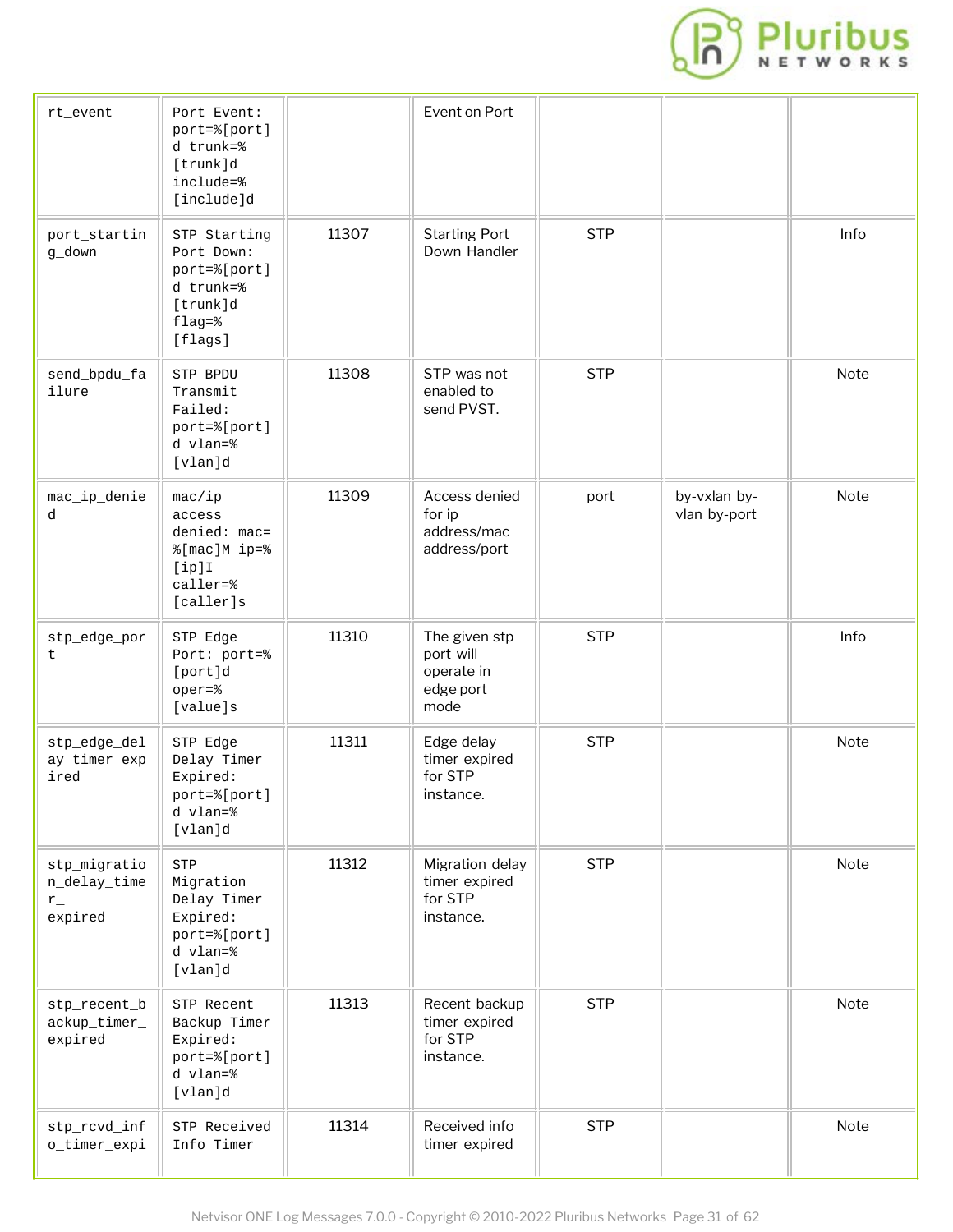

| red                                                       | Expired:<br>port=%[port]<br>d vlan=%<br>[vlan]d                                                                                                           |       | for STP<br>instance.                                                      |            |      |
|-----------------------------------------------------------|-----------------------------------------------------------------------------------------------------------------------------------------------------------|-------|---------------------------------------------------------------------------|------------|------|
| stp_recent_r<br>oot_timer_ex<br>pired                     | STP Recent<br>Root Timer<br>Expired:<br>port=%[port]<br>d vlan=%<br>[vlan]d                                                                               | 11315 | Recent root<br>timer expired<br>for STP<br>instance.                      | <b>STP</b> | Note |
| stp_topology<br>_change_time<br>$\mathtt{r}_-$<br>expired | STP Topology<br>Change Timer<br>Expired:<br>port=%[port]<br>d vlan=%<br>[vlan]d                                                                           | 11316 | Topology<br>change timer<br>expired for<br>STP instance.                  | <b>STP</b> | Note |
| stp_forward_<br>delay_timer_<br>expired                   | STP Forward<br>Delay Timer<br>Expired:<br>port=%[port]<br>d vlan=%<br>[vlan]d                                                                             | 11317 | Forward delay<br>timer expired<br>for STP<br>instance.                    | <b>STP</b> | Note |
| status_recv_<br>vport_delete<br>config                    | Received<br>status<br>delete<br>message for<br>user<br>configured<br>$mac = %[mac]M$<br>vlan=%[vlan]<br>d vxlan=%<br>[vxlan]d<br>from node=%<br>[sender]x | 11318 | Received<br>status delete<br>message for<br>user-<br>configured<br>vport. | port       | Info |
| stp_invalid_<br>bridge_prior<br>ity                       | STP invalid<br>Bridge<br>Prioirity<br>Received:<br>port=%[port]<br>d vlan=%<br>[vlan]d<br>priority=%<br>[priority]d                                       | 11320 | Received stp<br>bridge priority<br>is invalid.                            | <b>STP</b> | Note |
| stp_bpdu_gua<br>rd_activated                              | STP BPDU<br>Guard<br>Activated:<br>port=%[port]<br>d vlan=%<br>[vlan]d                                                                                    | 11321 | <b>BPDU</b> guard<br>activated on<br>port                                 | <b>STP</b> | Info |
| stp_invalid_<br>port_cost                                 | STP Port<br>Cost<br>Invalid:<br>port=%[port]                                                                                                              | 11322 | STP port cost<br>assigned is<br>invalid.                                  | <b>STP</b> | Note |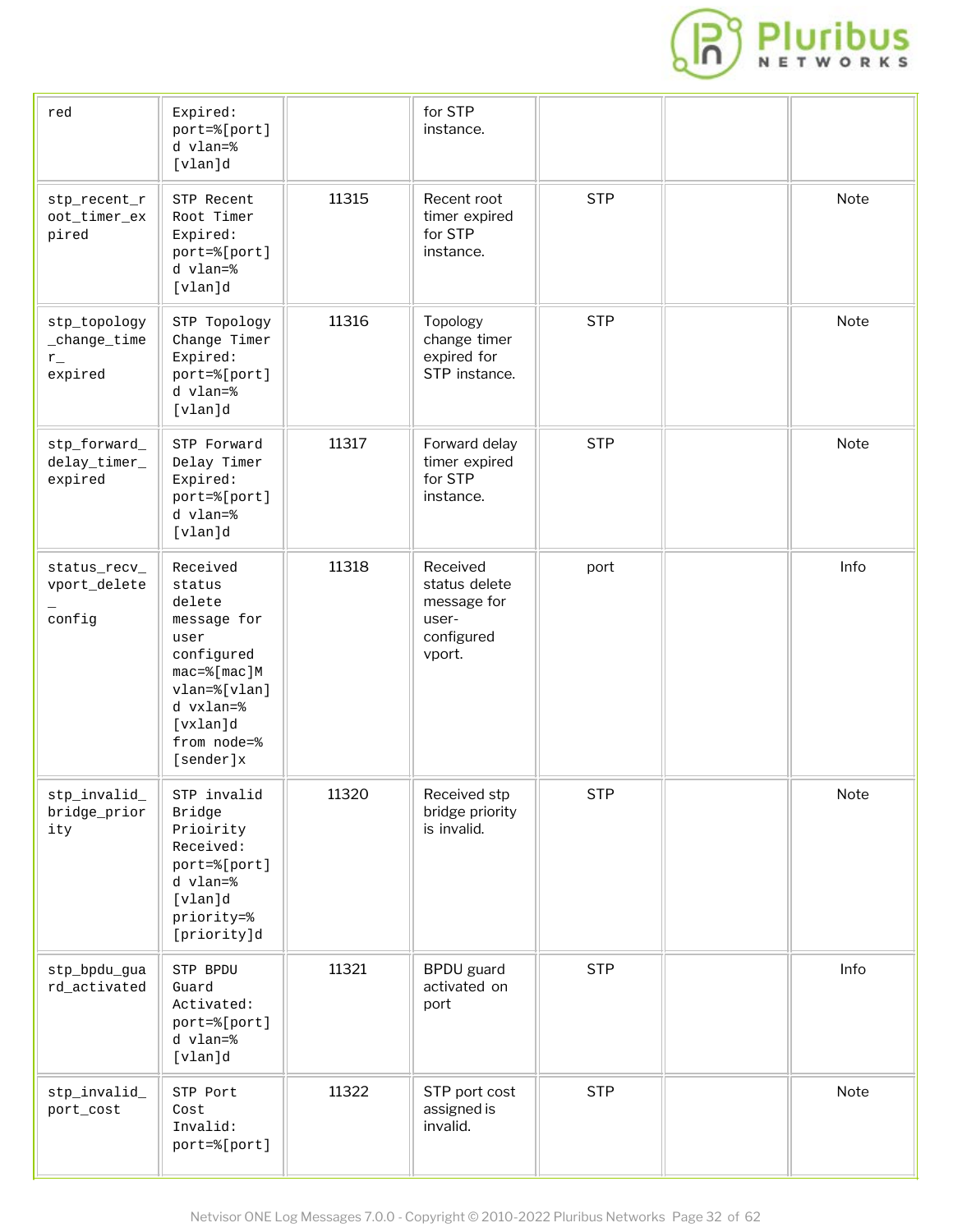

|                            | d vlan=%<br>[vlan]d<br>cost=%[cost]<br>d                                                                                                               |       |                                                                  |            |      |
|----------------------------|--------------------------------------------------------------------------------------------------------------------------------------------------------|-------|------------------------------------------------------------------|------------|------|
| lacp_timer_s<br>tatus      | LACP Port<br>Time Status:<br>%[port]d %<br>[status]s                                                                                                   | 11323 | Port LACP<br>timer status.                                       | <b>STP</b> | Info |
| $mld_v1$                   | MLD<br>Processing<br>V1 Packet:<br>port=%[port]<br>d vlan=%<br>[vlan]d<br>group=%<br>[group]s<br>server=%<br>[server]s<br>type=%[type]<br>$\rm s$      | 11331 | MLD snooping<br>processed<br>MLD report or<br>leave<br>messages  | <b>MLD</b> | Info |
| $mld_v2$                   | MLD<br>Processing<br>V2 Packet:<br>port=%[port]<br>d vlan=%<br>[vlan]d<br>group=%<br>[group]s<br>server=%<br>[server]s<br>type=%[type]<br>$\mathtt{s}$ | 11332 | MLD snooping<br>processed<br>MLD report or<br>leave<br>messages. | <b>MLD</b> | Info |
| mld_v2_recor<br>d          | MLD V2<br>Record:<br>port=%[port]<br>d vlan=%<br>[vlan]d<br>group=%<br>[grow]s<br>server=%<br>[server]s<br>type=%[type]<br>$\rm s$                     | 11333 | MLD snooping<br>is processing a<br>V2 record.                    | <b>MLD</b> | Info |
| mld_add_sour<br>ces_failed | MLD Sources<br>Add Failed:<br>vlan=%[vlan]<br>d group=%<br>[group]s<br>host=%[host]<br>$\mathtt{s}$                                                    | 11334 | MLD snooping<br>sources add<br>failed for a<br>given host.       | <b>MLD</b> | Note |
| mld_add_host<br>_failed    | MLD Add Host<br>Failed:<br>vlan=%[vlan]<br>d group=%                                                                                                   | 11335 | MLD snooping<br>add host failed.                                 | <b>MLD</b> | Note |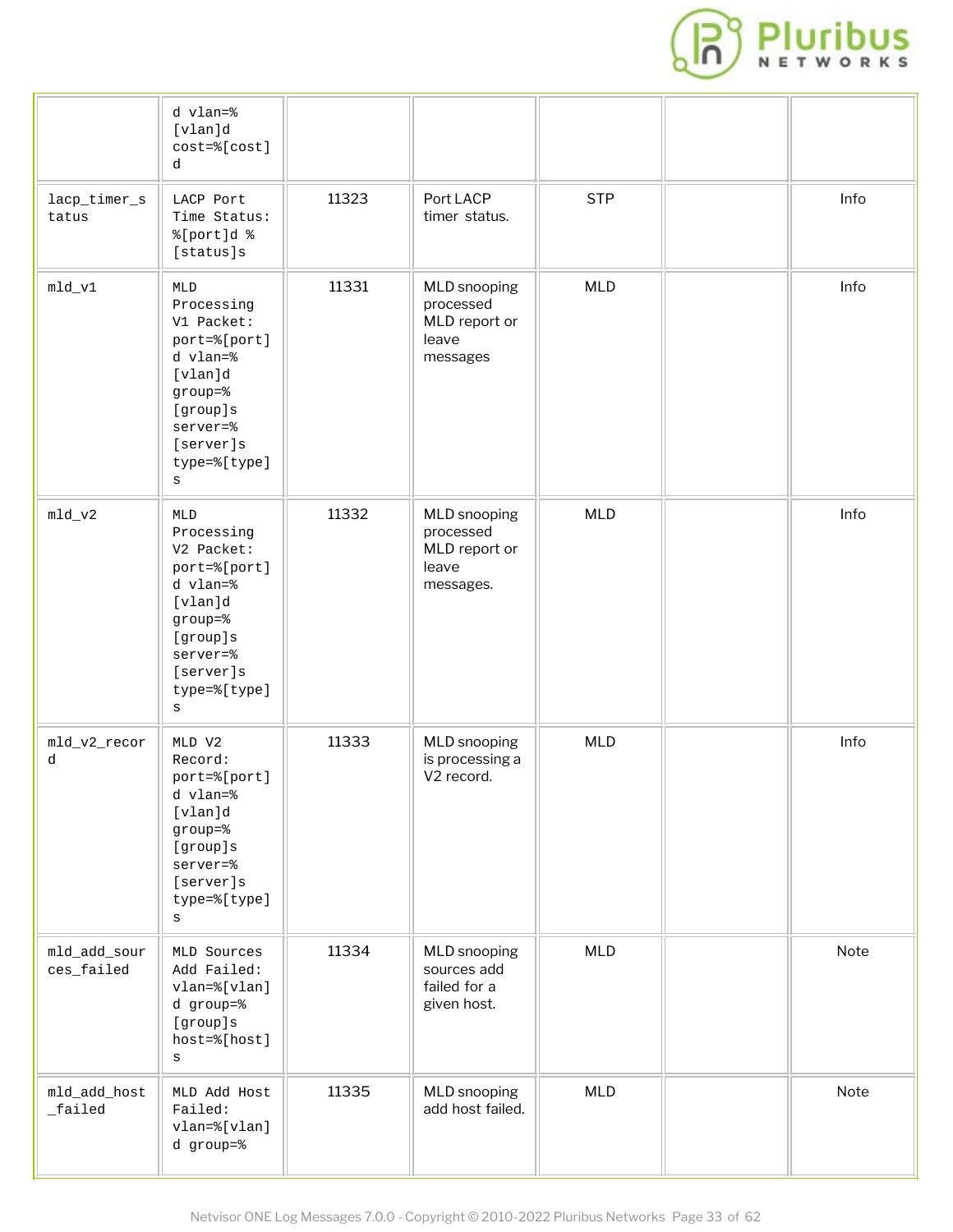

|                                   | [group]s<br>host=%[host]<br>$\mathtt{s}$                                                                  |       |                                                                   |            |      |
|-----------------------------------|-----------------------------------------------------------------------------------------------------------|-------|-------------------------------------------------------------------|------------|------|
| mld_remove_h<br>ost_failed        | MLD Remove<br>Host Failed:<br>vlan=%[vlan]<br>d group=%<br>[group]s<br>host=%[host]                       | 11336 | MLD snooping<br>remove host<br>failed.                            | <b>MLD</b> | Note |
| mld_remove_s<br>ources_faile<br>d | MLD Sources<br>Remove<br>Failed:<br>vlan=%[vlan]<br>d group=%<br>[group]s<br>host=%[host]<br>$\mathtt{s}$ | 11337 | MLD snooping<br>removal of<br>sources failed                      | <b>MLD</b> | Note |
| mld_v2_repor<br>t                 | MLD V2<br>Report:<br>port=%[port]<br>d vlan=%<br>[vlan]d<br>server=%<br>[server]s<br>numrec=%<br>[type]d  | 11338 | MLD snooping<br>is processing a<br>V2 report.                     | <b>MLD</b> | Info |
| mld_drop_pac<br>ket               | MLD dropping<br>packet:<br>port=%[port]<br>d vlan=%<br>[vlan]d<br>igmp-type=%<br>[type]x                  | 11339 | MLD snooping<br>is dropped a<br>packet                            | <b>MLD</b> | Note |
| mld_ignore_p<br>acket             | MLD ignoring<br>packet:<br>port=%[port]<br>d vlan=%<br>[vlan]d<br>igmp-type=%<br>[type]x                  | 11340 | MLD snooping<br>is ignoring<br>received MLD<br>packet             | <b>MLD</b> | Note |
| mroute_init                       | MROUTE init:<br>vrouter=%<br>[vrouter]s                                                                   | 11347 | mrouter<br>initialize - PIM<br>multicast<br>router has<br>started | mroute     | Info |
| mroute_done                       | MROUTE done:<br>vrouter=%<br>[vrouter]s                                                                   | 11348 | mrouter done -<br>pim multicast<br>router has<br>stopped.         | mroute     | Info |
| mroute_add_v<br>if                | MROUTE<br>Adding<br>Interface:                                                                            | 11349 | mrouter is<br>adding a VIF<br>(virtual                            | mroute     | Info |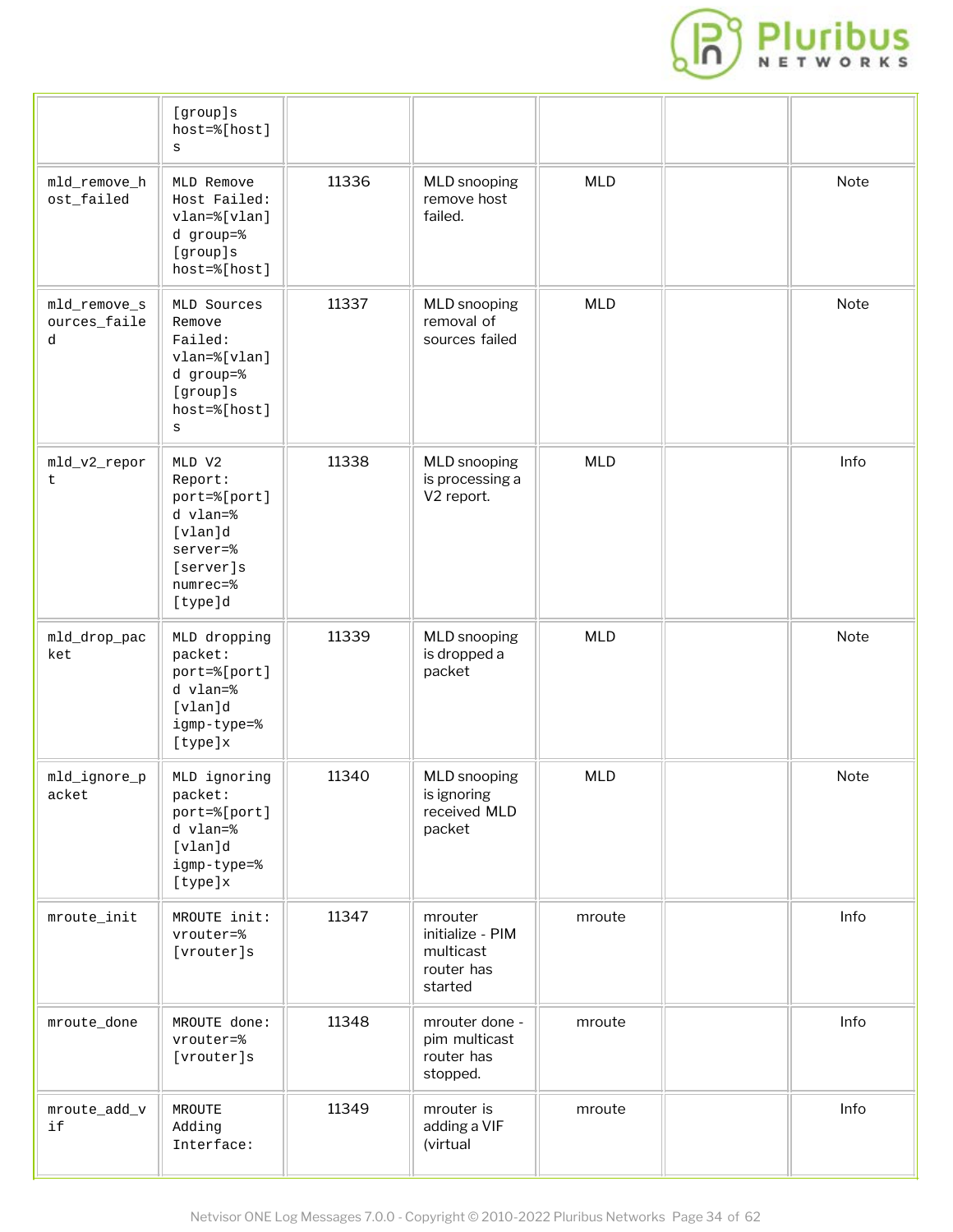

|                                | vrouter=%<br>[vrouter]s<br>$vif=\n\nvif] s$<br>linkaddr=%<br>[linkaddr]s<br>index=%<br>[index]d<br>$flags = 8$<br>[flags]x                                  |       | interface)<br>interface.                                                           |        |      |
|--------------------------------|-------------------------------------------------------------------------------------------------------------------------------------------------------------|-------|------------------------------------------------------------------------------------|--------|------|
| mroute_updat<br>e_vif          | MROUTE<br>Updating<br>Interface:<br>vrouter=%<br>[vrouter]s<br>$vif=\n\nvif] s$<br>linkaddr=%<br>[linkaddr]s<br>index=%<br>[index]d<br>$flags=$<br>[flags]x | 11350 | mrouter is<br>updating VIF<br>interface.                                           | mroute | Info |
| mroute_delet<br>$e$ _vif       | MROUTE<br>Delete<br>Interface:<br>vrouter=%<br>[vrouter]s<br>$vif=\n\nvif] s$<br>index=%<br>[index]d                                                        | 11351 | mrouter<br>deletes VIF<br>interface                                                | mroute | Info |
| mroute_flush<br>$_{\rm {vif}}$ | MROUTE<br>Interface<br>Flush Cache<br>Entry:<br>vrouter=%<br>[vrouter]s<br>interface=%<br>[interface]s                                                      | 11352 | mrouter<br>flushing<br>multicast<br>cache entries<br>associated<br>with interface. | mroute | Info |
| mroute_delet<br>$e_mfc$        | MROUTE<br>Deleting<br>Cache Entry:<br>vrouter=%<br>[vrouter]s<br>source=%<br>[source]s<br>$group=\$<br>[group]s<br>iif=%[iif]s                              | 11353 | mrouter<br>deleting<br>multicast<br>cache entry.                                   | mroute | Info |
| mroute_flush<br>$_{\rm {vif}}$ | MROUTE<br>Interface<br>Flush Cache<br>Entry:<br>vrouter=%<br>[vrouter]s<br>interface=%<br>[interface]s                                                      | 11354 | mrouter<br>flushing<br>multicast<br>cache entries<br>associated<br>with interface. | mroute | Info |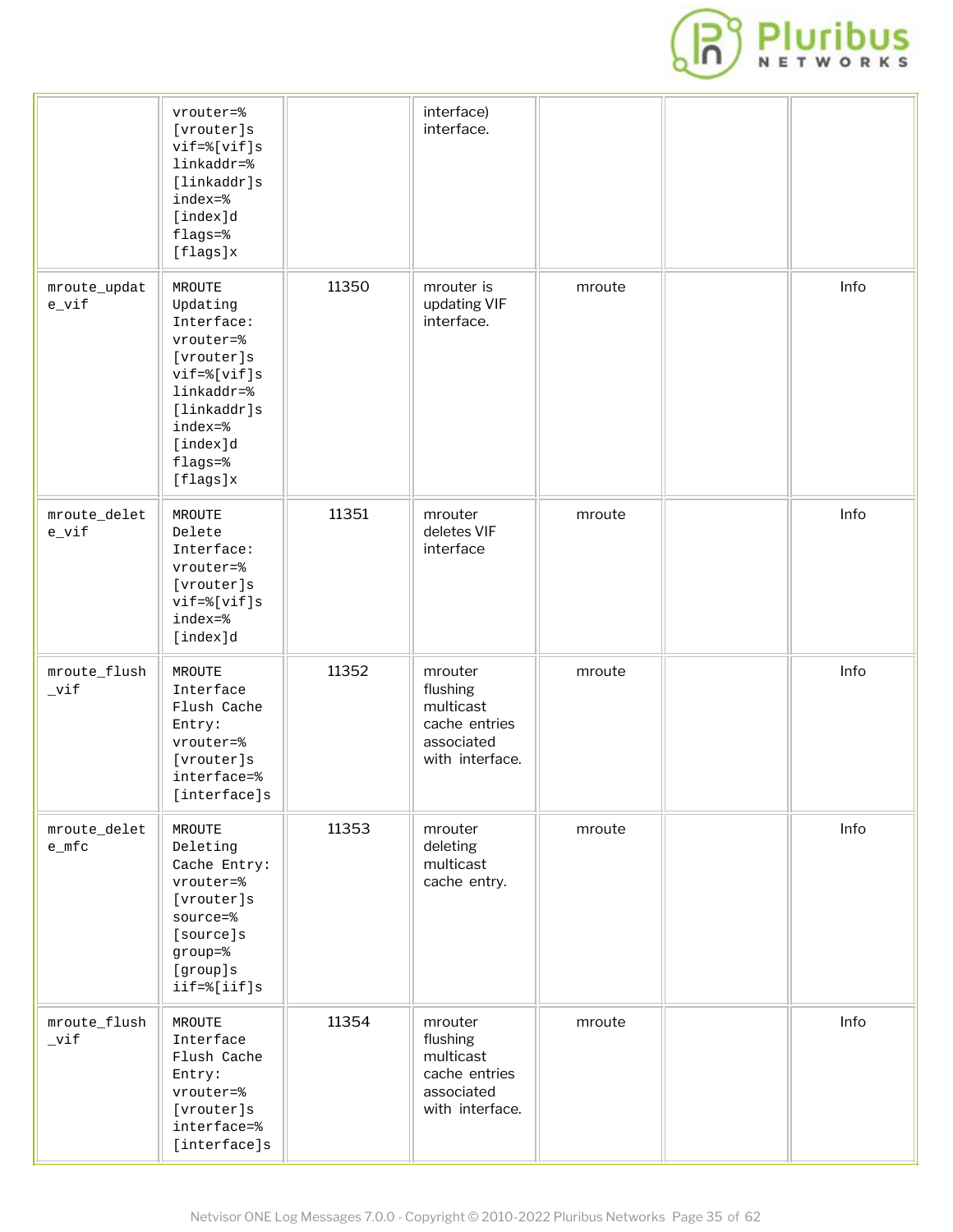

| mroute_flush<br>mfc        | MROUTE All<br>Flush Cache<br>Entry:<br>vrouter=%<br>[vrouter]s                                                                                                                                         | 11355 | mrouter<br>flushing all<br>multicast<br>cache entries.                        | mroute | Info |
|----------------------------|--------------------------------------------------------------------------------------------------------------------------------------------------------------------------------------------------------|-------|-------------------------------------------------------------------------------|--------|------|
| mroute_sg_co<br>unt        | MROUTE SG<br>Conunt:<br>vrouter=%<br>[vrouter]s<br>source=%<br>[source]s<br>group=%<br>[group]s<br>vlan=%[vlan]<br>d iif=%[iif]<br>s active=%<br>[active]d                                             | 11356 | mrouter get<br>status for<br>forwarding<br>cache entry.                       | mroute | Info |
| mroute_mrten<br>try_add    | MROUTE<br>MRTentry<br>Add:<br>vrouter=%<br>[vrouter]s<br>source=%<br>[source]s<br>group=%<br>[group]s<br>iif=%[iif]d<br>oifs=%[oifs]<br>x upstream=%<br>[upstream]s<br>$flags = 8$<br>[flags]x         | 11357 | mrouter adding<br>either S,G or<br>*,G multicast<br>routing entry.            | mroute | Info |
| mroute_mrten<br>try_delete | MROUTE<br>MRTentry<br>Delete:<br>vrouter=%<br>[vrouter]s<br>source=%<br>[source]s<br>group=%<br>[group]s                                                                                               | 11358 | mrouter<br>deleting either<br>S,G or *,G<br>multicast<br>routing entry.       | mroute | Info |
| mroute_mrten<br>try_update | MROUTE<br>MRTentry<br>Update:<br>vrouter=%<br>[vrouter]s<br>source=%<br>[source]s<br>group=%<br>[group]s<br>iif=%[iif]d<br>$oifs=\n\\[oifs]$<br>x upstream=%<br>[upstream]s<br>$flags = 8$<br>[flags]x | 11359 | mrouter<br>updating either<br>$S,G$ or $*$ , G<br>multicast<br>routing entry. | mroute | Info |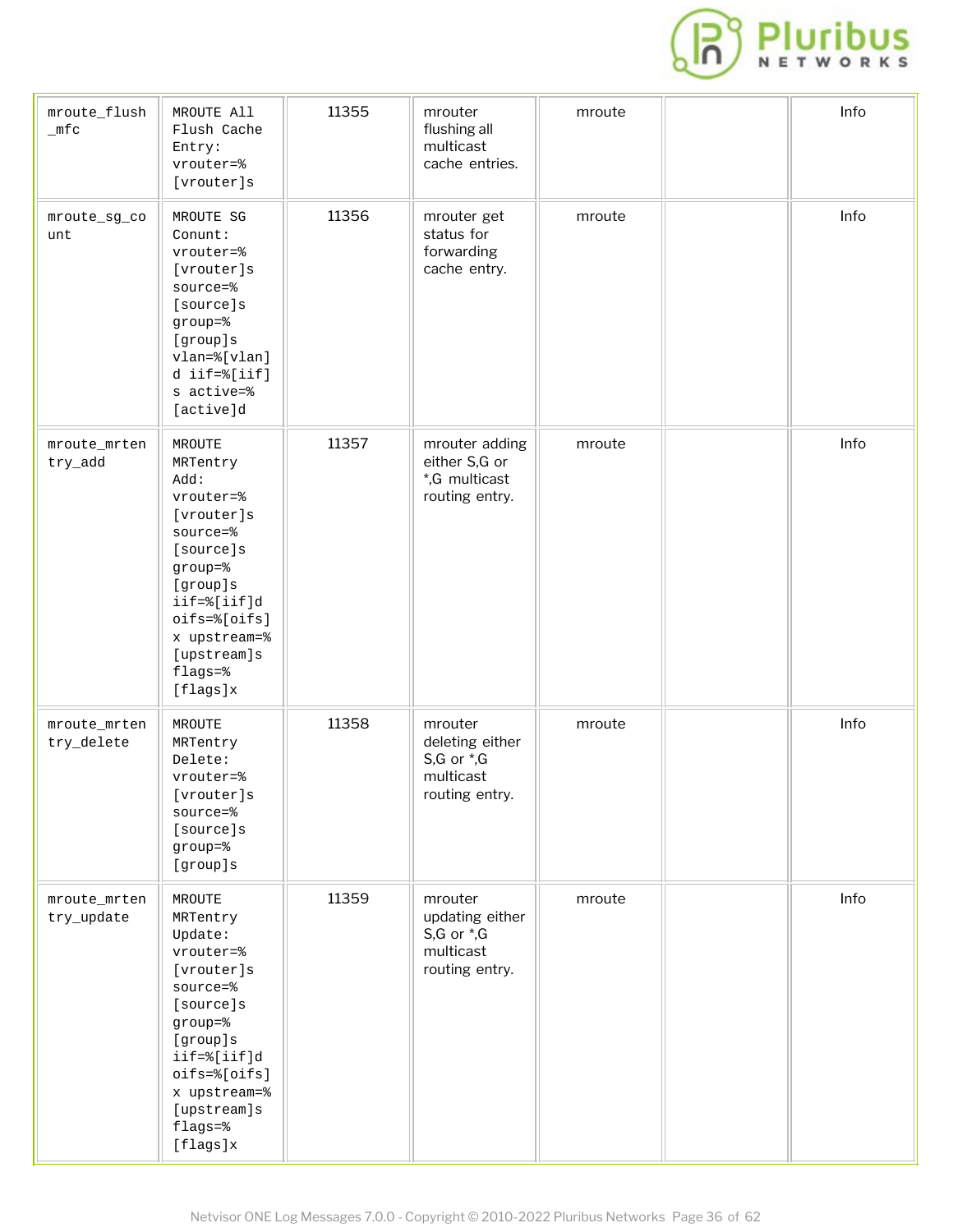

| mroute_mrten<br>try_flush          | MROUTE<br>MRTentry<br>Flush:<br>vrouter=%<br>[vrouter]s                                                                                     | 11360 | mrouter<br>flushing all<br>multicast<br>routes.           | mroute | Info |
|------------------------------------|---------------------------------------------------------------------------------------------------------------------------------------------|-------|-----------------------------------------------------------|--------|------|
| mroute_pim_n<br>eighbor_add        | MROUTE PIM<br>Neighbor<br>Add:<br>vrouter=%<br>[vrouter]s<br>$local =$<br>[local]s<br>neighbor=%<br>[neighbor]s                             | 11361 | mrouter adding<br>pim neighbor.                           | mroute | Info |
| mroute_pim_n<br>eighbor_dele<br>te | MROUTE PIM<br>Neighbor<br>Delete:<br>vrouter=%<br>[vrouter]s<br>$local =$<br>[local]s<br>neighbor=%<br>[neighbor]s                          | 11362 | mrouter<br>deleting pim<br>neighbor.                      | mroute | Info |
| mroute_igmp_<br>group_add          | MROUTE IGMP<br>Group Add:<br>vrouter=%<br>[vrouter]s<br>$vif=\n\n[vif]s$<br>group=%<br>[group]s                                             | 11363 | mrouter adding<br>IGMP group on<br>interface.             | mroute | Info |
| mroute_igmp_<br>group_delete       | MROUTE IGMP<br>Group<br>Delete:<br>vrouter=%<br>[vrouter]s<br>$v$ if=%[ $v$ if]s<br>group=%<br>[group]s                                     | 11364 | mrouter<br>deleting IGMP<br>group on<br>interface.        | mroute | Info |
| mroute_rp_ro<br>ute_update         | MROUTE RP<br>Route<br>Update:<br>vrouter=%<br>[vrouter]s<br>iif=%[iif]s                                                                     | 11365 | mrouter<br>updating route<br>to RP - route is<br>via iif. | mroute | Info |
| 12_modify                          | 12 entry<br>changed:<br>caller=%<br>[caller]s<br>reason=%<br>[reason]s<br>$mac = \frac{6}{3} [mac]M$<br>vnet=%[vnet]<br>s vlan=%<br>[vlan]d | 11372 | layer 2 (mac)<br>entry changed                            | vport  | Info |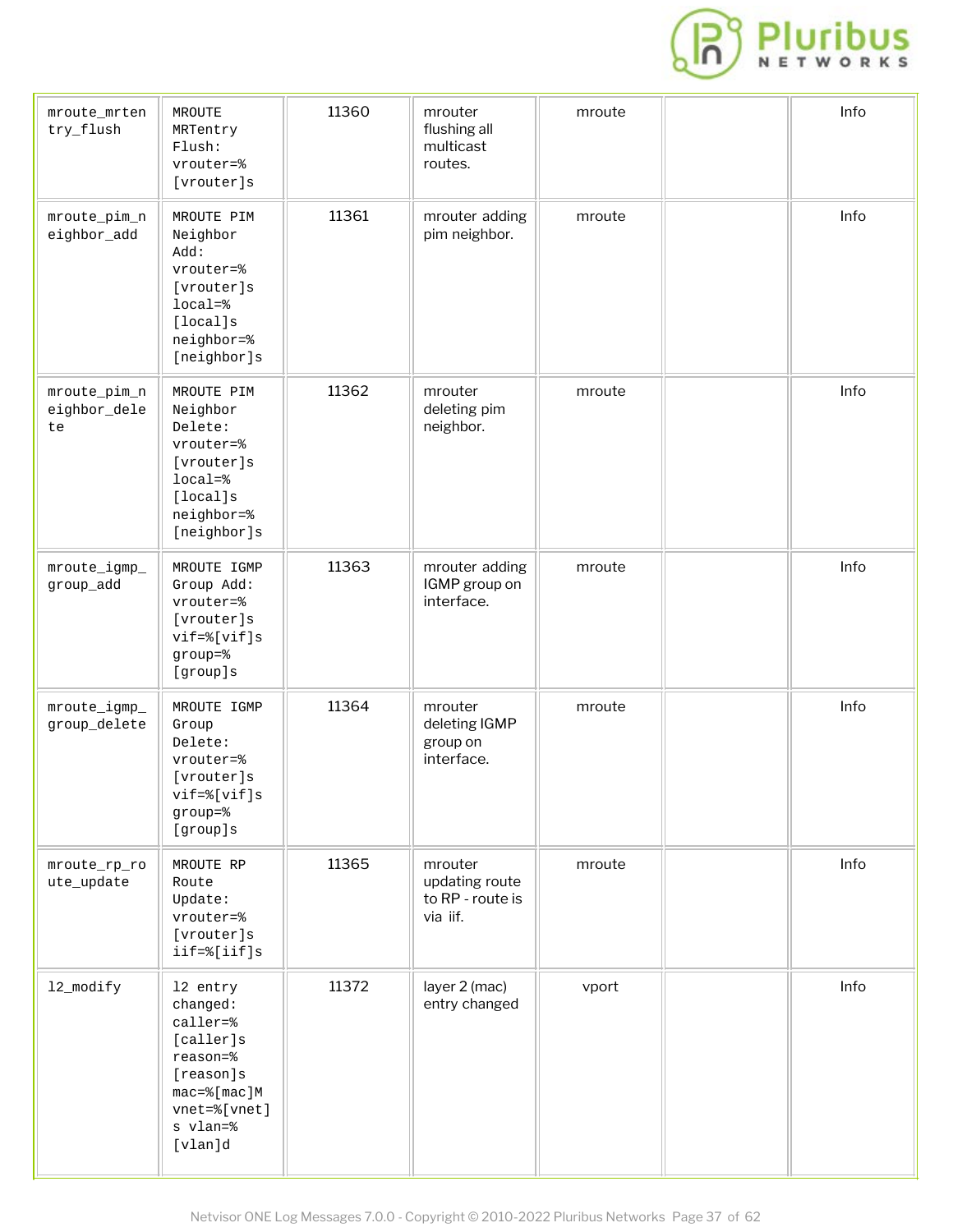

|                         | vxlan=%<br>[vxlan]d %<br>[changes]s                                                                                                              |       |                                                                    |        |      |
|-------------------------|--------------------------------------------------------------------------------------------------------------------------------------------------|-------|--------------------------------------------------------------------|--------|------|
| 12_delete               | 12 entry<br>deleted:<br>caller=%<br>[caller]s<br>reason=%<br>[reason]s<br>$mac =$ $\frac{1}{6}$ [mac] M<br>vlan=%[vlan]<br>d vxlan=%<br>[vxlan]d | 11373 | layer 2 (mac)<br>entry deleted                                     | vport  | Info |
| 13_modify               | 13 entry<br>changed:<br>caller=%<br>[caller]s<br>reason=%<br>[reason]s<br>ip=%[ip]I<br>vlan=%[vlan]<br>d vxlan=%<br>[vxlan]d %<br>[changes]s     | 11374 | layer 3 (ip)<br>entry changed                                      | vport  | Info |
| 13_delete               | 13 entry<br>deleted:<br>caller=%<br>[caller]s<br>reason=%<br>[reason]s<br>ip=%[ip]I<br>vlan=%[vlan]<br>d vxlan=%<br>[vxlan]d                     | 11375 | layer 3 (ip)<br>entry deleted                                      |        | Info |
| stp_mst_port<br>_state  | STP Port<br>State<br>Change:<br>port=%[port]<br>d instance=%<br>$[$ instance] $d$ :<br>%[old_state]<br>$S \rightarrow \$<br>[state]s             | 11383 | port changed<br>stp state                                          | port   | Info |
| stp_port_mod<br>ified   | STP port<br>modified                                                                                                                             | 11394 | STP port has<br>been modified                                      | port   | Info |
| tacacs_missi<br>ng_role | server=%<br>[server]s<br>user=%[user]<br>s: No role<br>or priv-lvl<br>in<br>authorizatio<br>n response                                           | 11417 | role missing<br>from TACACS+<br>shell<br>authorization<br>response | tacacs | Warn |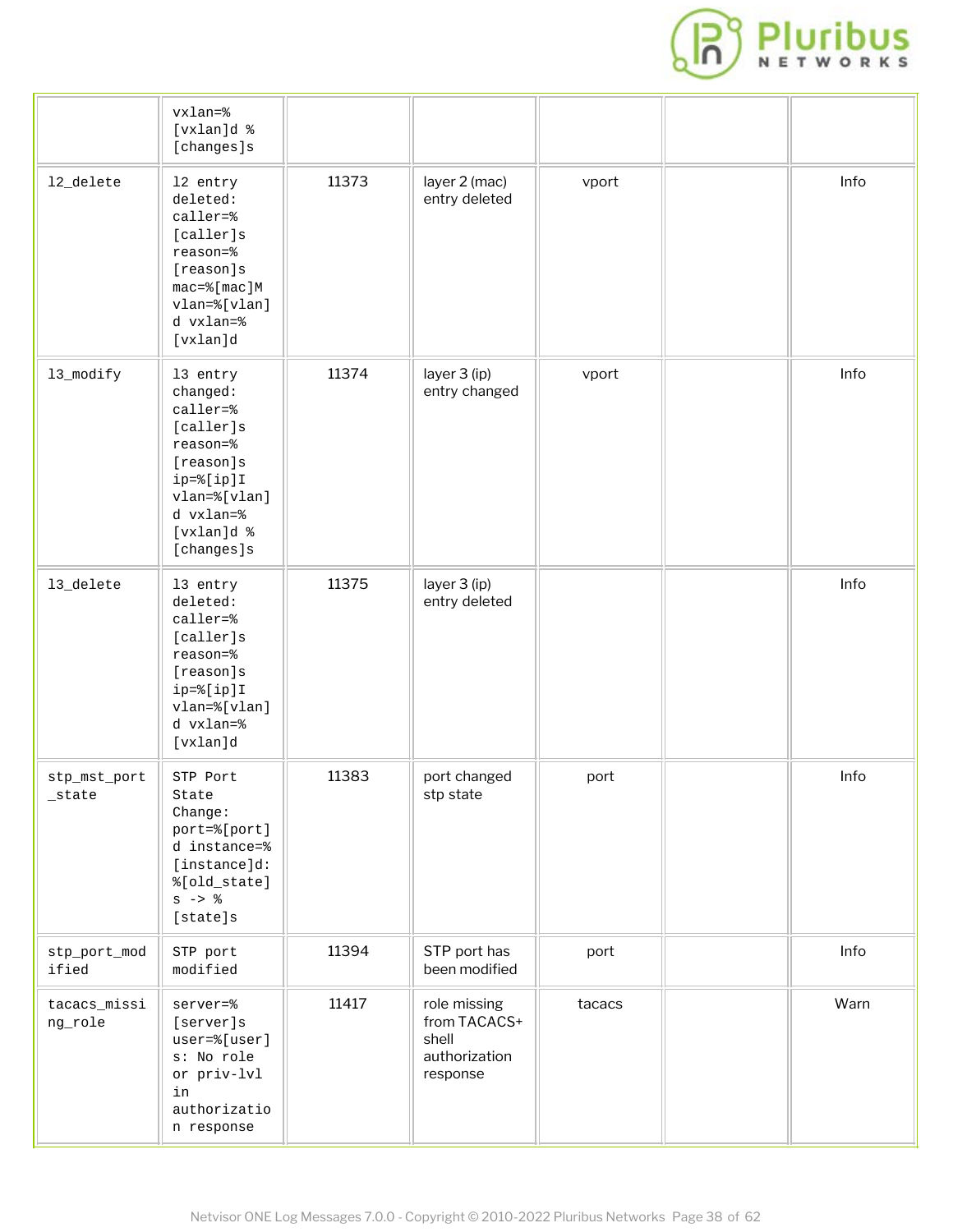

| hog_host_vio<br>lation | hog<br>protection<br>triggered,<br>moving host<br>$mac =$ $\frac{1}{6}$ [mac] M<br>vlan=%[vlan]<br>d vxlan=%<br>[vxlan]d<br>port=%[port]<br>d from-cpu-<br>queue=%<br>[from_queue]<br>s to-cpu-<br>queue=%<br>[to_queue] | 11418 | host end-point<br>using too much<br>bandwidth in<br>cpu queue,<br>moved to hog<br>queue                        | system | Note |
|------------------------|--------------------------------------------------------------------------------------------------------------------------------------------------------------------------------------------------------------------------|-------|----------------------------------------------------------------------------------------------------------------|--------|------|
| hog_host_cle<br>ar     | cpu hog<br>protection<br>cleared,<br>restoring<br>host $mac = 8$<br>[mac]M vlan=<br>%[vlan]d<br>vxlan=%<br>[vxlan]d<br>port=%[port]<br>d from-cpu-<br>queue=%<br>[from_queue]<br>s to-cpu-<br>queue=%<br>[to_queue]s     | 11419 | host end-point<br>no longer using<br>too much<br>bandwidth in<br>cpu queue,<br>moved back to<br>original queue | system | Note |
| hog_port_vio<br>lation | more than<br>$max=\$ [ $max$ ] $d$<br>hog hosts on<br>port=%[port]<br>d,<br>redirecting<br>all hosts<br>from-cpu-<br>queue=%<br>[from_queue]<br>s to-cpu-<br>queue=%<br>[to_queue]s                                      | 11420 | Too many hog<br>hosts on a port,<br>moving all<br>hosts from<br>port to hog<br>queue                           | system | Note |
| hog_port_cle<br>ar     | cpu hog<br>protection<br>cleared,<br>restoring<br>port=%[port]<br>d from-cpu-<br>queue=%<br>[from_queue]<br>s to-cpu-<br>queue=%<br>[to_queue]s                                                                          | 11421 | No longer too<br>much<br>bandwidth<br>used on port,<br>moved back to<br>original queue                         | system | Info |
| err_disabled           | Err-Disabled                                                                                                                                                                                                             | 11425 | err-disabled                                                                                                   | port   | Note |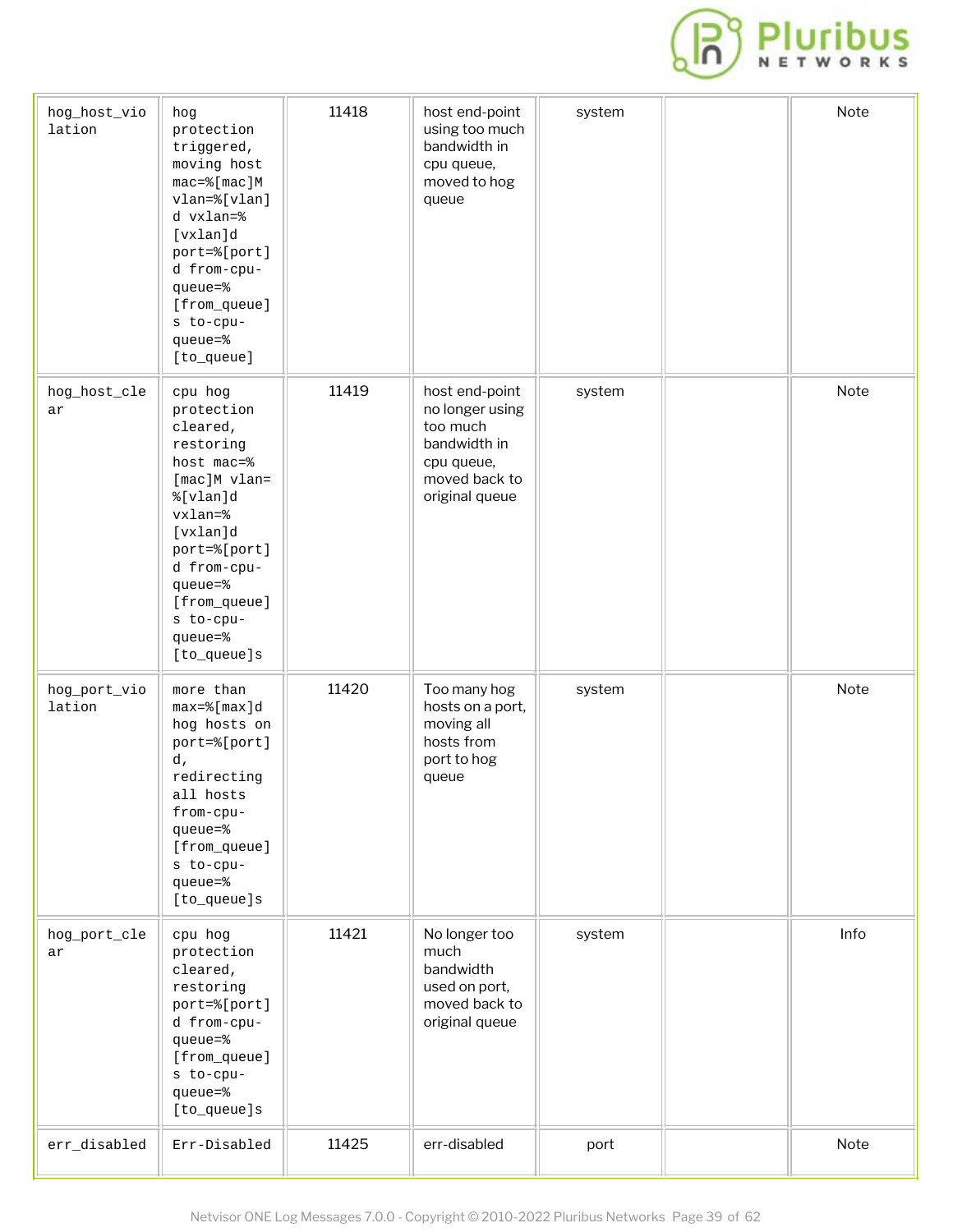

| _recovery                    | port has<br>recovered:<br>port=%[port]<br>d.                                                                                                            |       | port has<br>recovered post<br>timeout                                                     |                     |      |
|------------------------------|---------------------------------------------------------------------------------------------------------------------------------------------------------|-------|-------------------------------------------------------------------------------------------|---------------------|------|
| mac_exceeded<br>$\_log$      | Number of<br>MACs on port<br>have been<br>exceeded for<br>port=%[port]<br>d                                                                             | 11426 | Number of<br>MACs on port<br>have been<br>exceeded                                        | port                | Note |
| mac_exceeded<br>_drop        | Number of<br>MACs on port<br>have been<br>exceeded for<br>port=%[port]<br>d, packet<br>dropped                                                          | 11427 | Number of<br>MACs on port<br>have been<br>exceeded,<br>packet<br>dropped                  | port                | Note |
| mac_exceeded<br>_disable     | Number of<br>MACs on port<br>have been<br>exceeded for<br>port=%[port]<br>d, port<br>disabled                                                           | 11428 | Number of<br>MACs on port<br>have been<br>exceeded, port<br>disabled                      | port                | Warn |
| stp_root_gua<br>rd_blocked   | STP Root<br>Guard<br>Activated:<br>port=%[port]<br>d tried to<br>become non-<br>designated,<br>moved to<br>root<br>inconsistent<br>state<br>(listening) | 11429 | root guard<br>activated on<br>port, moved to<br>root<br>inconsistent<br>state (listening) | <b>STP</b>          | Note |
| stp_root_gua<br>rd_unblocked | STP Root<br>Guard<br>unblocked:<br>port=%[port]<br>d restored,<br>moving out<br>of root<br>inconsistent<br>state                                        | 11430 | root guard<br>unblocked on<br>port, moving<br>out of root<br>inconsistent<br>state        | <b>STP</b>          | Note |
| lacp_port_ev<br>ent_up       | Port LACP Up<br>for port=%<br>[port]d                                                                                                                   | 11500 | LACP port is up                                                                           | lacp-port-<br>event | Info |
| lacp_port_ev<br>ent_down     | Port LACP<br>Down for<br>port=%[port]<br>d                                                                                                              | 11501 | LACP port is<br>down                                                                      | lacp-port-<br>event | Note |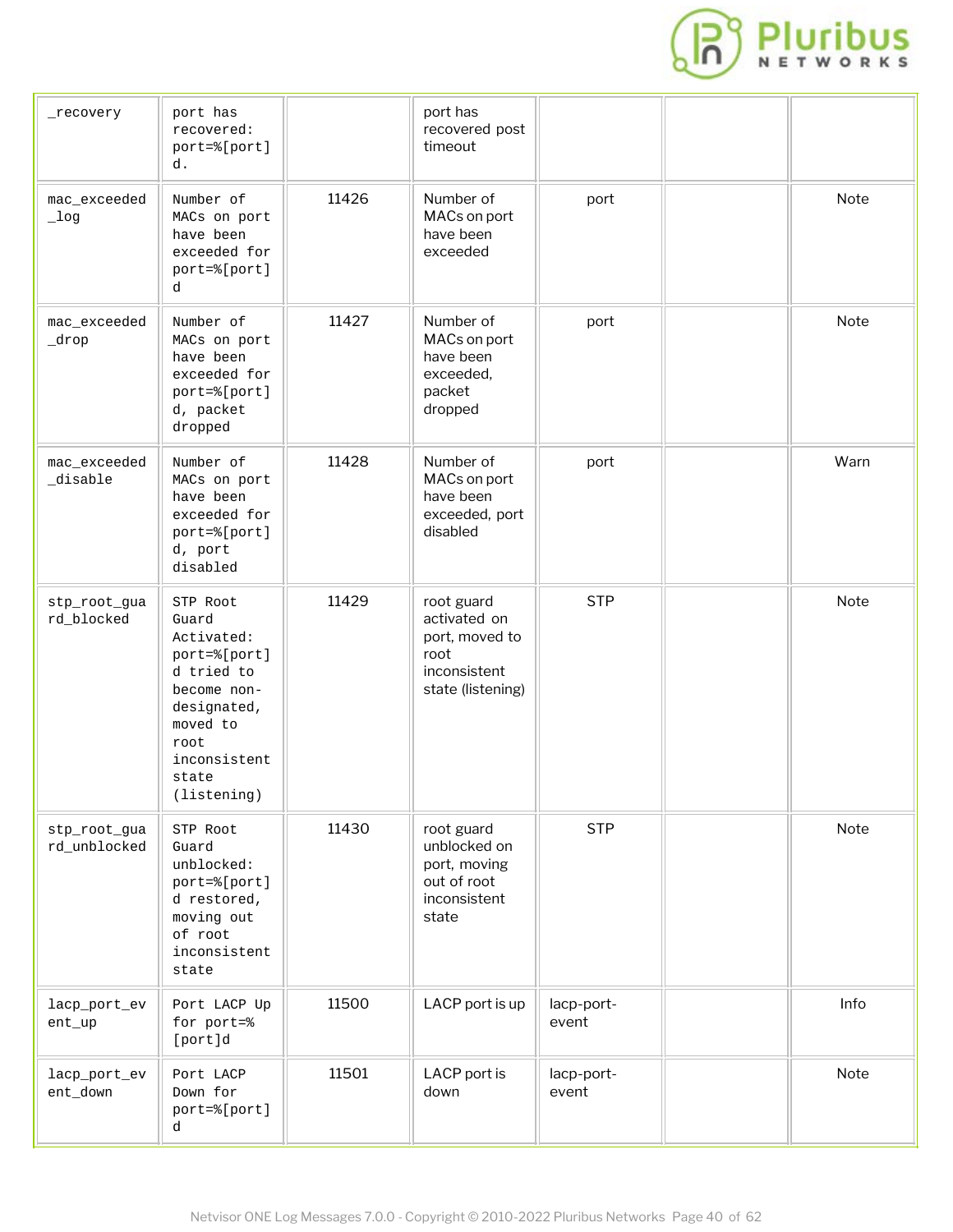

| lacp_port_ev<br>ent_expired               | Port LACP<br>Expired for<br>port=%[port]<br>d                                         | 11502 | LACP port is<br>expired                                         | lacp-port-<br>event | Note |
|-------------------------------------------|---------------------------------------------------------------------------------------|-------|-----------------------------------------------------------------|---------------------|------|
| lacp_port_ev<br>ent_defaulte<br>d         | Port LACP<br>Defaulted<br>for port=%<br>[port]d                                       | 11503 | LACP port is<br>defaulted                                       | lacp-port-<br>event | Note |
| stp_root_gua<br>rd_bpdu_time<br>r_expired | STP Root<br>Guard BPDU<br>Timer<br>Expired:<br>port=%[port]<br>d vlan=%<br>[vlan]d    | 11506 | root guard<br><b>BPDU</b> timer<br>expired for<br>STP instance. | <b>STP</b>          | Note |
| lacp_port_ev<br>ent_rx                    | Port LACP<br>PDU received<br>for port=%<br>[port]d                                    | 11507 | LACP port<br>received PDU                                       | <b>STP</b>          | Info |
| lacp_port_ev<br>ent_tx                    | Port LACP<br>PDU transmit<br>for port=%<br>[port]d                                    | 11508 | LACP port<br>transmit PDU                                       | lacp-port-<br>event | Info |
| port_default<br>ed                        | Port=%[port]<br>d has LACP<br>defaulted                                               | 11509 | A port has<br><b>LACP</b><br>defaulted                          | port                | Note |
| port_expired                              | Port=%[port]<br>d has LACP<br>expired                                                 | 11510 | A port has<br>LACP expired                                      | port                | Note |
| certificate_<br>expiring                  | %[cert]s<br>certificate<br>expiring in<br>%[days]d<br>days                            | 11511 | Show how<br>many days left<br>for certificate<br>expiry         | port                | Note |
| certificate_<br>expired                   | %[cert]s<br>certificate<br>expired                                                    | 11512 | Display the<br>expired<br>certificate                           | system              | Warn |
| systemup_ale<br>rt                        | System is up<br>for service                                                           | 11513 | Display the<br>system status<br>for service                     | System              | Note |
| cluster_tran<br>saction_dive<br>rge       | cluster<br>transactions<br>are diverged<br>in cluster:<br>ە<br>ج<br>[cluster_id]<br>d | 11521 | Cluster<br>transactions<br>have diverged<br>from fabric         | System              | Warn |
| stp_oper_edg<br>e_not_sendin<br>g_bpdu    | <b>STP</b><br>Operational<br>Edge port,                                               | 11544 | avoid sending<br>STP bpdu on<br>operational                     | <b>STP</b>          | Info |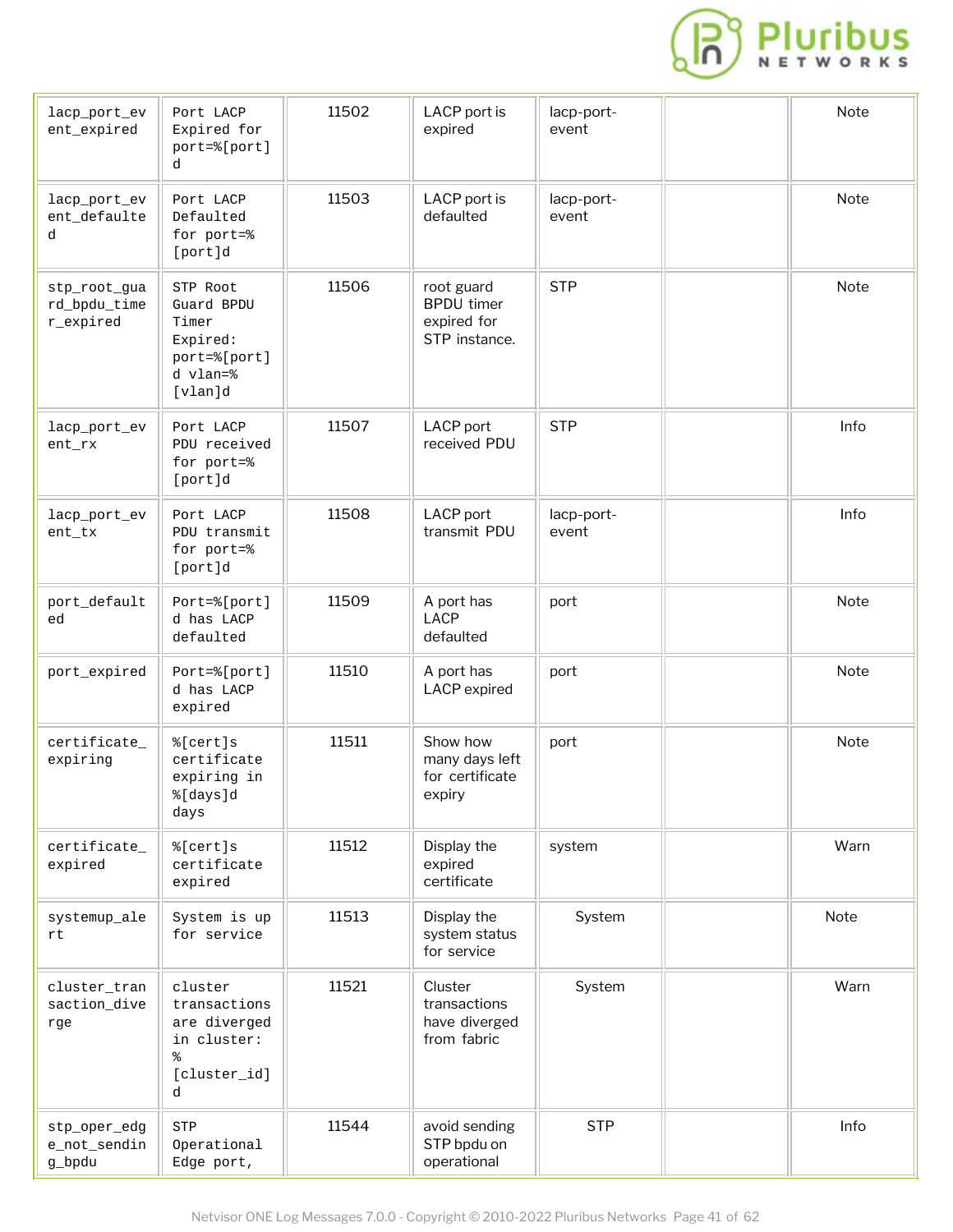

|                              | not sending<br>BPDU: port=%<br>[port]d                                           |       | edge port                                                           |        |     |             |
|------------------------------|----------------------------------------------------------------------------------|-------|---------------------------------------------------------------------|--------|-----|-------------|
| btrfs_raid_m<br>issing_disk  | Disk missing<br>in BTRFS<br>raid. Please<br>contact TAC<br>immediately.          | 11545 | Disk missing in<br><b>BTRFS</b> raid                                | System |     | <b>Note</b> |
| btrfs_errors                 | BTRFS errors<br>detected,<br>btrfs scrub<br>may be<br>required.                  | 11546 | <b>BTRFS</b> errors<br>detected, btrfs<br>scrub may be<br>required. | System |     | Note        |
| rfnic_down                   | Rear-Facing<br>NIC port=%<br>[port]d is<br>DOWN.                                 | 11547 | Rear-Facing<br>NIC towards<br>CPU going<br>down                     | Port   |     | <b>Note</b> |
| rfnic_up                     | Rear-facing<br>NIC port=%<br>[port]d is<br>UP.                                   | 11548 | Rear-facing<br>NIC towards<br>CPU coming up                         | Port   |     | <b>Note</b> |
| event_repeat<br>$\mathtt{s}$ | Last % [msgs]<br>d messages<br>repeated %<br>time[times]d<br>time(s)             | 20003 | Compress<br>repeated<br>message                                     | System | N/A | <b>Note</b> |
| fanmon_chang<br>e_speed      | Current temp<br>is %[temp]d<br>C, changing<br>fans to<br>speed %<br>[speed]d RPM | 31006 | fan monitor<br>changing<br>system fan<br>speeds                     | System |     | Info        |
| ipsla_unreac<br>hable        | $\gamma$ [name]s: $\gamma$<br>$[msg]s - %$<br>[route_info]<br>S                  | 31013 | IPSLA:<br>linktrack ip is<br>unreachable                            | System |     | Note        |
| ipsla_reacha<br>ble          | $\gamma$ [name]s: $\gamma$<br>$[msg]s - 8$<br>[route_info]<br>S                  | 31014 | IPSLA:<br>linktrack ip is<br>reachable                              | System |     | Info        |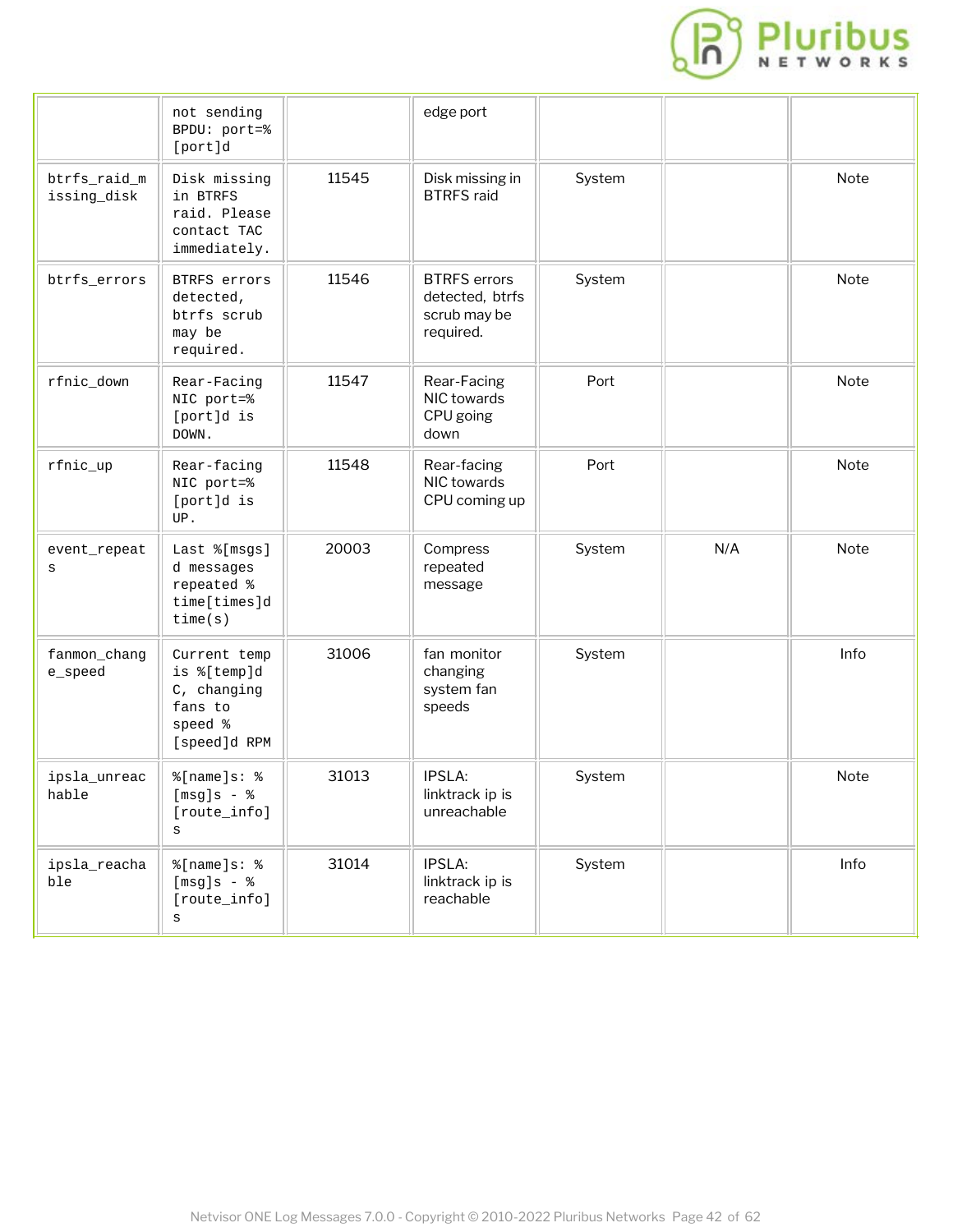

# <span id="page-42-0"></span>**System Log Messages**

| <b>Identifier</b>             | <b>Message</b>                                                                                                           | <b>Code</b> | <b>Description</b>                                                         | <b>Severity</b> |
|-------------------------------|--------------------------------------------------------------------------------------------------------------------------|-------------|----------------------------------------------------------------------------|-----------------|
| system_drop                   | Lost drops-id msgs                                                                                                       | 10002       | Unable to deliver<br>system log(s) to nvlogd<br>so system logs<br>dropped. | Warn            |
| update_find_server<br>_failed | Failed to contact<br>update server.                                                                                      | 11006       | Failed to find update<br>server.                                           | Warn            |
| update_wrong_redir<br>ect     | Unexpected<br>redirect $url(s)$<br>from update<br>server.                                                                | 11007       | Got an unexpected<br>redirect from HTTP<br>update server lookup.           | Warn            |
| nv0Sd_start                   | nvOSd start:<br>$version=version(s)$<br>$change set = change se$<br>t(s)<br>$branch=branch(s)$                           | 11008       | nvOSd startup                                                              | Note            |
| pkt_alloc_failed              | $feature(s)$ failed<br>to allocate a send<br>buffer.                                                                     | 11009       | Failed to allocate a<br>packet for sending<br>from the CPU                 | Warn            |
| syscall_failed_Cri<br>tical   | feature(s):<br>syscall(s) failed:<br>error                                                                               | 11012       | A system call failed.                                                      | Critical        |
| resstart_nv0Sd                | Restarting $exe(s)$                                                                                                      | 11013       | Restarting nvOSd.                                                          | Note            |
| restart_nvOSd_fail<br>ed      | Failed to restart<br>$exc(s): error-mgs$                                                                                 | 11014       | Failed to restart<br>nvOSd                                                 | Critical        |
| nvOSd_init_failed             | nvOSd failed to<br>start: $feature(s)$ :<br>error-mgs                                                                    | 11015       | nvOSd was unable to<br>start.                                              | Critical        |
| loop_detected                 | LOOP: $mac(s)$<br>$vlan(s)$ was on<br>$port\_type(s)$<br>old_port-id<br>((ip(s)), now<br>new_port-id)<br>$((new\_ip(s))$ | 11016       | Detected an L2 loop.                                                       | Note            |
| mac_moved                     | MOVING MAC $mac(s)$ ,<br>from<br>old_port_type(s)<br>old_port-id<br>$\left($ old_ip $(s)$ )<br>new_port_type(s)          | 11017       | MAC moved from one<br>port to another.                                     | Note            |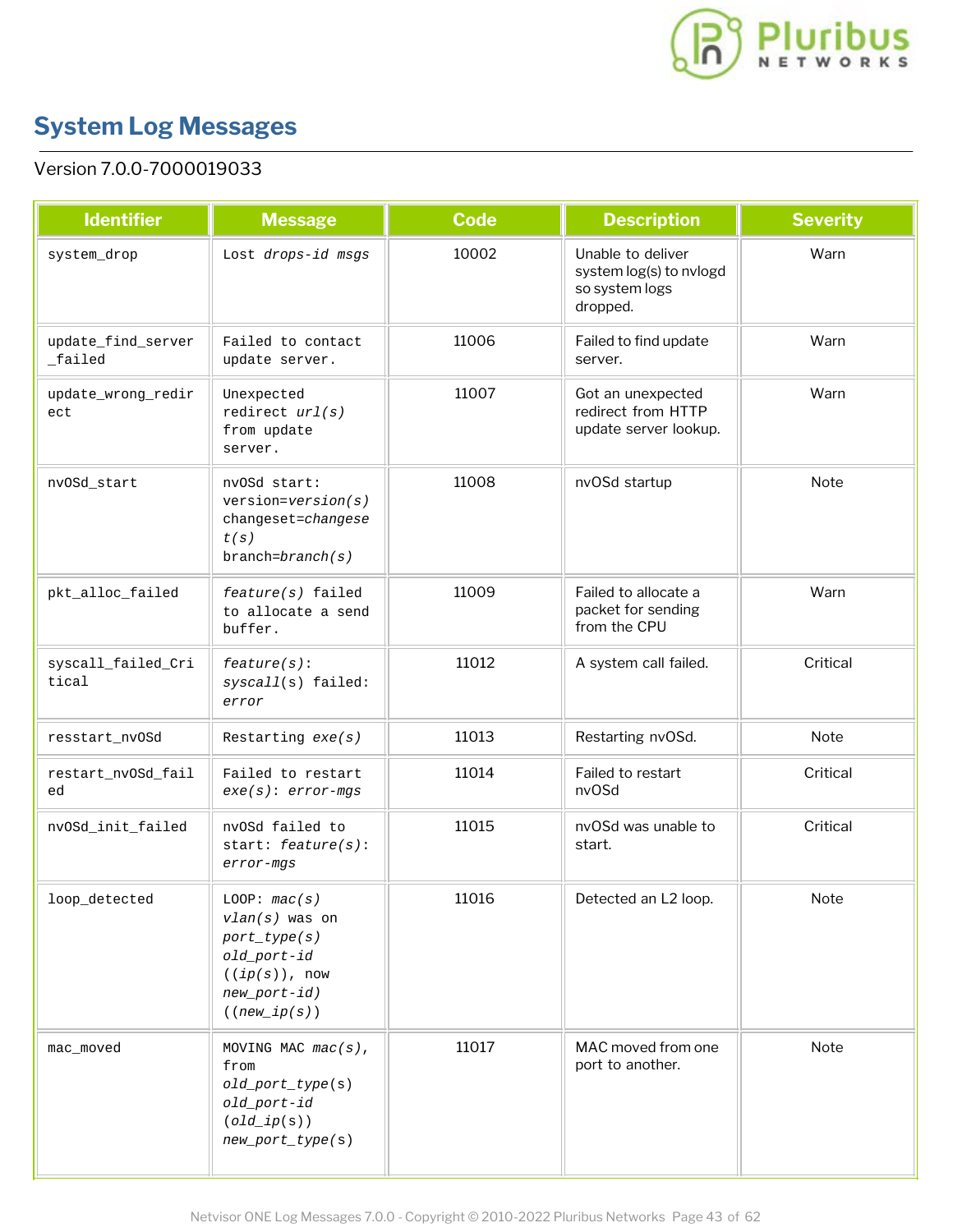

|                                      | new_port-id<br>$(new\_ip(s))$                                              |       |                                                                          |             |
|--------------------------------------|----------------------------------------------------------------------------|-------|--------------------------------------------------------------------------|-------------|
| simulator_mode                       | Failed to init<br>switch hardware.                                         | 11018 | Simulator mode<br>entered but not from<br>command line.                  | Critical    |
| fabric_joined                        | Joined fabric<br>$fabname(s)$ .                                            | 11019 | Switch joined a fabric.                                                  | <b>Note</b> |
| fabric_unjoined                      | Unjoined fabric<br>fabname(s)                                              | 11020 | Switch un-joined a<br>fabric.                                            | <b>Note</b> |
| config_imported                      | Imported<br>configuration from<br>$file(s)$ .                              | 11021 | Imported a new<br>configuration.                                         | Note        |
| stp_switch_enable_<br>failed         | STP failed to<br>initialize for<br>switch hardware.                        | 11028 | STP initialization for<br>underlying hardware<br>switch failed.          | Critical    |
| stp_default_spanni<br>ng_tree_failed | STP Failed to<br>Create Default<br>Spanning Tree:<br>$vlan = vlan-id$      | 11029 | Unable to create the<br>Spanning Tree for<br>default VLAN.               | Critical    |
| stp_flow                             | STP Failed to<br>install flow(s)<br>fpr BPDU<br>reception: $flow(s)$       | 11030 | Unable to install STP<br>flow(s) for the<br>reception of STP<br>packets. | Critical    |
| stp_worker_thread_<br>failed         | STP failed to<br>create worker<br>thread: vlan=vlan-<br>id                 | 11031 | STP was unable to<br>create worker thread<br>for Spanning Tree.          | Critical    |
| stp_config_failed                    | Loading and<br>application STP<br>configuration<br>failed.                 | 11041 | The loading and<br>application of STP<br>configuration failed.           | Warn        |
| stp_switch_port_st<br>ate            | STP Port Failure:<br>port=port<br>vlan=vlan-id<br>trunk=trunk-id           | 11045 | Unable to set the port<br>state for the port on<br>the VLAN.             | Critical    |
| stp_trunk_port_sta<br>te             | STP Set Port<br>State: port vlan<br>trunk                                  | 11046 | Invalid trunk in use by<br>the spanning tree                             | Warn        |
| igmp_switch_init                     | IGMP snooping<br>unable to<br>initialize switch<br>hardware for<br>groups. | 11047 | igmp was unable to<br>initialize switch<br>hardware for the<br>group.    | Critical    |
| igmp_flow_add                        | IGMP snooping<br>unable to add flow<br>$flow(s)$ .                         | 11048 | igmp was unable to<br>add a flow for IGMP<br>packet processing.          | Warn        |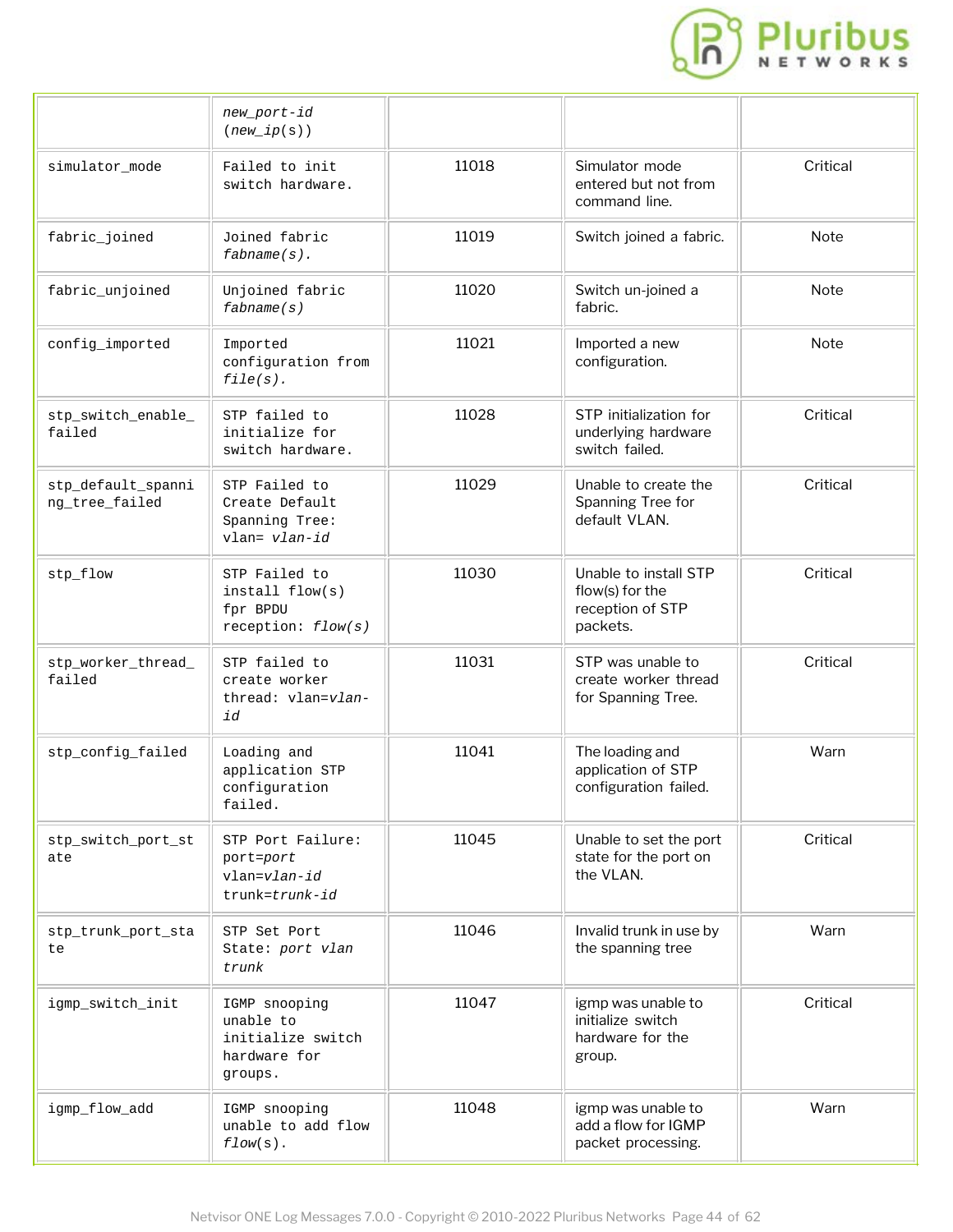

| igmp_flow_remove                | IGMP snooping not<br>able to remove<br>flow $flow(s)$ .           | 11049 | IGMP snooping unable<br>to remove flow for<br>IGMP processing.                | Warn        |
|---------------------------------|-------------------------------------------------------------------|-------|-------------------------------------------------------------------------------|-------------|
| igmp_query_start                | IGMP snooping<br>unable to start<br>query state<br>machine.       | 11050 | IGMP snooping unable<br>to start query state<br>machine.                      | Warn        |
| igmp_query_stop                 | IGMP snooping<br>unable to stop<br>query state<br>machine.        | 11051 | IGMP snooping unable<br>to stop query state<br>machine.                       | Warn        |
| igmp_switch_fini                | IGMP snooping<br>unable to halt<br>switch hardware<br>for groups. | 11052 | IGMP snooping unable<br>to halt switch<br>hardware for groups.                | Warn        |
| igmp_static_load                | IGMP snooping<br>unable to load<br>static IGMP group.             | 11053 | IGMP snooping unable<br>to load static IGMP<br>group.                         | Warn        |
| igmp_static_source<br>$\_$ load | IGMP snooping<br>unable to load<br>static IGMP source<br>list.    | 11054 | IGMP snooping unable<br>to load static IGMP<br>source list.                   | Warn        |
| igmp_flooding                   | IGMP flooding not<br>enabled.                                     | 11055 | IGMP flooding not<br>enabled.                                                 | Warn        |
| igmp_group_add_fai<br>led       | IGMP Group Add<br>Failed: vlan-id<br>group(s)                     | 11071 | IGMP snooping failed<br>to add a group to<br>switch hardware.                 | Warn        |
| igmp_group_remove_<br>failed    | IGMP Group Remove<br>Failed: vlan-id<br>group(s)                  | 11072 | IGMP snooping failed<br>to remove a group<br>from switch hardware.            | Warn        |
| software_upgrade_i<br>nitiated  | nvOS software<br>upgrade initiated<br>for $version(s)$ .          | 11073 | Software upgrade<br>initiated; downloading<br>and installing new<br>packages. | Note        |
| software_upgrade_c<br>omplete   | System and nvOS<br>software upgrade<br>complete<br>$version(s)$ . | 11074 | System and nvOS<br>software upgrade<br>complete.                              | <b>Note</b> |
| software_upgrade_f<br>ailed     | nvOS software<br>upgrade failed.                                  | 11075 | nvOS software<br>upgrade failed.                                              | Warn        |
| system_reboot                   | System reboot<br>initiated by nvOS.                               | 11076 | System reboot<br>initiated by nvOS.                                           | Note        |
| system_reboot_fail<br>ed        | System reboot<br>initiated by nvOSd<br>failed.                    | 11077 | System reboot<br>initiated by nvOSd<br>failed.                                | Warn        |
| lldp_agent_create_              | LLDP Agent Thread                                                 | 11079 | Creation of threads for                                                       | Warn        |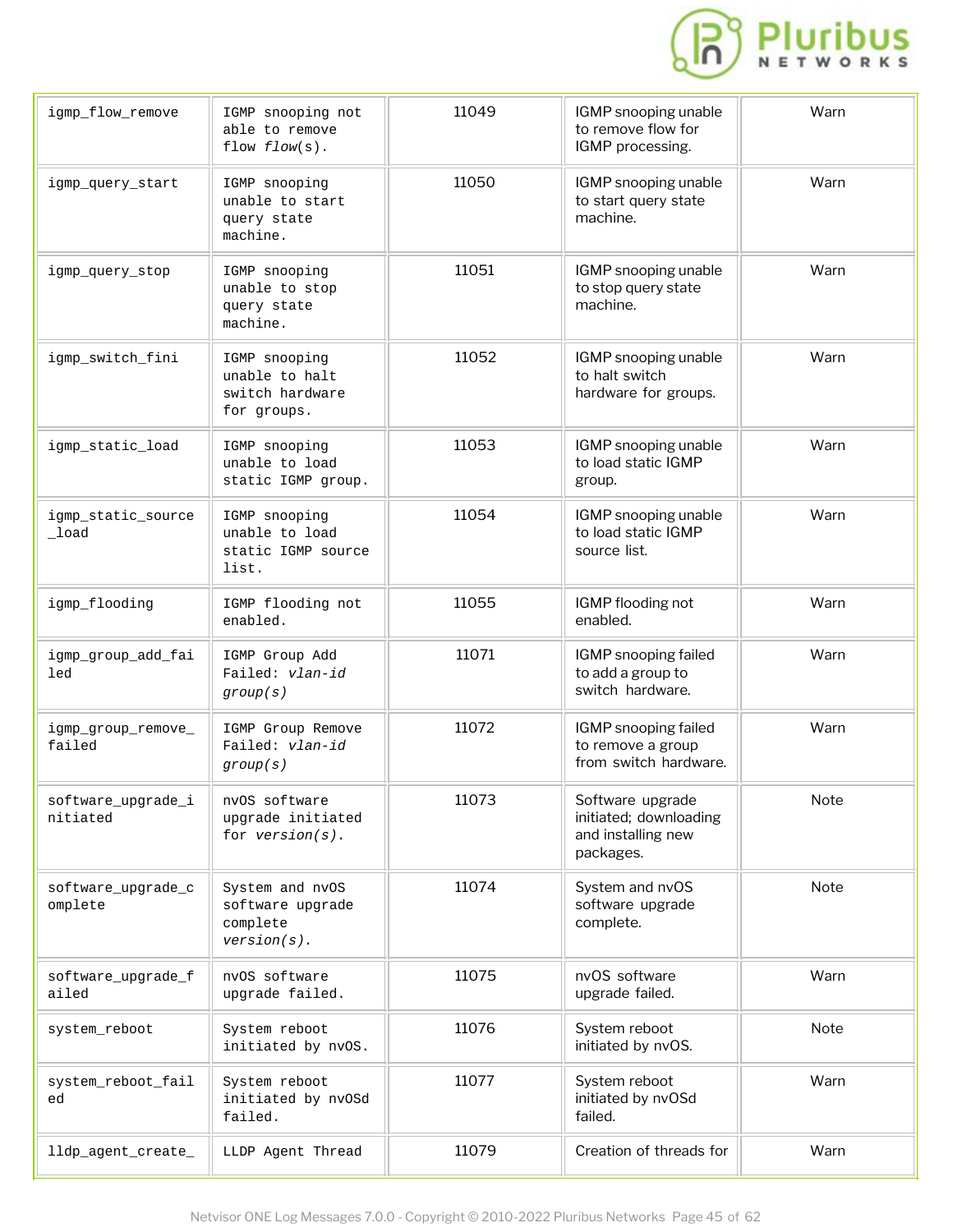

| thread failed                  | Create Failed:<br>$mac(s)$ group(s)<br>error                 |       | LLDP Agent failed.                                                  |      |
|--------------------------------|--------------------------------------------------------------|-------|---------------------------------------------------------------------|------|
| lldp_flow_add_fail<br>ed       | LLDP Flow Add<br>Failed: $flow(s)$                           | 11080 | Adding flow for LLDP<br>packet reception<br>failed.                 | Warn |
| lldp_flow_remove_f<br>ailed    | LLDP Flow Remove<br>Failed: $flow(s)$                        | 11081 | Removing flow for<br>LLDP packet<br>reception failed.               | Warn |
| evb_platform_not_s<br>upported | EVB is not<br>supported on this<br>platform: port            | 11089 | EVB is not supported<br>on this platform.                           | Warn |
| evb_ecp_not_enable<br>d        | EVB ECP is Not<br>Enabled: port                              | 11090 | <b>Received EVB TLV</b><br>with ECP is not<br>enabled.              | Warn |
| evb_flow_remove_fa<br>iled     | EVB Flow Remove<br>Failed: $flowstr(s)$                      | 11095 | Unable to remove<br>specified EVB flow.                             | Warn |
| lldp_agent_create_<br>failure  | LLDP Agent Create<br>Failed: agent(s)                        | 11111 | Failed to create LLDP<br>agent for one of three<br>agent addresses. | Warn |
| stats_log_open_fai<br>led      | Log file open<br>failed.                                     | 11140 | The log file failed to<br>open.                                     | Warn |
| container_rebuild_<br>start    | container=%<br>[container]s<br>rebuild is started            | 11141 | container rebuild is<br>started                                     | Warn |
| container_rebuild_<br>end      | container=%<br>[container]s<br>rebuild is<br>completed       | 11142 | container rebuild is<br>completed                                   | Warn |
| all_container_rebu<br>ild      | all containers are<br>rebuilt                                | 11143 | all containers are<br>rebuilt                                       | Warn |
| loop_broken                    | A loop was broken<br>on port/vlan for<br>mac/ip              | 11180 | A loop was broken on<br>a port or VLAN for a<br>MAC or IP address   | Warn |
| loop_stp                       | A loop was<br>detected that STP<br>should have<br>prevented. | 11181 | STP did not prevent a<br>loop on the network.                       | Warn |
| update_auto_upgrad<br>е        | Update server<br>initiated upgrade                           | 11210 | The update server<br>initiated an upgrade<br>for nvOS.              | Note |
| update_error                   | Update server sent<br>an error message                       | 11211 | The update server<br>sent an error message.                         | Warn |
| ps_initial_status              | Power supply<br>initial status.                              | 11302 | The initial status of<br>the power supplies.                        | Warn |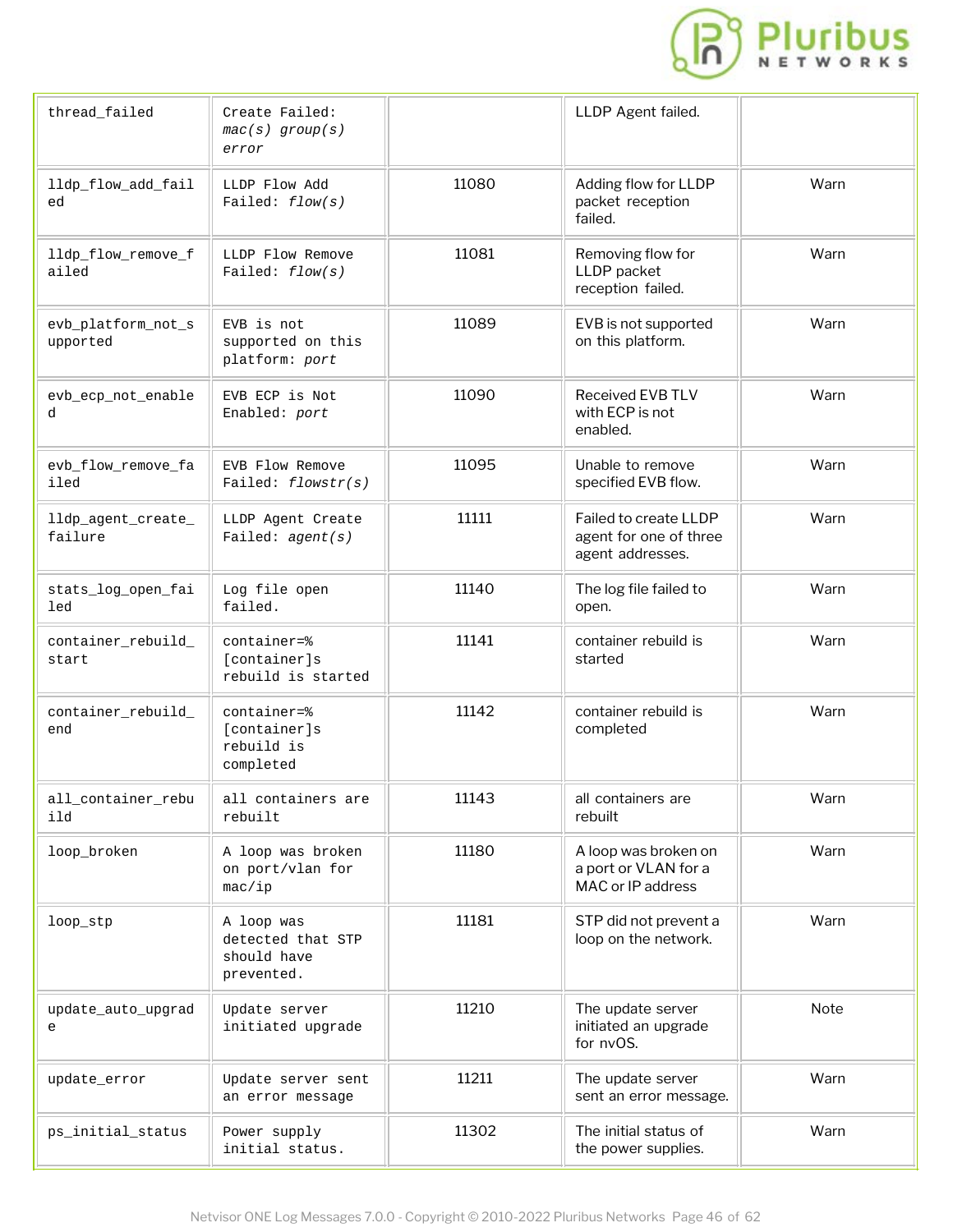

| fan_initial_status           | Fan initial status                                                                                                                                                                                      | 11303 | The initial status of<br>the fans.                                         | Warn        |
|------------------------------|---------------------------------------------------------------------------------------------------------------------------------------------------------------------------------------------------------|-------|----------------------------------------------------------------------------|-------------|
| ps_status_change             | Power supply state<br>change                                                                                                                                                                            | 11304 | The status of the<br>power supplies<br>changed.                            | Warn        |
| fan_status_change            | Fan status change                                                                                                                                                                                       | 11305 | The status of the fans<br>changed.                                         | Warn        |
| fabric_node_duplic<br>ate_ip | Fabric node has<br>the same ip=%[ip]I<br>as the local node,<br>cannot send to it                                                                                                                        | 11319 | Fabric node has the<br>same IP as the local<br>node, cannot send to<br>it. | Warn        |
| upgrade_error                | software upgrade<br>$error:$ <i>[name]s: <math>%</math></i><br>$[func]s - [err]s$                                                                                                                       | 11324 | Software Upgrade<br>errors                                                 | Warn        |
| upgrade_informatio<br>nal    | software upgrade<br>Note: %[name]s: %<br>$[func]s - î[info]s$                                                                                                                                           | 11325 | Software Upgrade<br>informational<br>messages                              | <b>Note</b> |
| upgrade_reboot               | System reboot<br>initiated by<br>upgrade agent                                                                                                                                                          | 11326 | System reboot<br>initiated by software<br>upgrade                          | <b>Note</b> |
| upgrade_reboot_fai<br>led    | System reboot<br>initiated by<br>upgrade agent<br>failed                                                                                                                                                | 11327 | System reboot<br>initiated by software<br>upgrade failed                   | Warn        |
| openstack_nat_fail<br>ed     | Failed to setup<br>NAT on the<br>OpenStack<br>controller % [name]<br>$\rm s$                                                                                                                            | 11328 | Failed to configure<br>NAT for OpenStack                                   | Warn        |
| mac_tunnel_to_port           | MOVING MAC=% [mac]<br>M, vlan=%[vlan]d<br>from tunnel=%<br>[tunnel]s ip=%<br>[old_ip]I to port=<br>%[port]d ip=%<br>$[new_ip]I$ %<br>[caller]s                                                          | 11329 | MAC moved from a<br>tunnel to a port                                       | Warn        |
| mac_port_to_switch           | MOVING MAC=% [mac]<br>M, vlan=%[vlan]d<br>from switch=%<br>[old_sw]s port=%<br>[old_port]d ip=%<br>[old_ip]I to<br>switch=%[new_sw]s<br>port=%[new_port]d<br>$ip=\$ [new_ip] $\frac{1}{8}$<br>[caller]s | 11330 | MAC moved from a<br>port to another switch                                 | <b>Note</b> |
| mld_flow_add                 | mld snooping<br>unable to add                                                                                                                                                                           | 11341 | MLD was unable to<br>add a flow for MLD                                    | Warn        |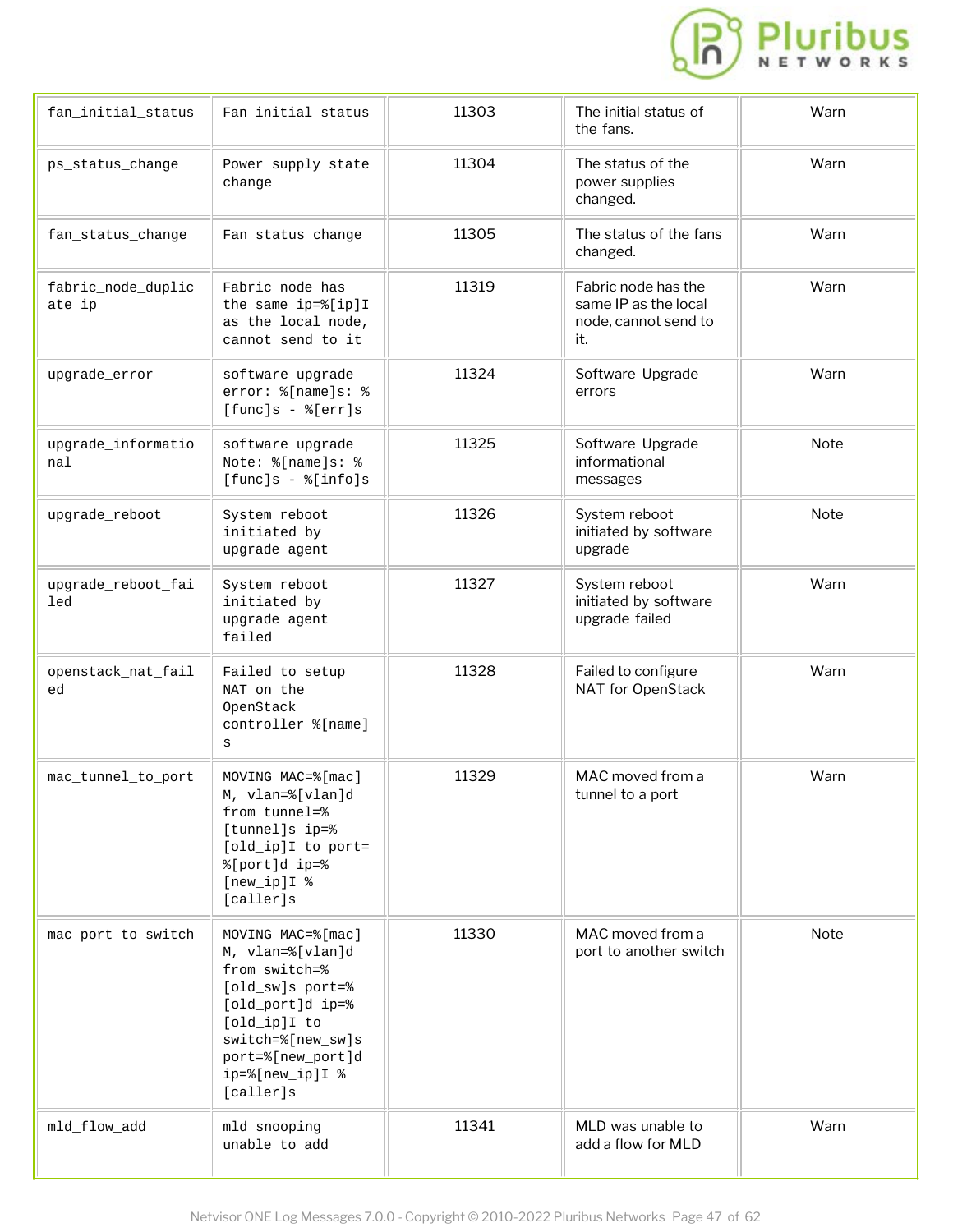

|                               | flow: flow=%[flow]<br>$\mathbf s$                                                                                   |       | packet processing                                               |             |
|-------------------------------|---------------------------------------------------------------------------------------------------------------------|-------|-----------------------------------------------------------------|-------------|
| mld_flow_remove               | mld snooping not<br>able to remove<br>flow: flow=%[flow]<br>S                                                       | 11342 | MLD snooping unable<br>to remove flow for<br>MLD processing     | Warn        |
| mld_query_start               | mld snooping<br>unable to start<br>query state<br>machine                                                           | 11343 | MLD snooping unable<br>to start query state<br>machine.         | Warn        |
| mld_query_stop                | mld snooping<br>unable to stop<br>query state<br>machine                                                            | 11344 | MLD was not able to<br>stop the query state<br>machine.         | Warn        |
| mld_static_load               | mld snooping<br>unable to load<br>static mld group                                                                  | 11345 | MLD snooping unable<br>to load static MLD<br>group.             | Warn        |
| mld_static_source_<br>load    | mld snooping<br>unable to load<br>static mld group<br>source list                                                   | 11346 | MLD snooping unable<br>to load static mld<br>group source list. | Warn        |
| xact_node_ignored             | Ignoring offline<br>cluster node name=<br>% [name ]s for<br>transaction tid=%<br>[tid]d                             | 11366 | ignored offline cluster<br>node for transaction.                | Warn        |
| xact_recover                  | Transactions out-<br>of-sync detected,<br>rolled forward<br>from old=%[old]d<br>to new=%[new]d via<br>node=%[node]s | 11367 | auto-recovered from<br>transactions being out<br>of sync.       | Warn        |
| xact_recover_faile<br>d       | Transaction auto-<br>recover failed: %<br>[msq]s                                                                    | 11368 | auto-recover<br>attempted but failed                            | Warn        |
| ip_moved                      | Moving ip=%[ip]I<br>from old-mac=%<br>[old_mac]M to new-<br>mac=%[new_mac]M                                         | 11369 | IP address moved<br>from one MAC to<br>another MAC              | <b>Note</b> |
| software_license_e<br>xpiring | software<br>license(s)<br>expiring soon<br>code=%[code]s<br>expires_on=%<br>[expires_on]s                           | 11370 | software license(s)<br>expiring                                 | Warn        |
| software_license_e<br>xpired  | software<br>license(s) have<br>expired code=%<br>[code]s                                                            | 11371 | software license(s)<br>have expired                             | Warn        |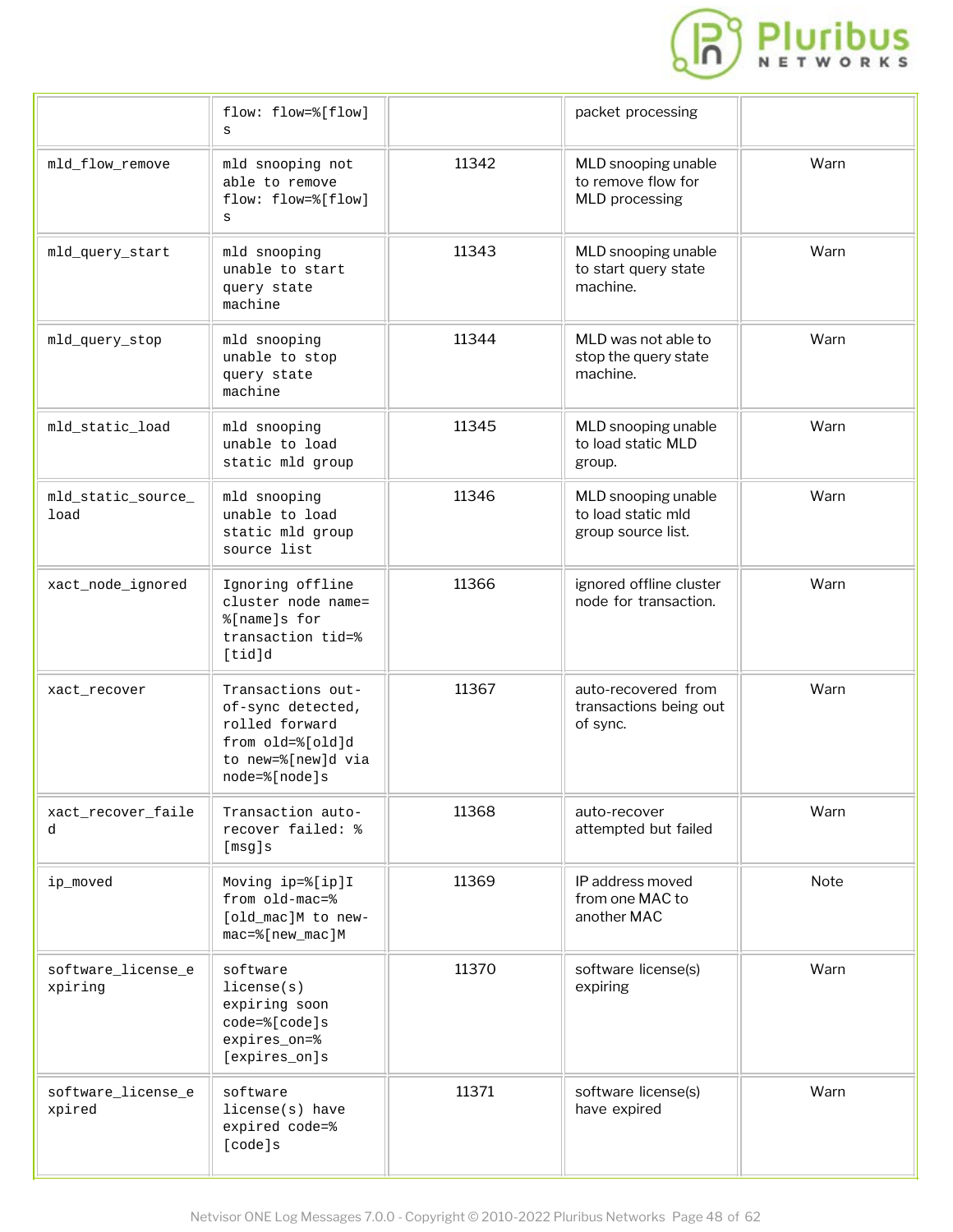

|                             | expired_on=%<br>[expires_on]s                                                                                                                                                                    |       |                                                                            |             |
|-----------------------------|--------------------------------------------------------------------------------------------------------------------------------------------------------------------------------------------------|-------|----------------------------------------------------------------------------|-------------|
| 12_check_missing            | Add missing 12<br>entry to hardware:<br>$mac = \{mac] s$ vlan= $\}$<br>[vlan]d vxlan=%<br>[vxlan]d port=%<br>[port]d result=%<br>[result]s                                                       | 11376 | Add layer 2 entry that<br>was missing in<br>hardware                       | Warn        |
| 12_check_bad_port           | Fix 12 entry in<br>hardware with<br>incorrect port:<br>$mac = \{mac] s$ vlan= $\}$<br>[vlan]d vxlan=%<br>[vxlan]d old_port=<br>%[old_port]d<br>new_port=%<br>[new_port]d<br>result=%[result]s    | 11377 | Fix layer 2 entry in<br>hardware with<br>incorrect port                    | Warn        |
| 12_check_orphaned           | Remove orphaned 12<br>entry from<br>hardware: mac=%<br>$[mac]s$ vlan= $%$<br>[vlan]d vxlan=%<br>[vxlan]d port=%<br>[port]d result=%<br>[result]s                                                 | 11378 | Remove orphaned<br>layer 2 entry in<br>hardware (not in<br>software table) | Warn        |
| mac_move_denied             | MOVE DENIED mac=%<br>[mac]M vlan=%<br>[vlan]d vxlan=%<br>[vxlan]d from<br>$switch=\$ $[sw]n$<br>port=%[port]d to<br>deny-switch=%<br>[deny_sw]n deny-<br>port=%[deny_port]d<br>reason=%[reason]s | 11379 | Mac moved not<br>allowed                                                   | <b>Note</b> |
| host_port_loop_det<br>ected | Looping traffic<br>detected on host-<br>port=%[port]d<br>vlan=%[vlan]d.<br>Traffic on this<br>port/VLAN will be<br>ignored until loop<br>resolved                                                | 11380 | loop detected on host<br>port                                              | Warn        |
| host_port_loop_res<br>olved | Traffic has<br>stopped looping on<br>host-port=%[port]d<br>vlan=%[vlan]d                                                                                                                         | 11381 | loop on host port is no<br>longer happening                                | <b>Note</b> |
| owner_mac_moved             | caller=%[caller]s<br>owner=%[owner]n<br>mac=%[mac]M vlan=%<br>[vlan]d moved from                                                                                                                 | 11382 | other switch's mac<br>moved from one local<br>port to another              | <b>Note</b> |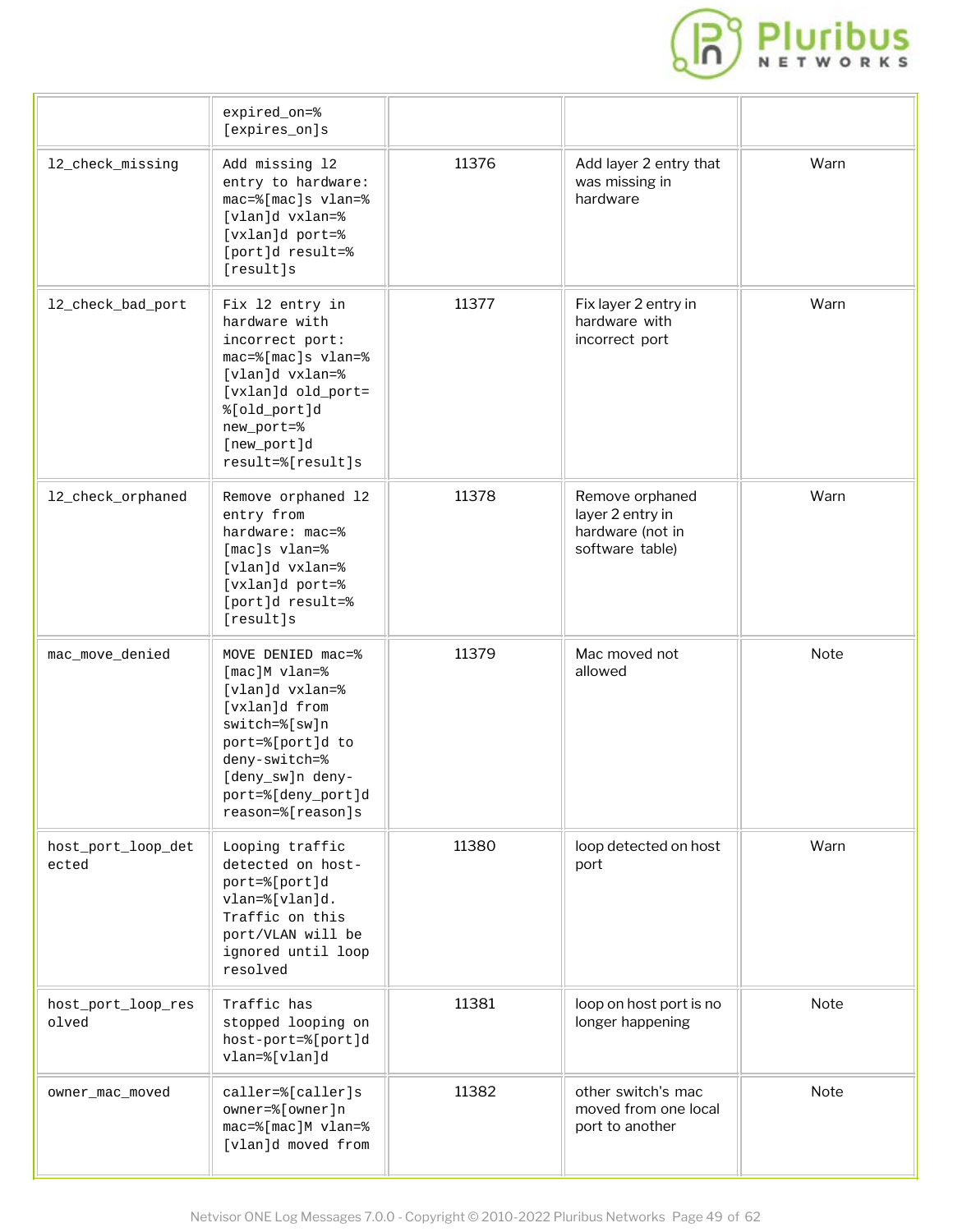

|                                     | old-local-port=%<br>[old_port]d to<br>new-local-port=%<br>[new_port]d                                                                                                                                                     |       |                                                                                                                  |             |
|-------------------------------------|---------------------------------------------------------------------------------------------------------------------------------------------------------------------------------------------------------------------------|-------|------------------------------------------------------------------------------------------------------------------|-------------|
| mstp_set_port_stat<br>e_failed      | STP Port State<br>Failure: port=%<br>[port]d instance=%<br>[instance]d                                                                                                                                                    | 11384 | Unable to set the stp<br>state for the port on<br>the MST instance                                               | Critical    |
| mac_port_to_tunnel                  | MOVING MAC=% [mac]<br>M, vnet=%[vnet]s<br>vlan=%[vlan]d from<br>port=%[port]d ip=%<br>[old_ip]I to<br>$tunnel=\[0, tunnel]$<br>ip=%[new_ip]I %<br>[caller]s                                                               | 11385 | mac moved from a<br>port to a tunnel                                                                             | <b>Note</b> |
| cluster_vlag_12_up<br>date_failed   | Updating mac=%<br>$\lceil \text{mac} \rceil$ M vnet= $\hat{\mathsf{s}}$<br>[vnet]s vlan=%<br>[vlan]d from peer<br>update to vlag<br>port port=%[port]d<br>failed, cluster<br>may be out-of-<br>sync: reason=%<br>[reason] | 11386 | updating mac to vlag<br>port in response to<br>peer status update<br>failed, cluster L2 may<br>be out of sync    | Warn        |
| cluster_tunnel_12_<br>update_failed | Updating mac=%<br>[mac]M vxlan=%<br>[vxlan]d tunnel=%<br>[tunnel]s from<br>peer update<br>failed, cluster<br>may be out-of-<br>sync: reason=%<br>[reason]s                                                                | 11387 | updating tunnel mac in<br>response to peer<br>status update failed,<br>cluster L2 may be out<br>of sync          | Warn        |
| cluster_comm_12_up<br>date_failed   | Updating mac=%<br>[mac]M vnet=%<br>[vnet]s vlan=%<br>[vlan]d from peer<br>update to cluster<br>port port=%[port]d<br>failed, cluster<br>may be out-of-<br>sync: reason=%<br>[reason]s                                     | 11388 | updating mac to<br>cluster link in response<br>to peer status update<br>failed, cluster L2 may<br>be out of sync | Warn        |
| 12_check_bad_tunne<br>ı             | Fix 12 entry in<br>hardware with<br>incorrect tunnel:<br>$mac = \{mac \}$ $x = \frac{1}{6}$<br>[vnet]s vlan=%<br>[vlan]d vxlan=%<br>[vxlan]d<br>old_tunnel=%<br>[old_tunnel]s                                             | 11389 | Fix layer 2 entry in<br>hardware with<br>incorrect tunnel                                                        | Note        |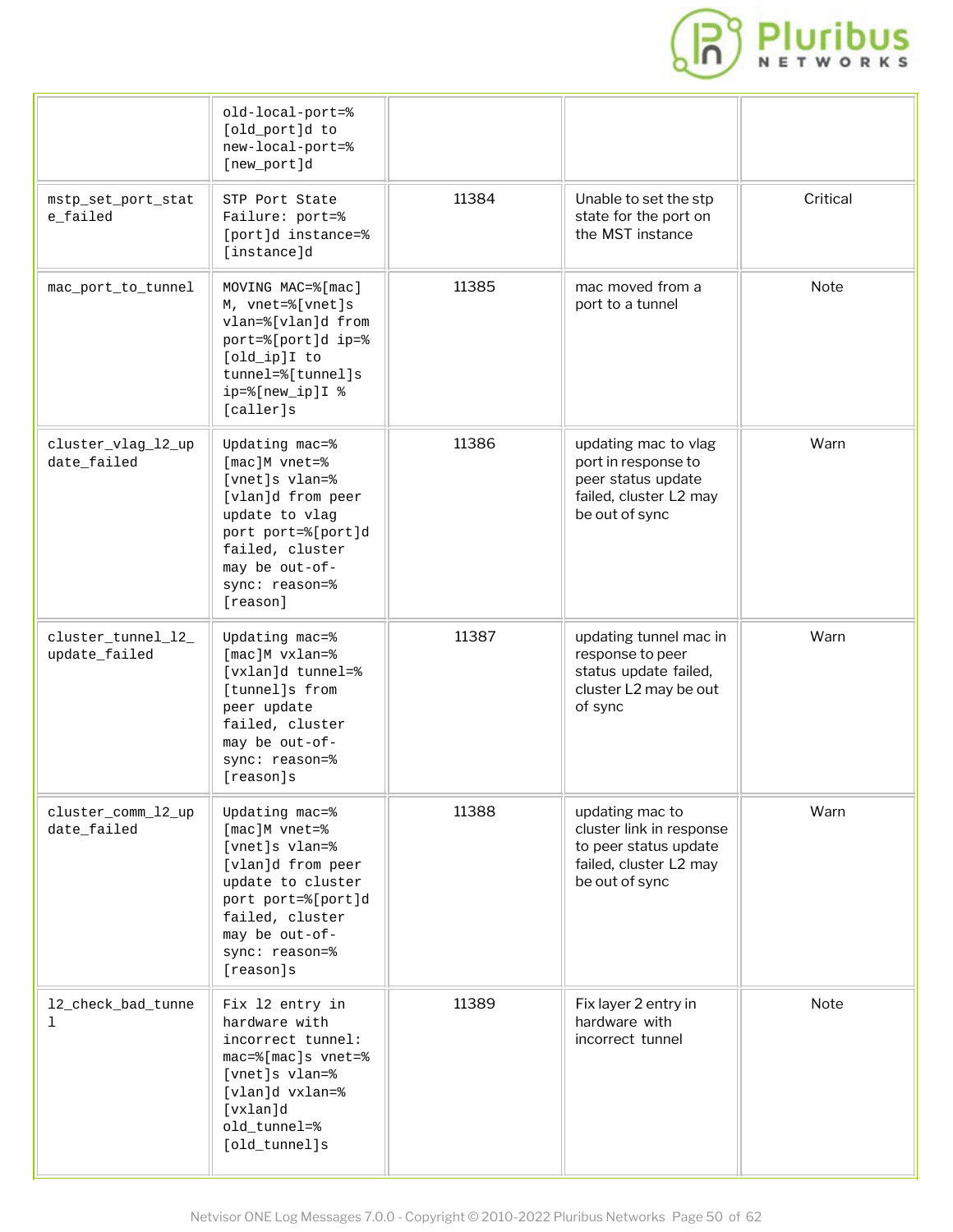

|                               | new_tunnel=%<br>[new_tunnel]s<br>result=%[result]s                                                                                                                   |       |                                                                     |             |
|-------------------------------|----------------------------------------------------------------------------------------------------------------------------------------------------------------------|-------|---------------------------------------------------------------------|-------------|
| 12_check_mismatch_<br>vport   | Mismatched vport<br>$entry: mac={\{ \, \text{mac}\} }$<br>vlan=%[vlan]d<br>vxlan=%[vxlan]d<br>hw_vlan=%[hw_vlan]<br>d hw_vxlan=%<br>[hw_vxlan]d<br>result=%[result]s | 11390 | Mismatched vport<br>entry                                           | <b>Note</b> |
| 12_check_mark_port<br>$\_mac$ | Marked vport as<br>port-mac: mac=%<br>$[mac]s$ vlan= $%$<br>[vlan]d vxlan=%<br>[vxlan]d                                                                              | 11391 | Marked owned local<br>vport as port-mac                             | Warn        |
| 12_check_delete_po<br>rt_mac  | Delete invalid<br>port-mac vport:<br>$mac = \{mac s$ vlan= $\}$<br>[vlan]d vxlan=%<br>[vxlan]d                                                                       | 11392 | Delete port-mac that<br>should not be in vport<br>table             | Warn        |
| hostid_collision_d<br>etected | Our hostid is<br>being used by<br>another node %<br>[node_name]s                                                                                                     | 11393 | received keep-alive<br>from another node<br>having same hostid      | Critical    |
| mirror_to_cpu_conf<br>igured  | Mirror to CPU<br>configured on<br>vFlow %<br>$[vllow_name]s$                                                                                                         | 11395 | Mirror to CPU<br>configured                                         | Note        |
| low_disk_space                | Disk Space Usage<br>has exceeded<br>threshold of 70<br>percent                                                                                                       | 11396 | Disk space usage<br>exceeds 70 percent                              | Warn        |
| stp_vnet_port_recv            | received STP BPDU<br>on vnet port:<br>port=%[port]d                                                                                                                  | 11397 | received an STP BPDU<br>on a vnet port                              | Warn        |
| igmp_disabled                 | Disabling IGMP on<br>vlan: vlan=%[vlan]<br>d                                                                                                                         | 11398 | Disabling IGMP on vlan                                              | Note        |
| igmp_enabled                  | Enabling IGMP on<br>vlan: vlan=%[vlan]<br>d                                                                                                                          | 11399 | Enabling IGMP on vlan                                               | <b>Note</b> |
| 12_check_hw_invali<br>d       | Remove invalid 12<br>entry from<br>hardware: mac=%<br>$[mac]s$ vnet= $%$<br>[vnet]s vlan=%<br>[vlan]d vxlan=%<br>[vxlan]d port=%<br>[port]d tunnel=%                 | 11400 | Remove invalid layer 2<br>entry in hardware<br>(incorrect HW entry) | Warn        |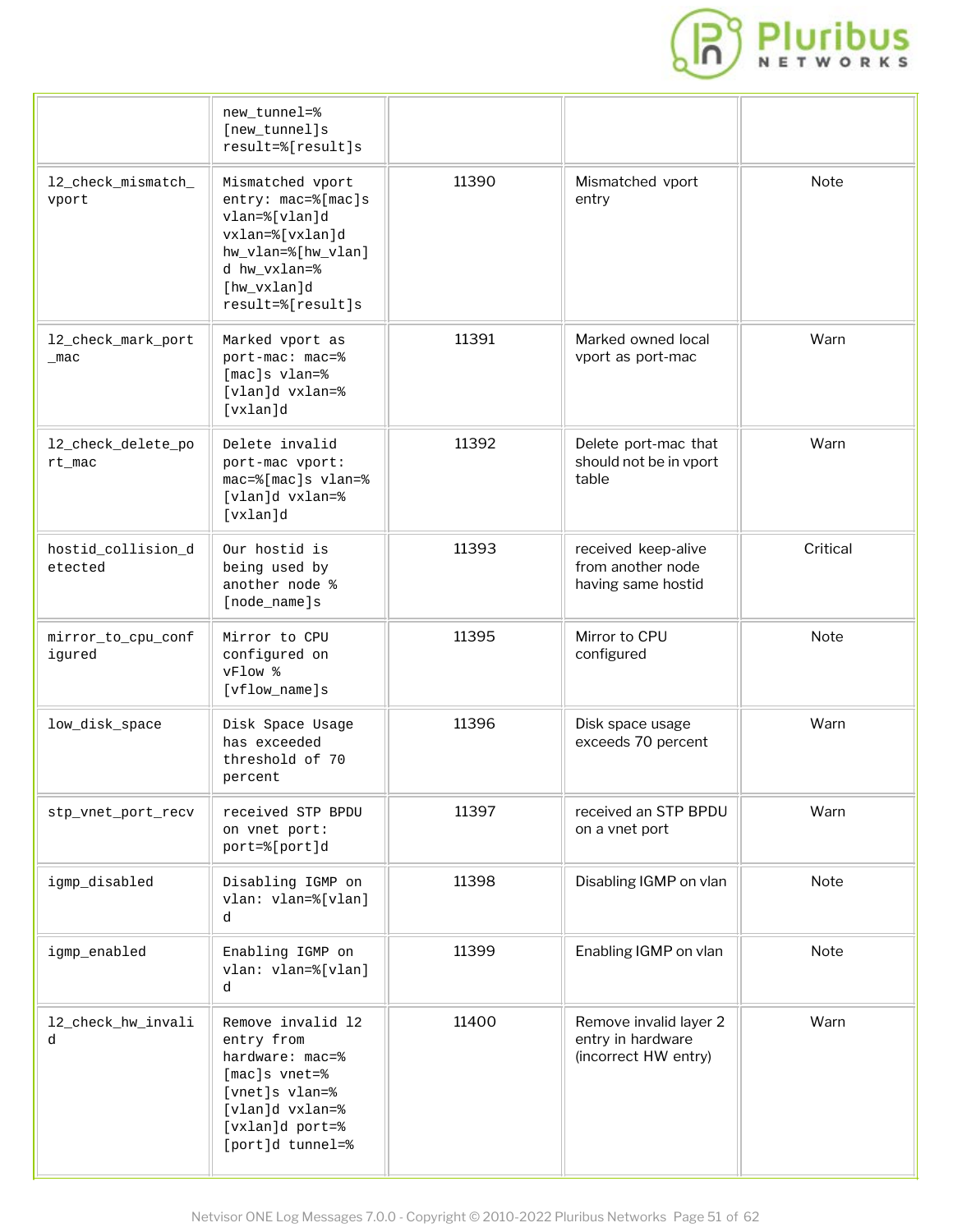

|                                 | [tunnel]s result=%<br>[result]s                                                                                             |       |                                                                                   |             |
|---------------------------------|-----------------------------------------------------------------------------------------------------------------------------|-------|-----------------------------------------------------------------------------------|-------------|
| congestion_on_port              | Congestion<br>detected on port=%<br>[port]d                                                                                 | 11401 | Congestion detected<br>on port. Positive<br>icongdrop/ocongdrop                   | Critical    |
| congestion_relieve<br>d_on_port | Congestion<br>relieved on port=%<br>[port]d                                                                                 | 11402 | Congestion relieved on<br>port.                                                   | Critical    |
| fabric_node_status              | %[node_name]s:<br>Node status<br>changed to %<br>[status]s                                                                  | 11403 | fabric node state<br>change                                                       | <b>Note</b> |
| mld_disabled                    | Disabling MLD on<br>vlan: vlan=%[vlan]<br>d                                                                                 | 11404 | Disabling MLD on vlan                                                             | <b>Note</b> |
| mld_enabled                     | Enabling MLD on<br>vlan: vlan=%[vlan]<br>d                                                                                  | 11405 | Enabling MLD on vlan                                                              | <b>Note</b> |
| vlan_public_id_mis<br>match     | $vnet = \frac{1}{6} [vnet]$<br>vlan=%[vlan]d<br>public-id mismatch<br>while cluster<br>offline                              | 11406 | while cluster was<br>offline vlan public-id<br>mismatch happened                  | Error       |
| vlan_port_node_ign<br>ored      | Ignoring offline<br>cluster node name=<br>%[name]s while<br>assigning public<br>vlan to vnet=%<br>[vnet]s vlan=%<br>[vlan]d | 11407 | ignored offline cluster<br>for private vlan port<br>assignment                    | Warn        |
| vlan_public_id_fai<br>T         | failed to set<br>public-vlan for<br>vnet=%[vnet]s<br>vlan=%[vlan]d msg=<br>$\frac{1}{2}$ [msq]s                             | 11408 | failed to set public<br>vlan id while handling<br>cluster status update           | Error       |
| bad_xcvr_detected               | unable to access<br>I2C bus; possible<br>bad transceiver                                                                    | 11409 | unable to access I2C<br>bus; possibly a bad<br>transceiver is inserted            | Error       |
| tacacs_server_erro<br>r         | server=%[server]s<br>TACACS+<br>authorization<br>disabled due to<br>repeated server<br>errors                               | 11414 | Repeated TACACS+<br>server errors.<br>TACACS+<br>authorization disabled           | Critical    |
| tacacs_server_ok                | server=%[server]s<br>TACACS+<br>authorization<br>enabled due to<br>server errors<br>resolved                                | 11415 | TACACS+ server has<br>recovered from errors.<br>TACACS+<br>Authorization enabled. | Note        |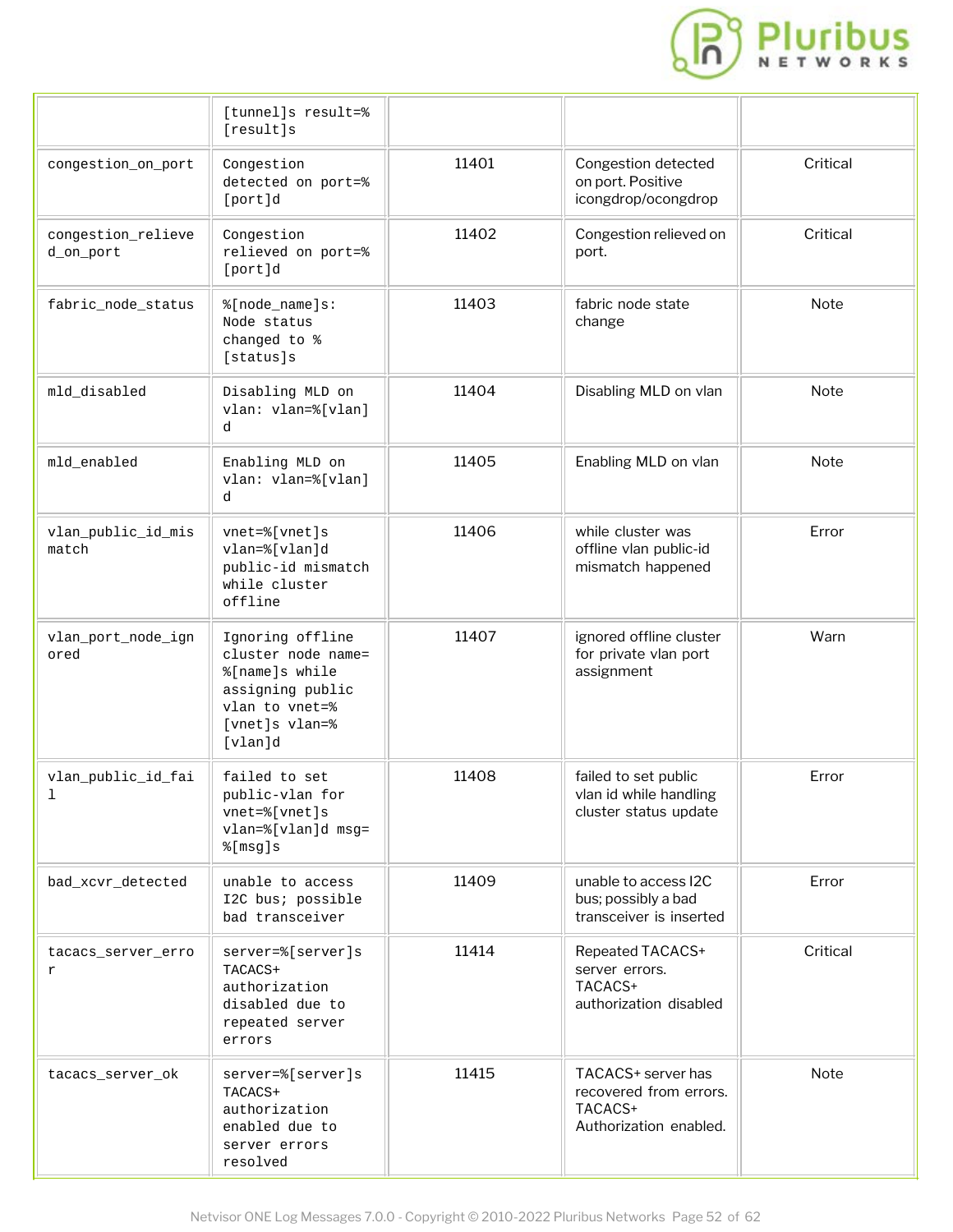

| dhcp_untrusted_msg                | DHCP server<br>message received<br>from untrusted<br>port=%[port]d<br>$server-ip=\{ip\}$                                                                                  | 11416 | received DHCP server<br>message from an<br>untrusted port<br>received DHCP server<br>message from an<br>untrusted port. | Warn        |
|-----------------------------------|---------------------------------------------------------------------------------------------------------------------------------------------------------------------------|-------|-------------------------------------------------------------------------------------------------------------------------|-------------|
| fabric_guard_loop_<br>detect      | Fabric-guard<br>detected loop                                                                                                                                             | 11422 | Fabric-guard detected<br>a loop on port %[port]<br>d. Port blocked.                                                     | <b>Note</b> |
| replace_offline_no<br>de          | $loc-id=\{[loc_id]d\colon$<br>$node = \{[name]s$<br>node-id=%[node_id]<br>d replacing old-<br>node=%[old_name]s<br>old-node-id=%<br>[old_node_id]d                        | 11423 | new node replacing<br>offline node with the<br>same location id.                                                        | <b>Note</b> |
| loc_id_conflict                   | loc-id=%[loc_id]d<br>owned by node=%<br>Inamels node-id=%<br>[node_id]d, ignore<br>message from<br>conflict-node=%<br>[old_name]s<br>conflict-node-id=%<br>[old_node_id]d | 11424 | two nodes with the<br>same loc-id is not<br>allowed, ignoring<br>latest                                                 | Warn        |
| ntp_server_sync                   | NTP server is<br>unresolvable/unrea<br>chable                                                                                                                             | 11431 | NTP server not<br>resolvable/reachable                                                                                  | Critical    |
| xact_rollforward_i<br>gnore_error | Transactions<br>rollforward tid=%<br>$[tid]d$ cmd= $ [cmd]s$<br>failed result=%<br>[result]R,<br>ignoring error                                                           | 11432 | xact rollforward<br>failure overridden by<br>user                                                                       | Warn        |
| xact_rollback_igno<br>re_error    | Transactions<br>rollback tid=%<br>[tid]d cmd=%[cmd]s<br>failed result=%<br>[result]R,<br>ignoring error                                                                   | 11433 | xact rollback failure<br>overridden by user                                                                             | Warn        |
| nxu_module_fw_upgr<br>ade         | Installed version:<br>$\gamma$ [inst]s;<br>available version<br>%[avail]s                                                                                                 | 11434 | One or more Lutera<br>xcvrs require module<br>firmware upgrade                                                          | Warn        |
| nxu_chipset_fw_upg<br>rade        | Installed version:<br>%[inst]s;<br>available version<br>%[avail]s                                                                                                         | 11435 | One or more Lutera<br>xcvrs require chipset<br>firmware upgrade                                                         | Warn        |
| sensor_unavailable                | $sensor$ $\{name]s$<br>cannot be accessed                                                                                                                                 | 11436 | sensor cannot be read<br>by BMC                                                                                         | Warn        |
| ipv6_raguard_ra_po                | Dropping RA from                                                                                                                                                          | 11504 | Drop RA packet from                                                                                                     | Warn        |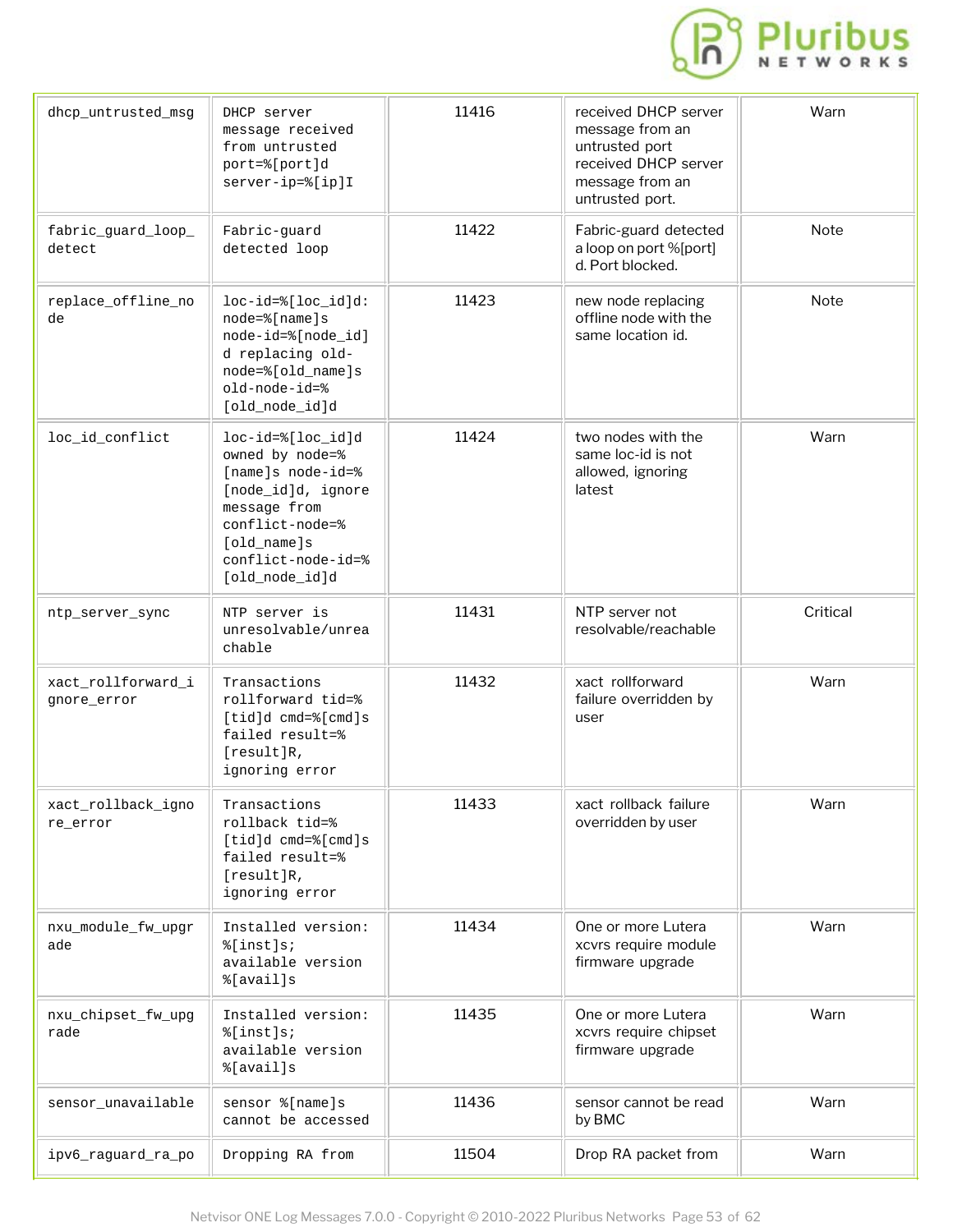

| rt_drop                             | port=%[port]d. %<br>[msg]s                                                                                                                            |       | port according to RA<br><b>Guard Policy</b>                                                                                                                                                                          |          |
|-------------------------------------|-------------------------------------------------------------------------------------------------------------------------------------------------------|-------|----------------------------------------------------------------------------------------------------------------------------------------------------------------------------------------------------------------------|----------|
| ipv6_raguard_ra_po<br>rt_drop       | Dropping RA from<br>vlan=%[vlan]d. %<br>[msg]s                                                                                                        | 11505 | Drop RA packet from<br>vlan according to RA<br><b>Guard Policy</b>                                                                                                                                                   | Warn     |
| disk_health_below_<br><b>RMA</b>    | The disk health<br>level %[current]d<br>is significantly<br>below recommended<br>$level$ ${[rma]}d$ ,<br>please notify<br>Pluribus TAC<br>immediately | 11514 | The disk health is<br>below the minimum<br>required to work<br>needs to be RMAed                                                                                                                                     | Critical |
| disk_health_below_<br>minimum       | The disk health<br>level %[current]d<br>is below<br>recommended level<br>%[rma]d, please<br>notify Pluribus<br><b>TAC</b>                             | 11515 | The disk health is<br>below the minimum<br>required to work                                                                                                                                                          | Critical |
| disk_health_filesy<br>stem_readonly | The filesystem %<br>[part]s is in Read<br>Only mode, please<br>notify Pluribus<br>TAC immediately                                                     | 11516 | The disk partition is<br>mounted read-only                                                                                                                                                                           | Critical |
| SI_setting_update                   | Changed SIsetting<br>forport(s) %[pmap]<br>sto %[cbl_type]                                                                                            | 11517 | User has set explicit<br>port cable type                                                                                                                                                                             | Warn     |
| normal_space                        | Disk Space Usage<br>is normal below 70<br>percent                                                                                                     | 11518 | Disk space usage is<br>normal                                                                                                                                                                                        | Warn     |
| SI_setting_update                   | Changed SI setting<br>for $port(s)$ %<br>[pmap]s to %<br>[cbl_type]s                                                                                  | 11519 | User has set explicit<br>port cable type                                                                                                                                                                             | Warn     |
| unsupported_platfo<br>rm            | not supported                                                                                                                                         | 11520 | message: Support for<br>this hardware was<br>deprecated starting<br>with nvOS %[eos]s and<br>later.Please review<br>the Release Notes for<br>this and previous<br>releases to find the list<br>of supported hardware | Warn     |
| fabric_password_up<br>date          | %[node_name]s: %<br>[msg]s                                                                                                                            | 11522 | Password reset or<br>changed                                                                                                                                                                                         | Note     |
| excess_mac_move                     | Excess MAC moves<br>detected for mac=%<br>$[mac]M,$ vnet=%                                                                                            | 11523 | <b>Excess MAC moves</b><br>detected                                                                                                                                                                                  | Note     |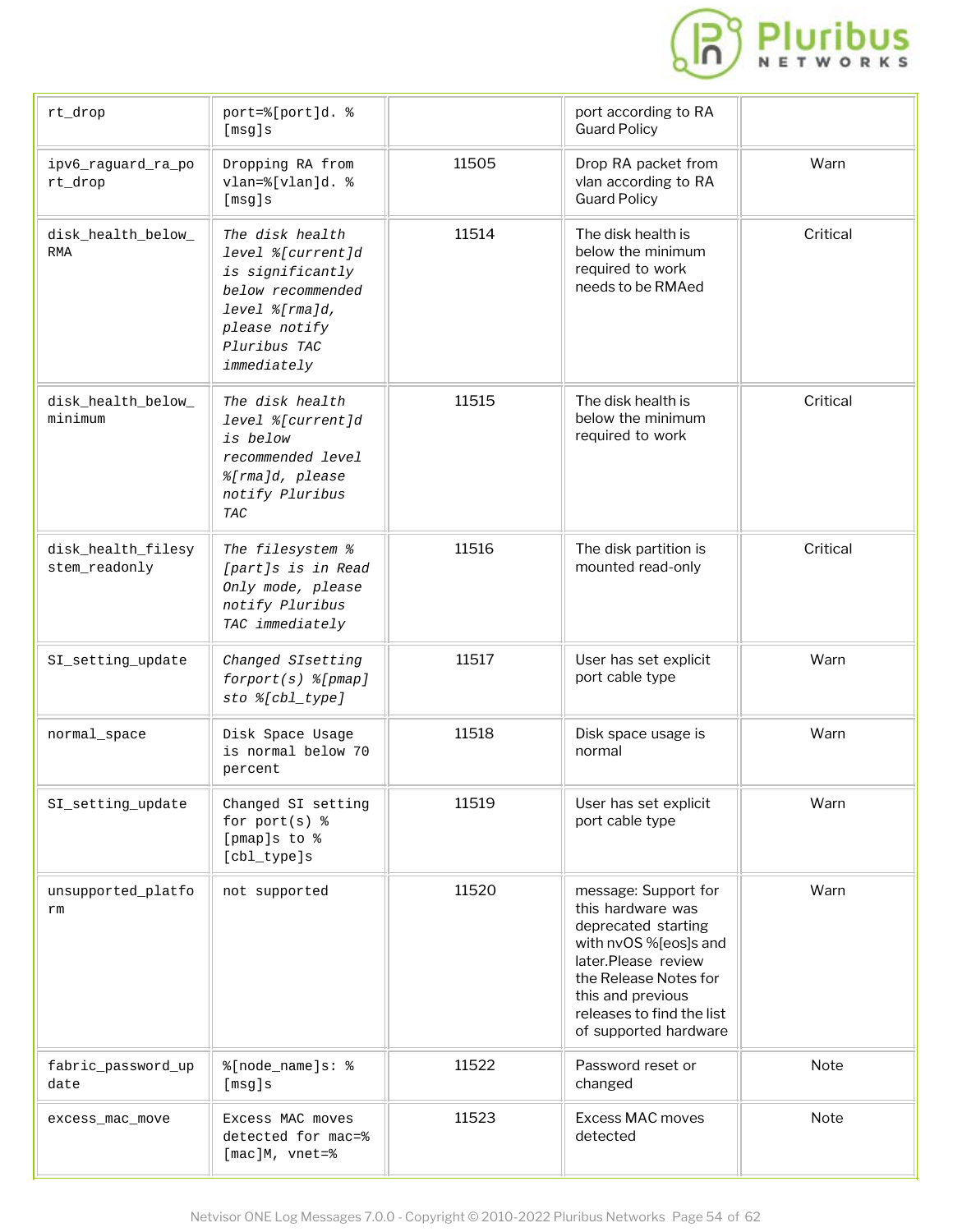

|                              | [vnet]s vlan=%<br>[vlan]d vxlan=%<br>[vxlan]d                                                                                    |       |                                                                 |             |
|------------------------------|----------------------------------------------------------------------------------------------------------------------------------|-------|-----------------------------------------------------------------|-------------|
| excess_ip_move               | Excess IP moves<br>detected for ip=%<br>[ip]I vnet=%[vnet]<br>s vlan=%[vlan]d<br>vxlan=%[vxlan]d                                 | 11524 | Excess IP moves<br>detected                                     | <b>Note</b> |
| clear_excess_mac_m<br>ove    | Excess MAC move<br>condition cleared<br>for $mac = \{mac]M$ ,<br>$vnet = \frac{1}{6} [vnet]$<br>vlan=%[vlan]d<br>vxlan=%[vxlan]d | 11525 | <b>Excess MAC move</b><br>condition cleared                     | <b>Note</b> |
| clear_excess_ip_mo<br>ve     | Excess IP move<br>condition cleared<br>for $ip=\n\{ip\}I$<br>$vnet = \frac{1}{6} [vnet]$<br>vlan=%[vlan]d<br>vxlan=%[vxlan]d     | 11526 | Excess IP move<br>condition cleared                             | Note        |
| port_oir_error_ent<br>er     | Port=%[port]d<br>enter xcvr oir<br>error state                                                                                   | 11527 | Port enter xcvr oir<br>error state                              | Warn        |
| port_oir_error_exi<br>t      | Port=%[port]d exit<br>xcvr oir error<br>state                                                                                    | 11528 | Port exit xcvr oir error<br>state                               | Warn        |
| port_oir_error_exi<br>t      | Port=%[port]d exit<br>xcvr oir error<br>state                                                                                    | 11529 | Port exit xcvr oir error<br>state                               | Warn        |
| maintenance_disabl<br>ed     | System is in<br>Operational mode                                                                                                 | 11530 | system state is<br>operational<br>(maintenance-<br>disabled)    | <b>Note</b> |
| current_date_and_t<br>ime    | Current date and<br>time: %[timestr]s                                                                                            | 11539 | log the previous date<br>and time and origin                    | Info        |
| new_date_and_time            | New date and time:<br>%[timestr]s                                                                                                | 11540 | log the new date and<br>time and origin                         | Info        |
| rx_port_bw_th_exce<br>ed     | Ingress threshold<br>at port exceeded<br>port bw threshold                                                                       | 11549 | Ingress threshold at<br>port exceeded port bw<br>threshold      | Warn        |
| rx_port_bw_th_not_<br>exceed | Ingress port<br>bandwidth<br>threshold no<br>longer exceeding<br>at port=%[port]d                                                | 11550 | Ingress threshold at<br>port not exceeding<br>port bw threshold | Warn        |
| tx_port_bw_th_exce<br>ed     | Egress port<br>bandwidth<br>threshold exceeded                                                                                   | 11551 | Egress threshold at<br>port exceeded port bw<br>threshold       | Warn        |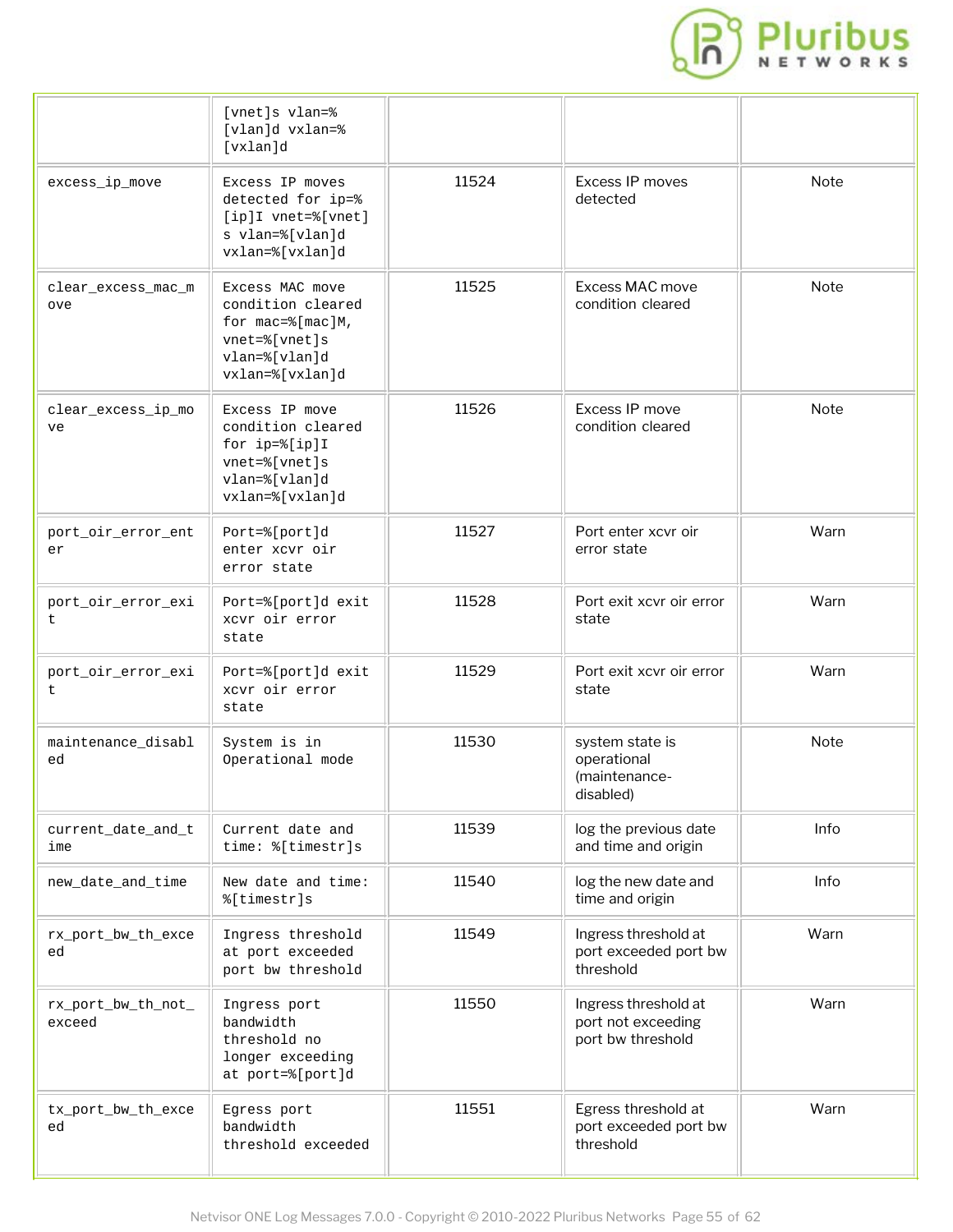

|                                   | at port=%[port]d                                                                                   |       |                                                                                                                    |             |
|-----------------------------------|----------------------------------------------------------------------------------------------------|-------|--------------------------------------------------------------------------------------------------------------------|-------------|
| tx_port_bw_th_not_<br>exceed      | Egress port<br>bandwidth<br>threshold no<br>longer exceeding<br>at port=%[port]d                   | 11552 | Egress threshold at<br>port not exceeding<br>port bw threshold                                                     | Warn        |
| uplink_oversubscri<br>ption       | uplink group<br>oversubscription<br>due to %[trigger]<br>$s$ .                                     | 11553 | uplink<br>oversubscription is<br>observed.                                                                         | Warn        |
| syslog_send_failed                | Failed to send log<br>message to syslog<br>$server$ server(s)<br>$error-message(s)$                | 20000 | Probable resource<br>exhaustion on UDP<br>socket.                                                                  | Error       |
| syslog_hostname_lo<br>okup_failed | Failed to resolve<br>hostname $host(s)$<br>for syslog error-<br>message(s)                         | 20001 | Possible DNS problems<br>or incorrect hostname<br>for syslog server.                                               | Error       |
| system_repeats                    | Last <i>ids</i><br>message(s)<br>repeated number<br>times(s)                                       | 20002 | Compress repeated<br>messages                                                                                      | <b>Note</b> |
| reset_counters                    | system log<br>counters reset<br>timestamp %<br>[timestamp]s                                        | 20005 | Reset system log<br>counters.                                                                                      | Note        |
| syslog_tls_server_<br>down        | tcp-tls connection<br>to syslog server=%<br>[server]s down.<br>Logs are not<br>getting exported    | 20006 | Connection to syslog<br>export tcp/tls server is<br>down. syslog export to<br>external server is not<br>happening. | Error       |
| syslog_tls_server_<br>restored    | tcp-tls connection<br>to syslog server=%<br>[server]s<br>restored. Log<br>export is<br>operational | 20007 | Connection to syslog<br>export tcp/tls server is<br>restored.                                                      | Note        |
| syslog_tls_server_<br>dropped     | syslog export log<br>messages to syslog<br>server=%[server]s<br>getting dropped                    | 20008 | Syslog export<br>message(s) to tcp/tls<br>server dropped.                                                          | Error       |
| syslog_tls_server_<br>delayed     | syslog export log<br>messages to syslog<br>server=%[server]s<br>getting delayed                    | 20009 | Syslog export<br>message(s) to tcp/tls<br>server delayed.                                                          | Error       |
| generic_platform_a<br>udit        | platform audit<br>$message:$ $% [msg]s$                                                            | 20010 | Platform audit<br>message                                                                                          | Note        |
| container_log                     | container log                                                                                      | 20011 | Logs from the                                                                                                      | Note        |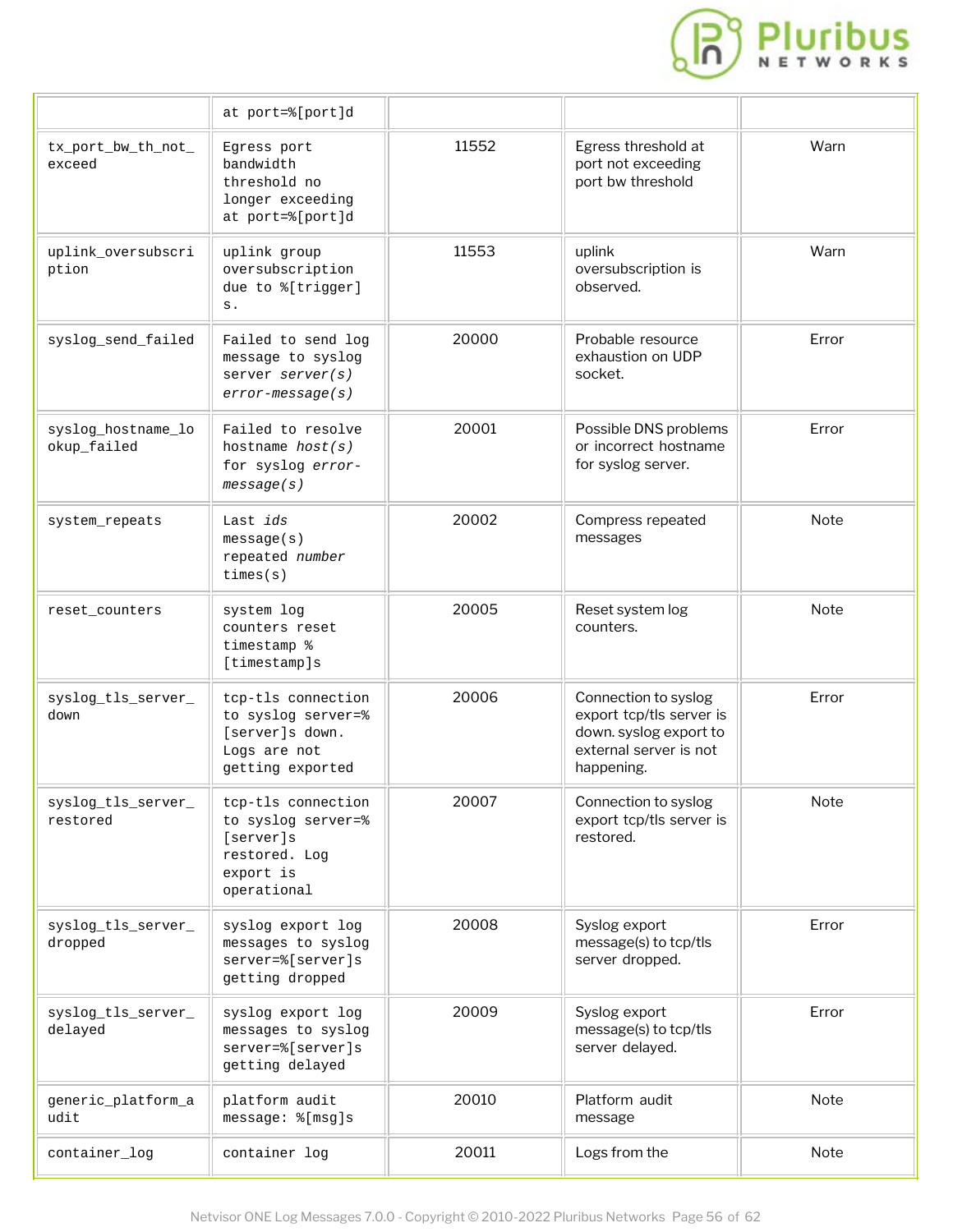

|                           | $message:$ $%  msg s$                                                               |       | containers                                                                                           |             |
|---------------------------|-------------------------------------------------------------------------------------|-------|------------------------------------------------------------------------------------------------------|-------------|
| os_logs                   | OS audit log<br>$message:$ $% [msg]s$                                               | 20012 | Logs from the<br>Operating system<br>auditing                                                        | <b>Note</b> |
| mon_start                 | nvOS_mon startup                                                                    | 30000 | Monitoring starting.                                                                                 | <b>Note</b> |
| mon_exit                  | Exiting because<br>reason(s)                                                        | 30001 | Monitoring exiting for<br>various reasons.                                                           | Warn        |
| mon_reboot                | Starting command<br>cmd(s)                                                          | 30004 | Monitoring starting                                                                                  | Note        |
| mon_restart_nvOSd         | Monitor restarting<br>nvOSd                                                         | 30005 | Restarting nvOSd                                                                                     | Note        |
| mon_failure_detect<br>ed  | Monitor detected<br>failure $failure(s)$                                            | 30006 | Monitor detected a<br>failure.                                                                       | Warn        |
| mon_reset                 | Reset nvOSd config                                                                  | 30007 | nvOS_mon is resetting<br>nvOSd configuration.                                                        | <b>Note</b> |
| mon_grub_gen              | Regenerating grub<br>configuration for<br>new boot<br>environment.                  | 30008 | nvOS_mon is<br>regenerating grub.                                                                    | <b>Note</b> |
| mon_restart_tomcat        | Monitor restarting<br>tomcat.                                                       | 30009 | Restarting tomcat.                                                                                   | Note        |
| mon_cpu_usage_high        | High cpu usage<br>detected.                                                         | 30010 | High CPU usage<br>detected.                                                                          | Note        |
| mon memory_usage_h<br>igh | High memory usage<br>detected                                                       | 30011 | high memory usage<br>detected.                                                                       | <b>Note</b> |
| mon_disable_ports         | nvOSd cannot be<br>revived; disabling<br>ports to prevent<br>headless<br>switching. | 30012 | Monitor failed to<br>restart nvOSd;<br>disabling ports to<br>prevent headless<br>switching.          | Critical    |
| mon_auth_failed           | User authorization<br>failed for user<br>$name(s)$ , $pid$<br>$pid(d)$ , ip         | 30013 | User authorization<br>failed.                                                                        | <b>Note</b> |
| mon_keepalive_hung        | nvOS_mon_is<br>possibly stuck ! %<br>[action]s                                      | 30014 | nvOS_mon<br>keepalive_checker<br>thread is possibly<br>hung.                                         | Critical    |
| mon_autoreboot_can<br>cel | %[reason]s; the<br>system will not be<br>rebooted.                                  | 30015 | System will not be<br>rebooted; auto-reboot<br>is disabled or<br>software-upgrade is in<br>progress. | Critical    |
| mon_autoreboot_fai        | System failed to                                                                    | 30016 | System failed to auto-                                                                               | Critical    |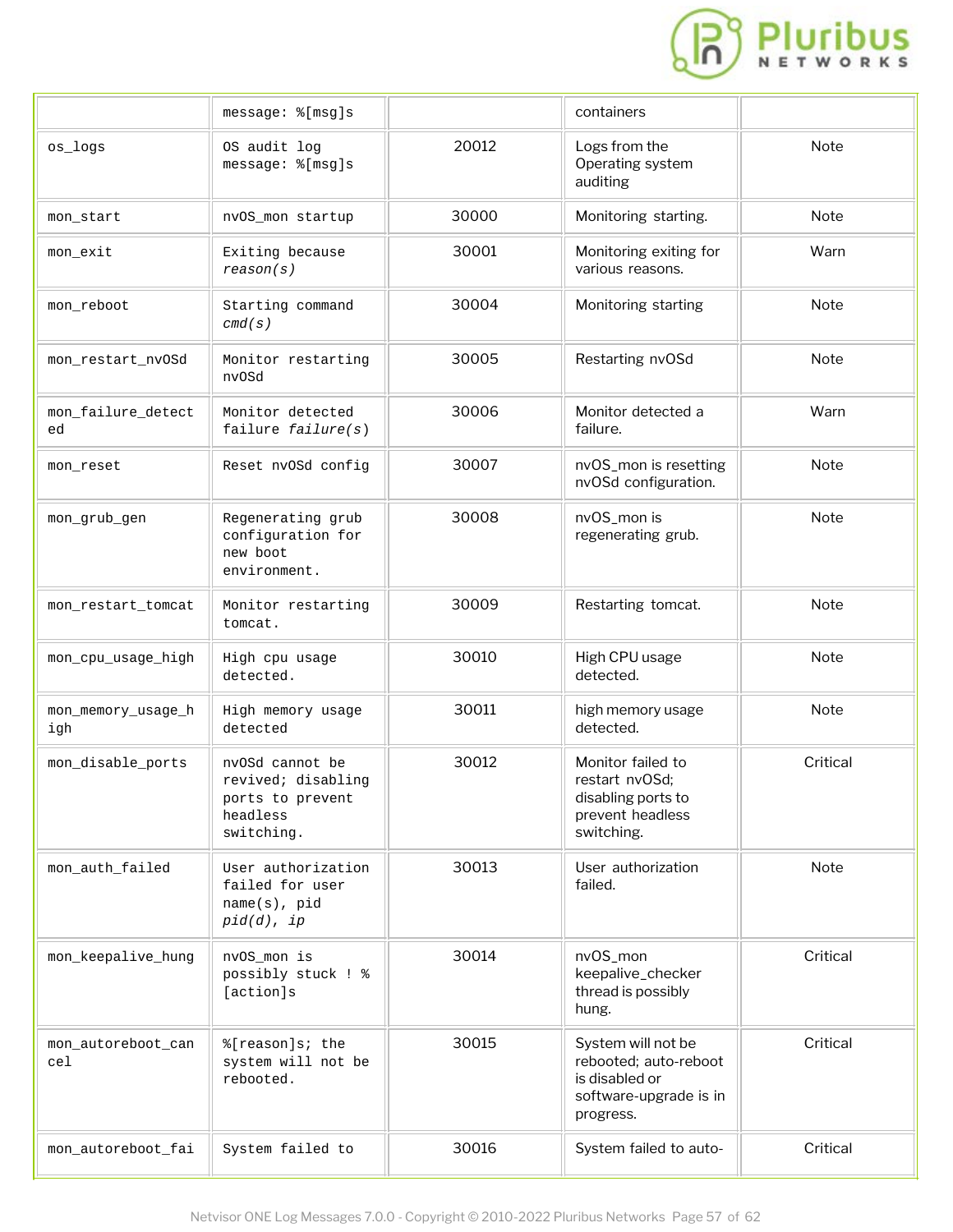

| led                                           | auto-reboot: %<br>[reason]s                                                                 |       | reboot: %[reason]s                                           |             |
|-----------------------------------------------|---------------------------------------------------------------------------------------------|-------|--------------------------------------------------------------|-------------|
| mon_cpu_usage_high<br>er_than_seventy         | CPU usage higher<br>than 70 percent<br>detected                                             | 30017 | CPU usage higher than<br>70 percent detected                 | Critical    |
| mon_memory_usage_h<br>igher_than_seventy      | Memory usage<br>higher than 70<br>percent detected                                          | 30018 | Memory usage higher<br>than 70 percent<br>detected           | Warn        |
| mon_memory_usage_l<br>ower_than_sixtyfiv<br>e | Memory usage is<br>normal, lower than<br>65(%[mem].2f)<br>percent detected                  | 30019 | Memory usage is<br>normal, lower than 65<br>percent detected | Warn        |
| mon_memory_usage_h<br>igher_than_eighty       | Memory usage<br>higher than 80<br>percent detected                                          | 30020 | Memory usage higher<br>than 80 percent<br>detected           | Warn        |
| mon_memory_usage_h<br>igher_than_ninety       | Memory usage<br>higher than 90<br>percent detected                                          | 30021 | Memory usage higher<br>than 90 percent<br>detected           | Warn        |
| fanmon_fan_status                             | Controller<br>controller-id fan<br>fan-id speed rpm<br><b>RPM</b>                           | 31000 | Status of a fan after it<br>becomes active                   | <b>Note</b> |
| fanmon_fan_missing                            | Controller<br>controller-id fan<br>fan-id is missing                                        | 31001 | There is no fan in the<br>fan slot                           | Warn        |
| fanmon_fan_status_<br>max                     | Controller<br>controller-id fan<br>fan-id is max                                            | 31002 | Fan is set to maximum<br>speed.                              | <b>Note</b> |
| fanmon_fan_fault                              | Controller<br>controller-id fan<br>fan-id<br>fault: fault(s)                                | 31003 | There is a problem<br>with the fan.                          | Warn        |
| fanmon_fan_fault_c<br>ompensate               | One fan fault is<br>detected so<br>setting all other<br>fans to max speed<br>to compensate. | 31004 | One fan is faulty on<br>the system.                          | Warn        |
| fanmon_poweroff                               | Fan monitor<br>powering down<br>system due to<br>faults or over<br>temp.                    | 31005 | Fans are not working<br>properly on the server-<br>switch.   | Critical    |
| smf_nvOSd_start                               | smf starting nvOS                                                                           | 31007 | nvOS starting                                                | <b>Note</b> |
| smf_nvOSd_stop                                | smf stopping nvOS                                                                           | 31008 | nvOS stopping.                                               | Note        |
| hw_route_prec0_det<br>ected                   | F64 count=%[count]<br>d hardware routes                                                     | 31011 | Aquila hardware route<br>with invalid                        | Critical    |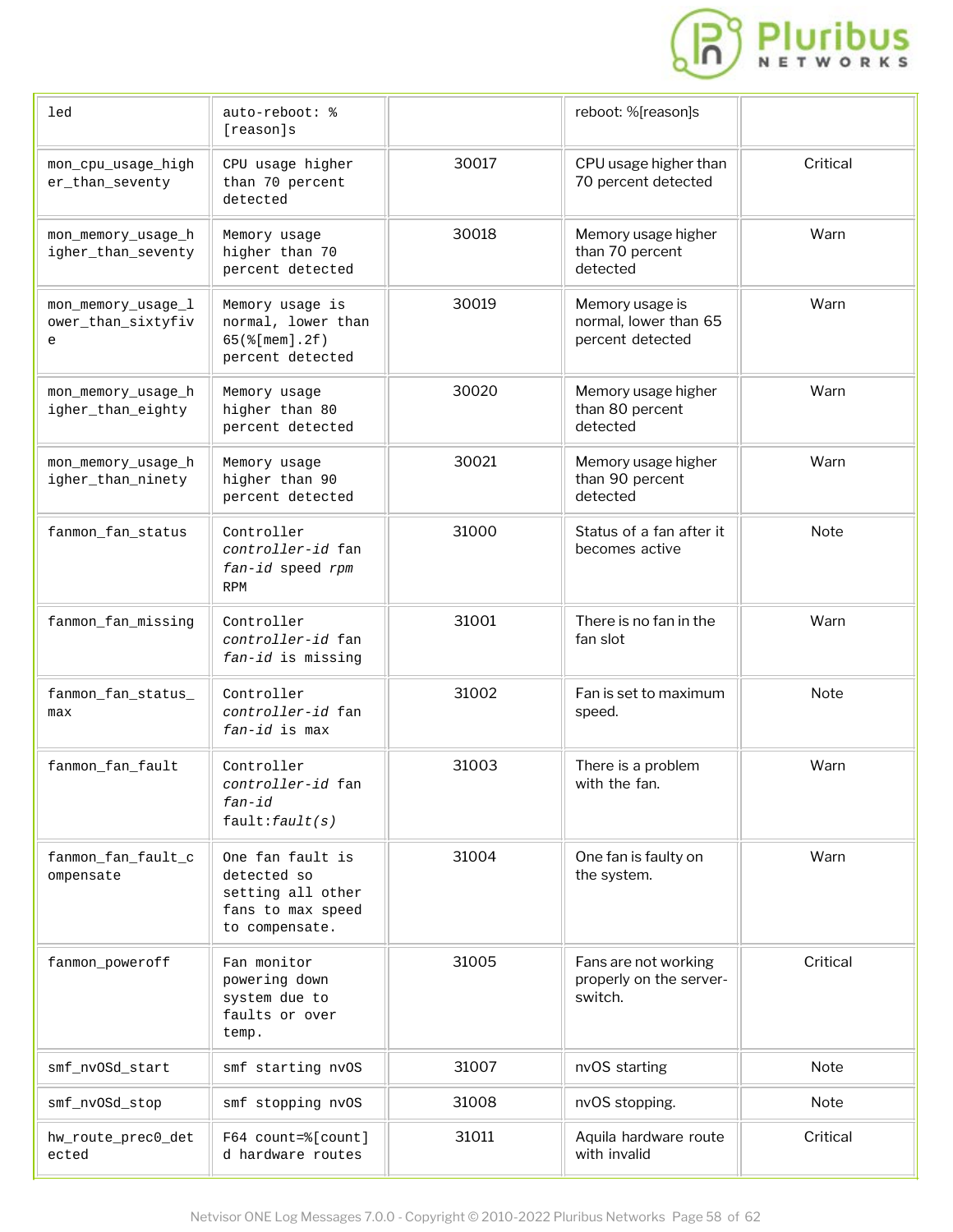

|                                    | with invalid<br>precedence<br>detected                                |       | precedence detected                                       |             |
|------------------------------------|-----------------------------------------------------------------------|-------|-----------------------------------------------------------|-------------|
| fanmon_fan_info                    | Current temp %<br>[temp]d Current<br>speed %[rpm]d RPM                | 31015 | Show current<br>temperature and Fan<br>Speed setting info | <b>Note</b> |
| hwmon_start                        | === nvOSd_hwmon<br>$start ==$                                         | 32000 | nvOSd_hwmon startup                                       | <b>Note</b> |
| hwmon_exit                         | exiting because %<br>[reason]s                                        | 32001 | hardware monitor<br>exiting for some<br>reason            | Warn        |
| hwmon_power_supply<br>_fault       | power supply %<br>[name]s fault                                       | 32002 | power supply has<br>failed                                | Critical    |
| hwmon_power_supply<br>$\mathsf{R}$ | power supply %<br>[name]s has<br>recovered from<br>faulted state      | 32003 | power supply OK                                           | <b>Note</b> |
| hwmon_fan_fault                    | fan %[name]s fault                                                    | 32004 | fan has failed                                            | Critical    |
| hwmon_fan_ok                       | fan $\gamma$ [name]s has<br>recovered from<br>faulted state           | 32005 | fan ok                                                    | Note        |
| hwmon_sensor_fault                 | temperature sensor<br>%[name]s fault                                  | 32006 | temperature sensor<br>fault                               | Warn        |
| hwmon_sensor_ok                    | temperature sensor<br>%[name]s has<br>recovered from<br>faulted state | 32007 | temperature sensor ok                                     | <b>Note</b> |
| hwmon_temp_warning                 | $[\text{name}]$ s at $[\text{tl}]$<br>dC, shutdown at %<br>[t2]dC     | 32008 | high temperature<br>warning                               | Warn        |
| hwmon_temp_Critica<br>1            | %[name]s at %[t1]<br>dC, shutdown at %<br>[t2]dC                      | 32009 | high temperature<br>Critical                              | Critical    |
| hwmon_temp_shutdow<br>n            | shutting down<br>system: %[name]s<br>at %[t1]dC                       | 32010 | high temperature<br>system shutdown                       | Critical    |
| hwmon_shutdown_fai<br>led          | system high<br>temperature<br>shutdown failed                         | 32011 | high temperature<br>system shutdown<br>failed             | Critical    |
| hwmon_temp_ok                      | %[name]s at %[t1]<br>dC, temperature ok                               | 32012 | temperature OK                                            | Note        |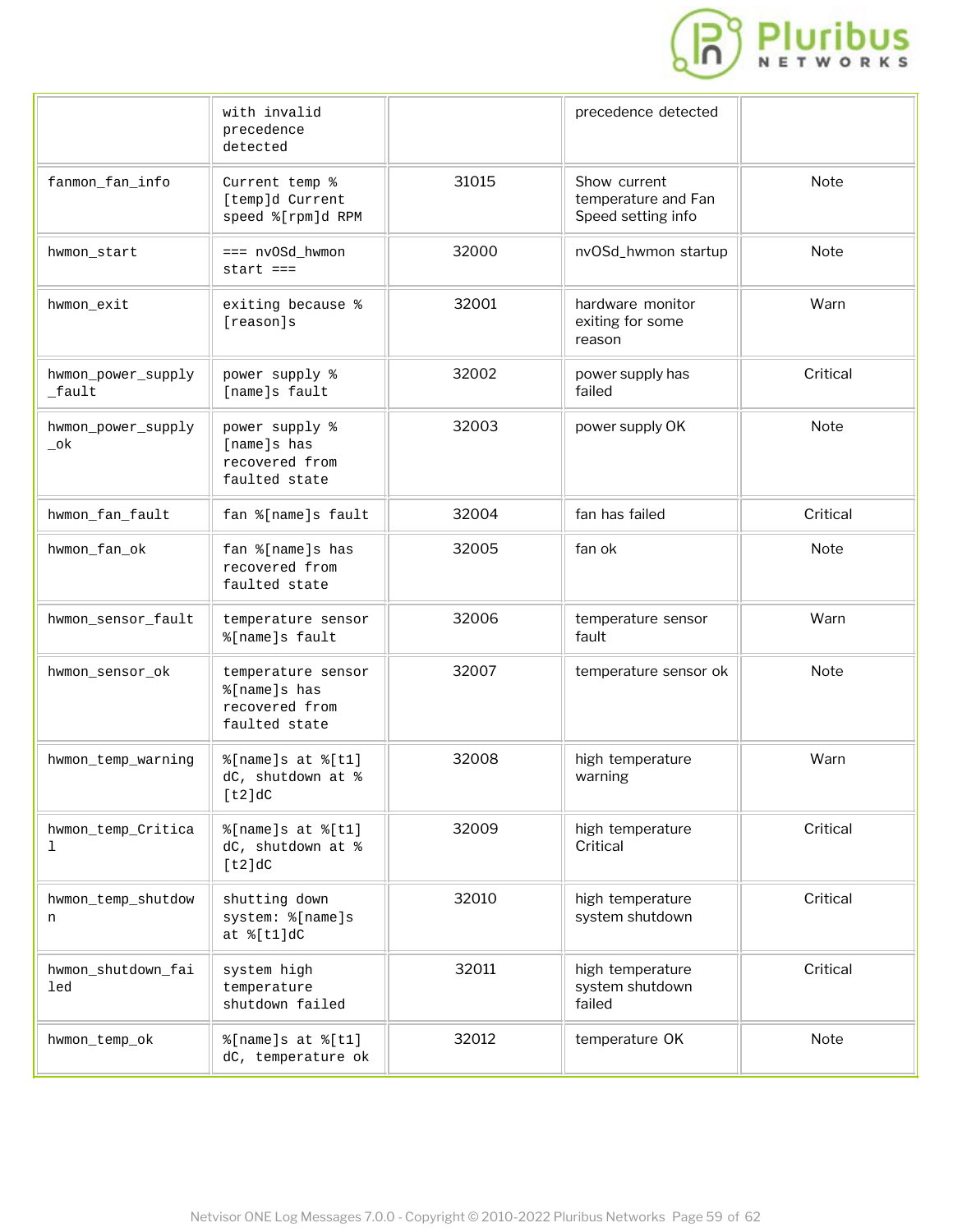

# <span id="page-59-0"></span>**Session Log Messages**

| <b>Identifier</b> | <b>Message</b> | <b>Code</b> | <b>Description</b> | ∣Severity <sup>∣</sup> |
|-------------------|----------------|-------------|--------------------|------------------------|
| login             | login          | 11099       | user logged in     | Info                   |
| logout            | loqout         | 11100       | user logged out    | Info                   |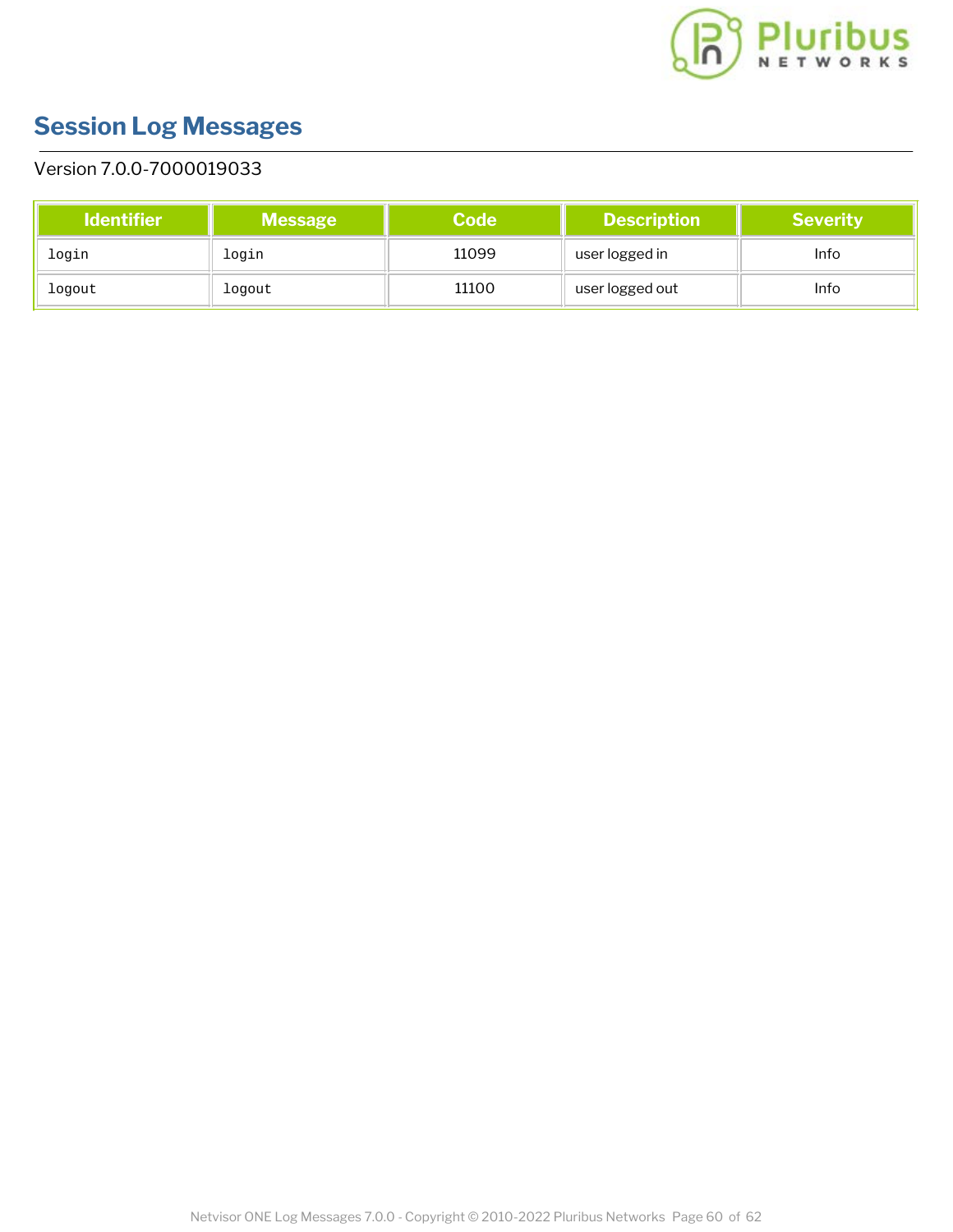